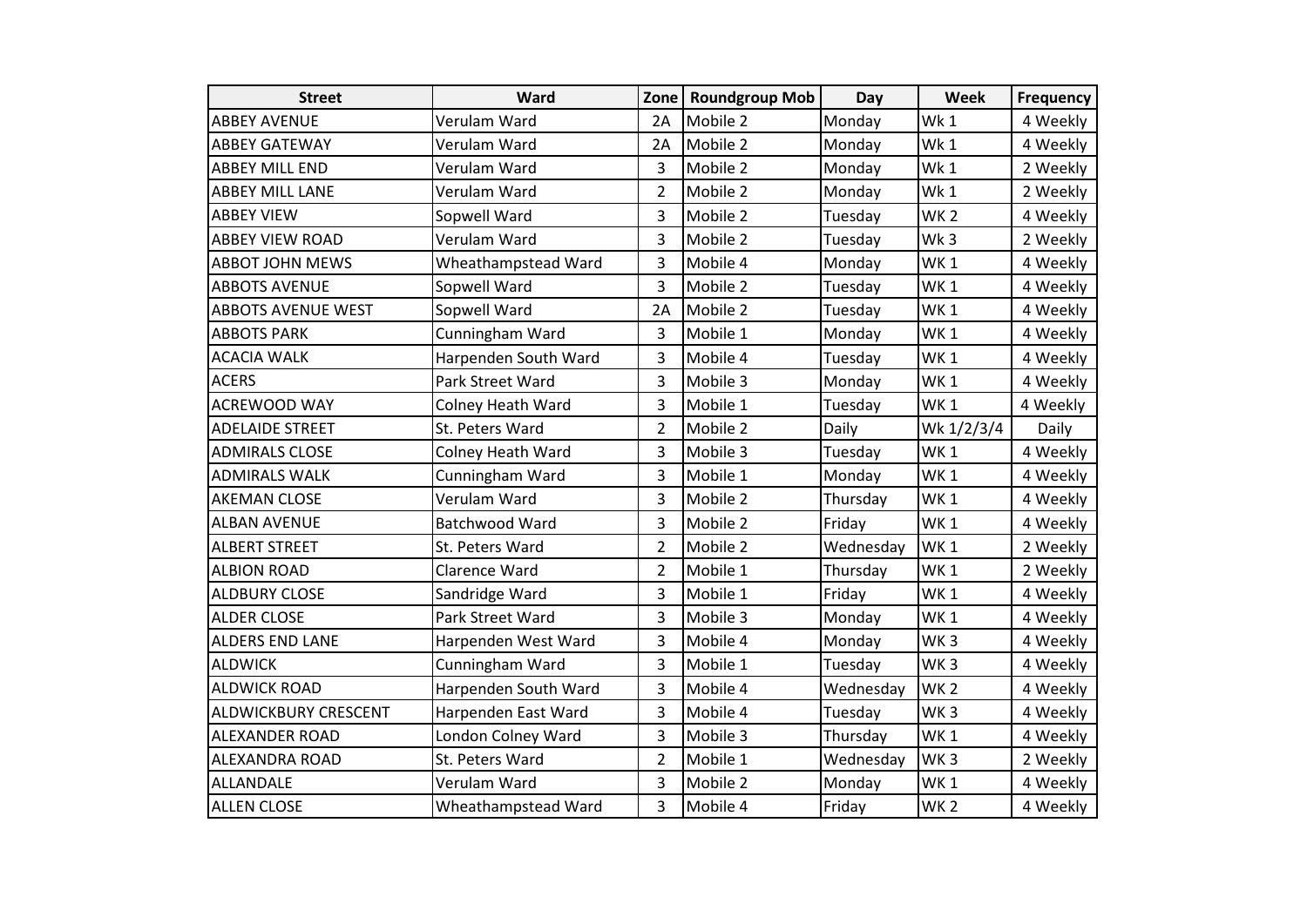| <b>ALMA CUT</b>         | Sopwell Ward            | 3              | Mobile 1 | Wednesday | WK <sub>3</sub> | 2 Weekly  |
|-------------------------|-------------------------|----------------|----------|-----------|-----------------|-----------|
| <b>ALMA ROAD</b>        | St. Peters Ward         | 3              | Mobile 1 | Wednesday | WK <sub>3</sub> | 2 Weekly  |
| <b>ALSOP CLOSE</b>      | London Colney Ward      | 3              | Mobile 3 | Thursday  | WK <sub>3</sub> | 4 Weekly  |
| <b>ALTHORP ROAD</b>     | Clarence Ward           | 3              | Mobile 1 | Thursday  | WK <sub>2</sub> | 2 Weekly  |
| <b>ALTWOOD</b>          | Harpenden East Ward     | 3              | Mobile 4 | Tuesday   | WK <sub>3</sub> | 4 Weekly  |
| <b>ALZEY GARDENS</b>    | Harpenden East Ward     | 3              | Mobile 4 | Wednesday | WK <sub>3</sub> | 4 Weekly  |
| <b>AMBERLEY CLOSE</b>   | Harpenden East Ward     | 3              | Mobile 4 | Thursday  | WK <sub>3</sub> | 4 Weekly  |
| <b>AMBROSE LANE</b>     | Harpenden North Ward    | 3              | Mobile 4 | Friday    | WK <sub>3</sub> | 12 Weekly |
| <b>AMENBURY LANE</b>    | Harpenden West Ward     | $\overline{2}$ | Mobile 4 | Monday    | WK4             | 4 Weekly  |
| <b>AMWELL LANE</b>      | Wheathampstead Ward     | 7              | Mobile 4 | Tuesday   | WK4             | 12 Weekly |
| <b>ANNABLES LANE</b>    | Redbourn Ward           | $\overline{7}$ | Mobile 4 | Friday    | WK <sub>1</sub> | 12 Weekly |
| <b>ANSON CLOSE</b>      | Cunningham Ward         | 3              | Mobile 2 | Monday    | WK <sub>3</sub> | 4 Weekly  |
| <b>ANTONINE GATE</b>    | Verulam Ward            | 3              | Mobile 2 | Thursday  | WK <sub>1</sub> | 4 Weekly  |
| <b>APLINS CLOSE</b>     | Harpenden West Ward     | 3              | Mobile 4 | Monday    | WK <sub>3</sub> | 4 Weekly  |
| <b>APPLECROFT</b>       | Park Street Ward        | 3              | Mobile 3 | Monday    | WK <sub>1</sub> | 4 Weekly  |
| APPLEWOOD CLOSE         | Harpenden North Ward    | 3              | Mobile 4 | Monday    | WK <sub>2</sub> | 4 Weekly  |
| <b>APPROACH ROAD</b>    | Sopwell Ward            | $\overline{2}$ | Mobile 1 | Wednesday | WK <sub>1</sub> | 2 Weekly  |
| <b>APPSPOND LANE</b>    | <b>Redbourn Ward</b>    | $\overline{7}$ | Mobile 3 | Friday    | WK <sub>1</sub> | 12 Weekly |
| <b>ARAN CLOSE</b>       | Harpenden South Ward    | 3              | Mobile 4 | Tuesday   | WK <sub>1</sub> | 4 Weekly  |
| <b>ARDEN GROVE</b>      | Harpenden West Ward     | $\overline{2}$ | Mobile 4 | Thursday  | WK <sub>3</sub> | 4 Weekly  |
| <b>ARDENS WAY</b>       | Marshalswick North Ward | 3              | Mobile 1 | Monday    | WK <sub>2</sub> | 4 Weekly  |
| <b>ARMSTRONG CLOSE</b>  | London Colney Ward      | 3              | Mobile 3 | Thursday  | WK <sub>3</sub> | 4 Weekly  |
| <b>ARRETINE CLOSE</b>   | Verulam Ward            | 3              | Mobile 2 | Thursday  | WK <sub>1</sub> | 4 Weekly  |
| <b>ARTHUR ROAD</b>      | Clarence Ward           | $\overline{2}$ | Mobile 1 | Thursday  | WK <sub>2</sub> | 4 Weekly  |
| <b>ARTISAN CRESCENT</b> | Batchwood Ward          | 3              | Mobile 2 | Wednesday | WK <sub>2</sub> | 4 Weekly  |
| <b>ARUNDEL GROVE</b>    | Batchwood Ward          | 3              | Mobile 2 | Thursday  | WK <sub>3</sub> | 4 Weekly  |
| <b>ASH COPSE</b>        | St. Stephen Ward        | 3              | Mobile 3 | Thursday  | WK <sub>1</sub> | 4 Weekly  |
| <b>ASH GROVE</b>        | Wheathampstead Ward     | 3              | Mobile 4 | Monday    | WK <sub>1</sub> | 4 Weekly  |
| <b>ASHBY GARDENS</b>    | Sopwell Ward            | 3              | Mobile 2 | Tuesday   | WK <sub>2</sub> | 4 Weekly  |
| <b>ASHCROFT CLOSE</b>   | Harpenden South Ward    | 3              | Mobile 4 | Wednesday | WK <sub>2</sub> | 4 Weekly  |
| <b>ASHDALES</b>         | Sopwell Ward            | 3              | Mobile 1 | Tuesday   | WK <sub>1</sub> | 4 Weekly  |
| <b>ASHLEY GARDENS</b>   | Harpenden North Ward    | 3              | Mobile 4 | Monday    | WK <sub>2</sub> | 4 Weekly  |
| <b>ASHLEY ROAD</b>      | Ashley Ward             | 3              | Mobile 1 | Thursday  | Wk 1/2/3/4      | Weekly    |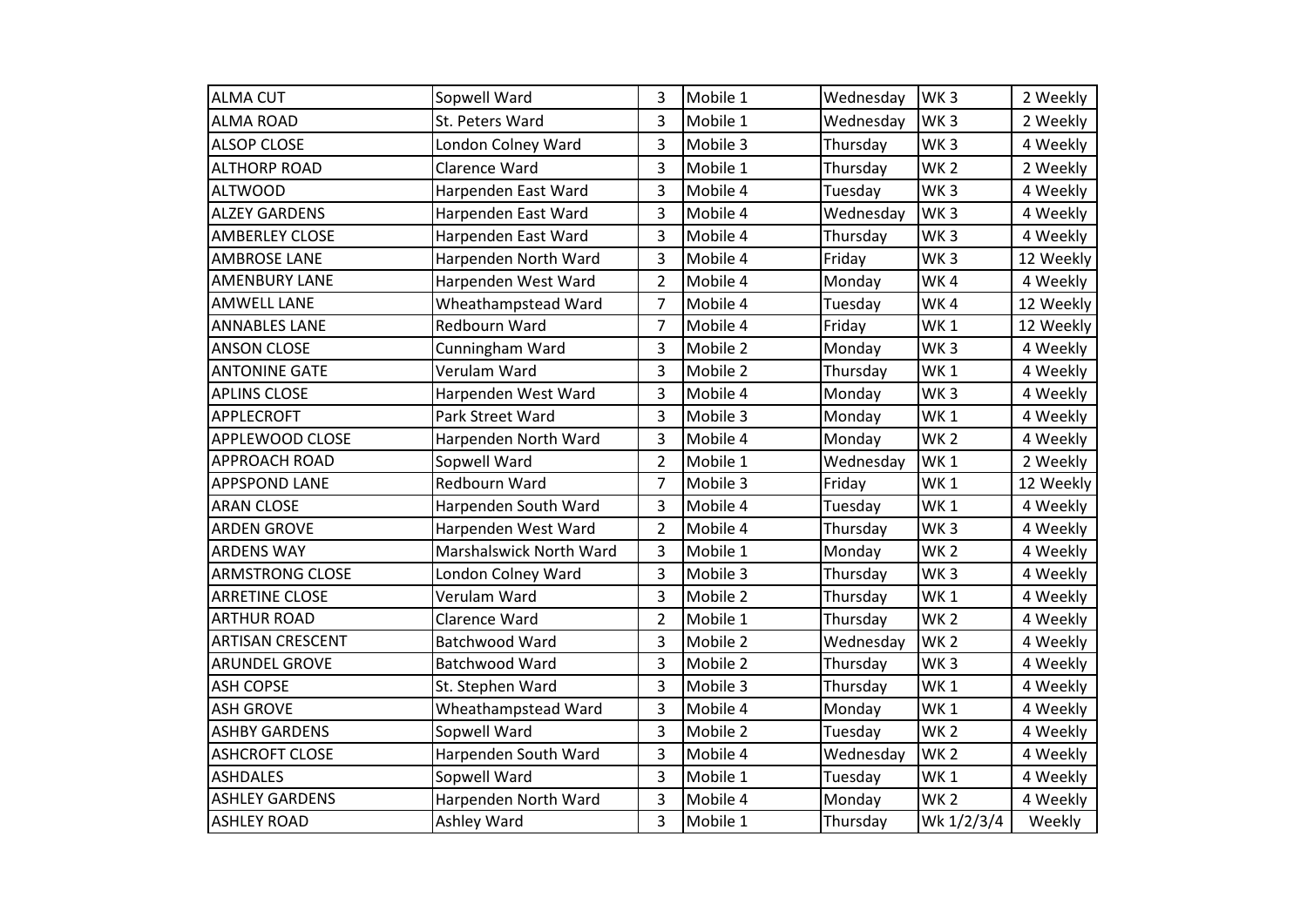| <b>ASHRIDGE DRIVE</b>     | St. Stephen Ward         | 3              | Mobile 3 | Friday    | WK <sub>3</sub> | 4 Weekly  |
|---------------------------|--------------------------|----------------|----------|-----------|-----------------|-----------|
| <b>ASHWELL PARK</b>       | Harpenden East Ward      | 3              | Mobile 4 | Tuesday   | WK <sub>3</sub> | 4 Weekly  |
| <b>ASHWELL STREET</b>     | Batchwood Ward           | 2              | Mobile 2 | Wednesday | WK <sub>1</sub> | 4 Weekly  |
| <b>ASHWOOD MEWS</b>       | Sopwell Ward             | 3              | Mobile 1 | Friday    | WK <sub>3</sub> | 4 Weekly  |
| <b>ASPASIA CLOSE</b>      | Ashley Ward              | 3              | Mobile 1 | Monday    | WK4             | 4 Weekly  |
| <b>ASPEN CLOSE</b>        | St. Stephen Ward         | 3              | Mobile 3 | Thursday  | WK <sub>1</sub> | 4 Weekly  |
| <b>AUBREY AVENUE</b>      | London Colney Ward       | 3              | Mobile 3 | Monday    | WK4             | 12 Weekly |
| <b>AUBREY LANE</b>        | Redbourn Ward            | 3              | Mobile 4 | Thursday  | WK <sub>1</sub> | 12 Weekly |
| <b>AUGUSTUS CLOSE</b>     | Verulam Ward             | 3              | Mobile 2 | Thursday  | WK <sub>1</sub> | 4 Weekly  |
| <b>AVENUE ROAD</b>        | Clarence Ward            | 3              | Mobile 2 | Thursday  | WK <sub>2</sub> | 2 Weekly  |
| <b>AVENUE ST NICHOLAS</b> | Harpenden West Ward      | 3              | Mobile 4 | Monday    | WK4             | 4 Weekly  |
| <b>AVOCET CLOSE</b>       | Batchwood Ward           | 3              | Mobile 2 | Monday    | WK <sub>2</sub> | 4 Weekly  |
| <b>AYRES END LANE</b>     | Redbourn Ward            | 7              | Mobile 2 | Wednesday | WK4             | 12 Weekly |
| <b>AYSGARTH CLOSE</b>     | Harpenden West Ward      | 3              | Mobile 4 | Wednesday | WK <sub>3</sub> | 4 Weekly  |
| <b>AYSGARTH ROAD</b>      | Redbourn Ward            | 3              | Mobile 4 | Thursday  | WK4             | 4 Weekly  |
| <b>BADINGHAM DRIVE</b>    | Harpenden West Ward      | 3              | Mobile 4 | Monday    | WK4             | 4 Weekly  |
| <b>BAKERS CLOSE</b>       | Ashley Ward              | 3              | Mobile 1 | Monday    | WK4             | 4 Weekly  |
| <b>BALLSLOUGH HILL</b>    | Wheathampstead Ward      | 7              | Mobile 4 | Tuesday   | WK <sub>2</sub> | 12 Weekly |
| <b>BALMORAL CLOSE</b>     | Park Street Ward         | 3              | Mobile 3 | Monday    | WK1             | 4 Weekly  |
| <b>BARDWELL ROAD</b>      | Sopwell Ward             | $\overline{2}$ | Mobile 1 | Wednesday | WK <sub>1</sub> | 2 Weekly  |
| <b>BARLEY MOW LANE</b>    | <b>Colney Heath Ward</b> | $\overline{7}$ | Mobile 1 | Friday    | WK <sub>2</sub> | 12 Weekly |
| <b>BARLINGS ROAD</b>      | Harpenden South Ward     | 3              | Mobile 4 | Wednesday | WK <sub>1</sub> | 4 Weekly  |
| <b>BARNCROFT WAY</b>      | Cunningham Ward          | 3              | Mobile 1 | Monday    | WK <sub>1</sub> | 4 Weekly  |
| <b>BARNET ROAD</b>        | London Colney Ward       | 3              | Mobile 3 | Thursday  | WK <sub>3</sub> | 4 Weekly  |
| <b>BARNFIELD COURT</b>    | Harpenden West Ward      | 3              | Mobile 4 | Monday    | WK <sub>2</sub> | 4 Weekly  |
| <b>BARNFIELD ROAD</b>     | Marshalswick North Ward  | 3              | Mobile 1 | Monday    | WK <sub>2</sub> | 4 Weekly  |
| <b>BARNFIELD ROAD</b>     | Harpenden South Ward     | 3              | Mobile 4 | Wednesday | WK <sub>3</sub> | 4 Weekly  |
| <b>BARNS DENE</b>         | Harpenden West Ward      | 3              | Mobile 4 | Monday    | WK <sub>3</sub> | 4 Weekly  |
| <b>BARRONS ROW</b>        | Harpenden South Ward     | 3              | Mobile 4 | Tuesday   | WK <sub>1</sub> | 4 Weekly  |
| <b>BARRY CLOSE</b>        | St. Stephen Ward         | 3              | Mobile 3 | Wednesday | WK <sub>3</sub> | 4 Weekly  |
| <b>BARTON CLOSE</b>       | Harpenden East Ward      | 3              | Mobile 4 | Friday    | WK4             | 4 Weekly  |
| <b>BARTON ROAD</b>        | Wheathampstead Ward      | 3              | Mobile 4 | Tuesday   | WK4             | 4 Weekly  |
| <b>BASSETT CLOSE</b>      | Redbourn Ward            | 3              | Mobile 4 | Thursday  | WK4             | 4 Weekly  |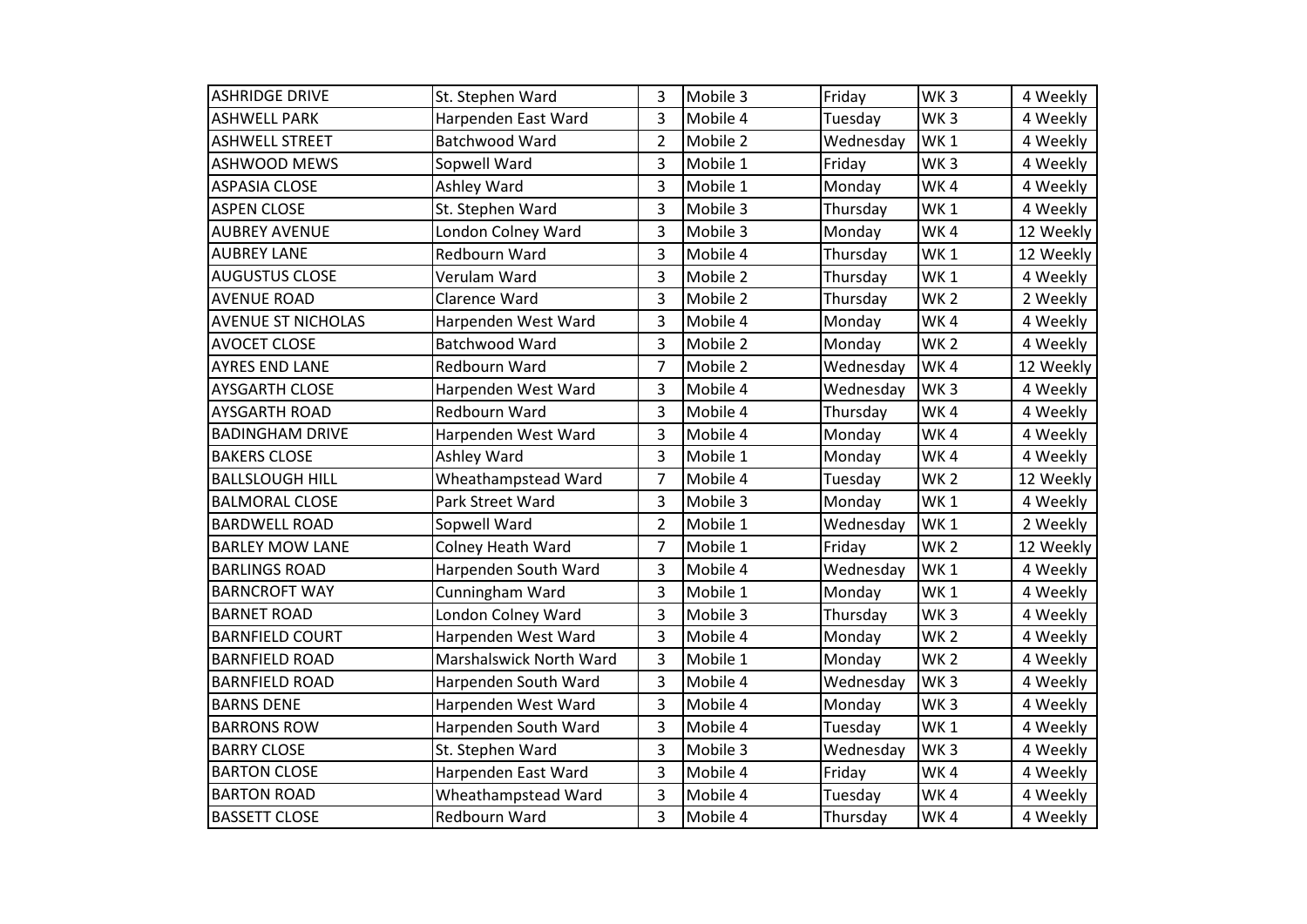| <b>BATCHWOOD DRIVE</b>    | Batchwood Ward           | 3              | Mobile 2 | Monday    | Wk 1/2/3/4      | Weekly    |
|---------------------------|--------------------------|----------------|----------|-----------|-----------------|-----------|
| <b>BATCHWOOD GARDENS</b>  | Batchwood Ward           | 3              | Mobile 2 | Monday    | WK <sub>2</sub> | 4 Weekly  |
| <b>BATCHWOOD VIEW</b>     | Batchwood Ward           | 3              | Mobile 2 | Friday    | WK <sub>1</sub> | 4 Weekly  |
| <b>BATFORD ROAD</b>       | Harpenden East Ward      | 3              | Mobile 4 | Friday    | WK4             | 4 Weekly  |
| <b>BATTLEFIELD ROAD</b>   | Clarence Ward            | 3              | Mobile 1 | Monday    | WK <sub>3</sub> | 4 Weekly  |
| <b>BAYTREE CLOSE</b>      | Park Street Ward         | 3              | Mobile 3 | Monday    | WK <sub>1</sub> | 4 Weekly  |
| <b>BEACONSFIELD ROAD</b>  | St. Peters Ward          | 3              | Mobile 1 | Thursday  | WK <sub>2</sub> | 2 Weekly  |
| <b>BEAUMONT AVENUE</b>    | Clarence Ward            | 3              | Mobile 1 | Wednesday | WK4             | 4 Weekly  |
| <b>BEAUMONT HALL LANE</b> | Redbourn Ward            | 7              | Mobile 2 | Friday    | Wk 1/2/3/4      | Weekly    |
| <b>BECKETTS AVENUE</b>    | Batchwood Ward           | 3              | Mobile 2 | Friday    | WK <sub>1</sub> | 4 Weekly  |
| <b>BEDFORD PARK ROAD</b>  | St. Peters Ward          | 3              | Mobile 1 | Thursday  | WK <sub>2</sub> | 2 Weekly  |
| <b>BEDFORD ROAD</b>       | St. Peters Ward          | $\overline{2}$ | Mobile 1 | Wednesday | WK <sub>3</sub> | 2 Weekly  |
| <b>BEDMOND LANE</b>       | Verulam Ward             | 7              | Mobile 3 | Friday    | WK <sub>3</sub> | 12 Weekly |
| <b>BEECH BOTTOM</b>       | Batchwood Ward           | 3              | Mobile 2 | Monday    | WK <sub>2</sub> | 4 Weekly  |
| <b>BEECH CLOSE</b>        | Harpenden South Ward     | $\overline{7}$ | Mobile 4 | Wednesday | WK4             | 4 Weekly  |
| <b>BEECH CRESCENT</b>     | Wheathampstead Ward      | 3              | Mobile 4 | Friday    | WK <sub>2</sub> | 4 Weekly  |
| <b>BEECH HYDE LANE</b>    | Sandridge Ward           | $\overline{7}$ | Mobile 4 | Friday    | WK <sub>2</sub> | 12 Weekly |
| <b>BEECH PLACE</b>        | Batchwood Ward           | 3              | Mobile 2 | Monday    | WK <sub>2</sub> | 4 Weekly  |
| <b>BEECH ROAD</b>         | Marshalswick South Ward  | 3              | Mobile 2 | Wednesday | Wk 1/2/3/4      | Weekly    |
| <b>BEECHFIELD CLOSE</b>   | Redbourn Ward            | 3              | Mobile 4 | Thursday  | WK4             | 4 Weekly  |
| <b>BEECHING CLOSE</b>     | Harpenden North Ward     | 3              | Mobile 4 | Friday    | WK <sub>3</sub> | 4 Weekly  |
| <b>BEECHTREE LANE</b>     | Redbourn Ward            | $\overline{7}$ | Mobile 3 | Friday    | WK <sub>1</sub> | 12 Weekly |
| <b>BEECHWOOD AVENUE</b>   | Ashley Ward              | 3              | Mobile 1 | Wednesday | Wk 1/2/3/4      | Weekly    |
| <b>BEESONEND LANE</b>     | Harpenden South Ward     | 3              | Mobile 4 | Wednesday | WK <sub>1</sub> | 12 Weekly |
| <b>BELGRAVE CLOSE</b>     | Sandridge Ward           | 3              | Mobile 1 | Friday    | WK <sub>1</sub> | 4 Weekly  |
| <b>BELL VIEW</b>          | Ashley Ward              | 3              | Mobile 1 | Thursday  | WK4             | 4 Weekly  |
| <b>BELLCHAMBERS CLOSE</b> | London Colney Ward       | 3              | Mobile 3 | Monday    | WK4             | 4 Weekly  |
| <b>BELMONT HILL</b>       | Sopwell Ward             | $\overline{2}$ | Mobile 2 | Wednesday | WK <sub>1</sub> | 2 Weekly  |
| <b>BELSIZE CLOSE</b>      | Sandridge Ward           | 3              | Mobile 1 | Friday    | WK <sub>1</sub> | 4 Weekly  |
| <b>BELVEDERE GARDENS</b>  | St. Stephen Ward         | 3              | Mobile 3 | Wednesday | WK <sub>3</sub> | 4 Weekly  |
| <b>BEN AUSTINS</b>        | <b>Redbourn Ward</b>     | 3              | Mobile 4 | Thursday  | WK <sub>1</sub> | 4 Weekly  |
| <b>BENBOW CLOSE</b>       | Cunningham Ward          | 3              | Mobile 1 | Tuesday   | WK <sub>3</sub> | 4 Weekly  |
| <b>BENNETTS CLOSE</b>     | <b>Colney Heath Ward</b> | 3              | Mobile 3 | Tuesday   | WK <sub>1</sub> | 4 Weekly  |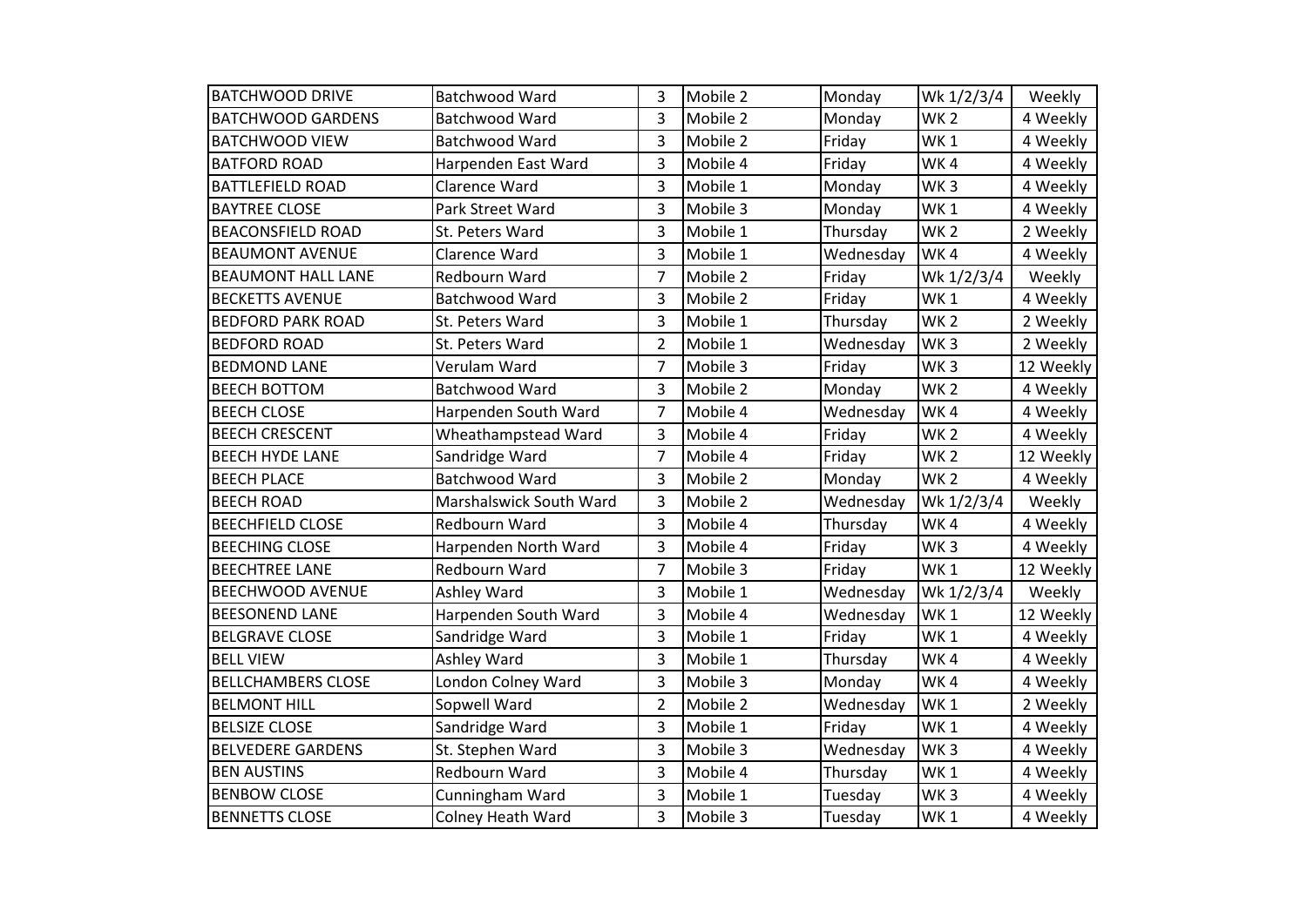| <b>BENTSLEY CLOSE</b>         | Marshalswick North Ward | 3              | Mobile 1 | Monday    | WK <sub>2</sub> | 4 Weekly  |
|-------------------------------|-------------------------|----------------|----------|-----------|-----------------|-----------|
| <b>BERESFORD ROAD</b>         | Ashley Ward             | 3              | Mobile 1 | Thursday  | WK <sub>3</sub> | 4 Weekly  |
| <b>BERKLEY CLOSE</b>          | Sandridge Ward          | 3              | Mobile 1 | Friday    | WK <sub>1</sub> | 4 Weekly  |
| <b>BERNARD STREET</b>         | St. Peters Ward         | $\overline{2}$ | Mobile 2 | Friday    | WK <sub>3</sub> | 2 Weekly  |
| <b>BERNERS DRIVE</b>          | Sopwell Ward            | 3              | Mobile 1 | Tuesday   | WK <sub>1</sub> | 4 Weekly  |
| <b>BETJEMAN CLOSE</b>         | Harpenden West Ward     | 3              | Mobile 3 | Thursday  | WK <sub>3</sub> | 4 Weekly  |
| <b>BETTESPOL MEADOWS</b>      | Redbourn Ward           | 3              | Mobile 4 | Thursday  | WK4             | 4 Weekly  |
| <b>BEVERLEY GARDENS</b>       | Sandridge Ward          | 3              | Mobile 1 | Friday    | WK <sub>1</sub> | 4 Weekly  |
| <b>BEWDLEY CLOSE</b>          | Harpenden South Ward    | 3              | Mobile 4 | Tuesday   | WK <sub>1</sub> | 4 Weekly  |
| <b>BIRCH COPSE</b>            | St. Stephen Ward        | 3              | Mobile 3 | Thursday  | WK <sub>1</sub> | 4 Weekly  |
| <b>BIRCH WAY</b>              | London Colney Ward      | 3              | Mobile 3 | Friday    | WK <sub>2</sub> | 4 Weekly  |
| <b>BIRCHMEAD CLOSE</b>        | Batchwood Ward          | 3              | Mobile 2 | Monday    | WK <sub>2</sub> | 4 Weekly  |
| <b>BIRCHWOOD WAY</b>          | Park Street Ward        | 3              | Mobile 3 | Monday    | WK <sub>1</sub> | 4 Weekly  |
| <b>BIRKLANDS LANE</b>         | Cunningham Ward         | $\mathbf{1}$   | Mobile 1 | Monday    | WK <sub>1</sub> | 4 Weekly  |
| <b>BISHOPS CLOSE</b>          | Marshalswick North Ward | 3              | Mobile 2 | Wednesday | WK <sub>2</sub> | 4 Weekly  |
| <b>BISHOPS GARTH</b>          | Marshalswick North Ward | 3              | Mobile 2 | Monday    | WK <sub>3</sub> | 4 Weekly  |
| <b>BLACK BOY WOOD</b>         | Park Street Ward        | 3              | Mobile 3 | Monday    | WK <sub>2</sub> | 4 Weekly  |
| <b>BLACK CUT</b>              | Sopwell Ward            | 3              | Mobile 1 | Wednesday | WK <sub>3</sub> | 2 Weekly  |
| <b>BLACK GREEN WOOD CLOSE</b> | Park Street Ward        | 3              | Mobile 3 | Monday    | WK1             | 4 Weekly  |
| <b>BLACKHORSE LANE</b>        | Redbourn Ward           | 3              | Mobile 4 | Thursday  | WK4             | 4 Weekly  |
| <b>BLACKSMITHS LANE</b>       | Verulam Ward            | 3              | Mobile 2 | Friday    | WK <sub>2</sub> | 2 Weekly  |
| <b>BLACKTHORN CLOSE</b>       | Marshalswick North Ward | 3              | Mobile 1 | Monday    | WK <sub>2</sub> | 4 Weekly  |
| <b>BLACKWATER LANE</b>        | Redbourn Ward           | $\overline{7}$ | Mobile 3 | Friday    | WK <sub>1</sub> | 12 Weekly |
| <b>BLAKE CLOSE</b>            | Cunningham Ward         | 3              | Mobile 1 | Monday    | WK <sub>1</sub> | 4 Weekly  |
| <b>BLANDFORD ROAD</b>         | Clarence Ward           | $\overline{2}$ | Mobile 1 | Thursday  | WK <sub>2</sub> | 4 Weekly  |
| <b>BLENHEIM ROAD</b>          | Clarence Ward           | 3              | Mobile 1 | Thursday  | WK <sub>1</sub> | 4 Weekly  |
| <b>BLENKIN CLOSE</b>          | Batchwood Ward          | 3              | Mobile 2 | Thursday  | WK <sub>3</sub> | 4 Weekly  |
| <b>BLOOMFIELD ROAD</b>        | Harpenden North Ward    | 3              | Mobile 4 | Friday    | WK <sub>3</sub> | 4 Weekly  |
| <b>BLUEBELL CLOSE</b>         | Park Street Ward        | 3              | Mobile 2 | Thursday  | WK <sub>3</sub> | 4 Weekly  |
| <b>BLUEBERRY CLOSE</b>        | Batchwood Ward          | 3              | Mobile 2 | Thursday  | WK <sub>3</sub> | 4 Weekly  |
| <b>BLUEBIRD WAY</b>           | St. Stephen Ward        | 3              | Mobile 3 | Thursday  | WK <sub>1</sub> | 4 Weekly  |
| <b>BLUEHOUSE HILL</b>         | Verulam Ward            | 3              | Mobile 2 | Tuesday   | Wk 1/2/3/4      | Weekly    |
| <b>BLUETT ROAD</b>            | London Colney Ward      | 3              | Mobile 3 | Friday    | <b>WK2</b>      | 4 Weekly  |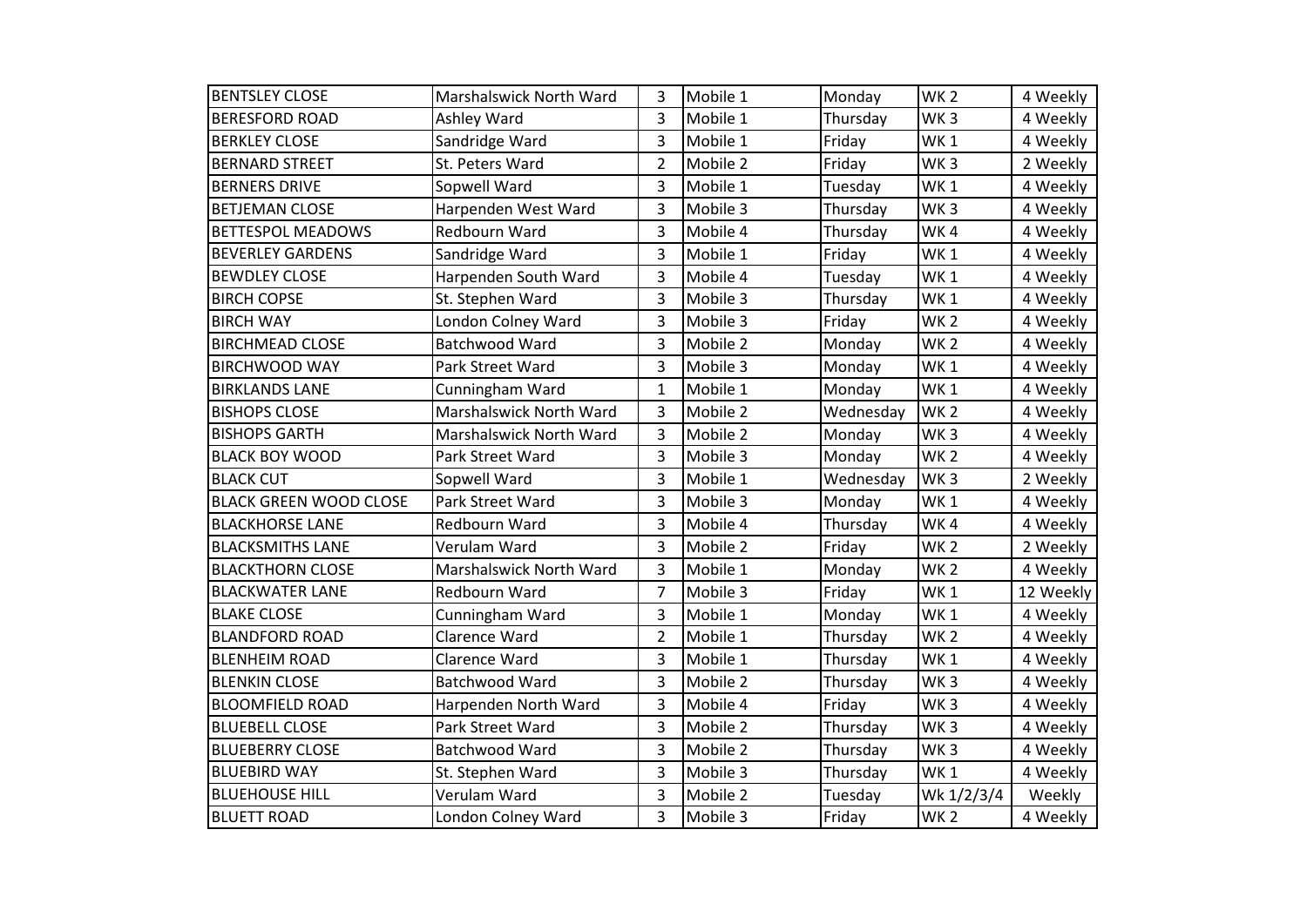| <b>BLUNDELL CLOSE</b>    | Batchwood Ward          | 3              | Mobile 2 | Thursday  | WK <sub>3</sub> | 4 Weekly  |
|--------------------------|-------------------------|----------------|----------|-----------|-----------------|-----------|
| <b>BLUNTS LANE</b>       | <b>Redbourn Ward</b>    | $\overline{7}$ | Mobile 3 | Friday    | WK <sub>1</sub> | 12 Weekly |
| <b>BOISSY CLOSE</b>      | Colney Heath Ward       | 3              | Mobile 1 | Friday    | WK <sub>2</sub> | 4 Weekly  |
| <b>BOLEYN DRIVE</b>      | Sopwell Ward            | 3              | Mobile 1 | Friday    | WK <sub>3</sub> | 4 Weekly  |
| <b>BOLINGBROOK</b>       | Marshalswick North Ward | 3              | Mobile 2 | Monday    | WK <sub>3</sub> | 4 Weekly  |
| <b>BOOT ALLEY</b>        | St. Peters Ward         | $\mathbf{1}$   | Mobile 2 | Daily     | Wk 1/2/3/4      | Daily     |
| <b>BOUNDARY ROAD</b>     | Marshalswick South Ward | $\overline{2}$ | Mobile 2 | Thursday  | WK <sub>2</sub> | 4 Weekly  |
| <b>BOWER HEATH</b>       | Wheathampstead Ward     | 7              | Mobile 4 | Tuesday   | WK <sub>2</sub> | 12 Weekly |
| <b>BOWER HEATH LANE</b>  | Harpenden East Ward     | $\overline{7}$ | Mobile 4 | Tuesday   | WK <sub>2</sub> | 12 Weekly |
| <b>BOWERS WAY</b>        | Harpenden West Ward     | 3              | Mobile 4 | Thursday  | WK <sub>2</sub> | 4 Weekly  |
| <b>BOWES LYON MEWS</b>   | Verulam Ward            | $\overline{2}$ | Mobile 2 | Tuesday   | WK <sub>3</sub> | 2 Weekly  |
| <b>BOWLING CLOSE</b>     | Harpenden West Ward     | 3              | Mobile 4 | Wednesday | WK <sub>3</sub> | 4 Weekly  |
| <b>BRACHE CLOSE</b>      | Redbourn Ward           | 3              | Mobile 4 | Thursday  | WK <sub>1</sub> | 4 Weekly  |
| <b>BRACKENDALE GROVE</b> | Harpenden North Ward    | 3              | Mobile 4 | Monday    | WK <sub>2</sub> | 4 Weekly  |
| <b>BRACKENDENE</b>       | St. Stephen Ward        | 3              | Mobile 3 | Friday    | WK <sub>3</sub> | 4 Weekly  |
| <b>BRAMBLE CLOSE</b>     | Harpenden West Ward     | 3              | Mobile 4 | Thursday  | WK <sub>2</sub> | 4 Weekly  |
| <b>BRAMLEY WAY</b>       | Colney Heath Ward       | 3              | Mobile 1 | Thursday  | WK4             | 4 Weekly  |
| <b>BRAMPTON CLOSE</b>    | Harpenden East Ward     | 3              | Mobile 4 | Tuesday   | WK <sub>3</sub> | 4 Weekly  |
| <b>BRAMPTON ROAD</b>     | Clarence Ward           | 3              | Mobile 1 | Thursday  | WK <sub>2</sub> | 4 Weekly  |
| <b>BRANCH ROAD</b>       | Batchwood Ward          | 3              | Mobile 2 | Friday    | WK <sub>2</sub> | 2 Weekly  |
| <b>BREADCROFT LANE</b>   | Harpenden East Ward     | 3              | Mobile 4 | Thursday  | WK <sub>3</sub> | 4 Weekly  |
| <b>BREAKSPEAR AVENUE</b> | St. Peters Ward         | 3              | Mobile 1 | Monday    | WK4             | 4 Weekly  |
| <b>BRECKEN CLOSE</b>     | Marshalswick North Ward | 3              | Mobile 2 | Monday    | WK <sub>3</sub> | 4 Weekly  |
| <b>BREWHOUSE HILL</b>    | Wheathampstead Ward     | 3              | Mobile 4 | Tuesday   | WK4             | 4 Weekly  |
| <b>BRIAR ROAD</b>        | Marshalswick North Ward | 3              | Mobile 1 | Monday    | WK <sub>2</sub> | 4 Weekly  |
| <b>BRICK KNOLL PARK</b>  | Ashley Ward             | 3              | Mobile 1 | Thursday  | WK4             | 4 Weekly  |
| <b>BRICKET ROAD</b>      | St. Peters Ward         | $\overline{2}$ | Mobile 1 | Daily     | Wk 1/2/3/4      | Daily     |
| <b>BRIDE HALL LANE</b>   | Wheathampstead Ward     | 7              | Mobile 4 | Friday    | <b>WK2</b>      | 12 Weekly |
| <b>BRIDLE CLOSE</b>      | Marshalswick South Ward | 3              | Mobile 2 | Wednesday | WK <sub>3</sub> | 4 Weekly  |
| <b>BRIGHTVIEW CLOSE</b>  | St. Stephen Ward        | 3              | Mobile 3 | Thursday  | WK <sub>1</sub> | 4 Weekly  |
| <b>BRINKLOW COURT</b>    | Verulam Ward            | 3              | Mobile 2 | Monday    | WK <sub>1</sub> | 4 Weekly  |
| <b>BRITTON AVENUE</b>    | St. Peters Ward         | $\overline{2}$ | Mobile 2 | Wednesday | WK <sub>1</sub> | 2 Weekly  |
| <b>BROAD ACRE</b>        | St. Stephen Ward        | 3              | Mobile 3 | Thursday  | WK <sub>1</sub> | 4 Weekly  |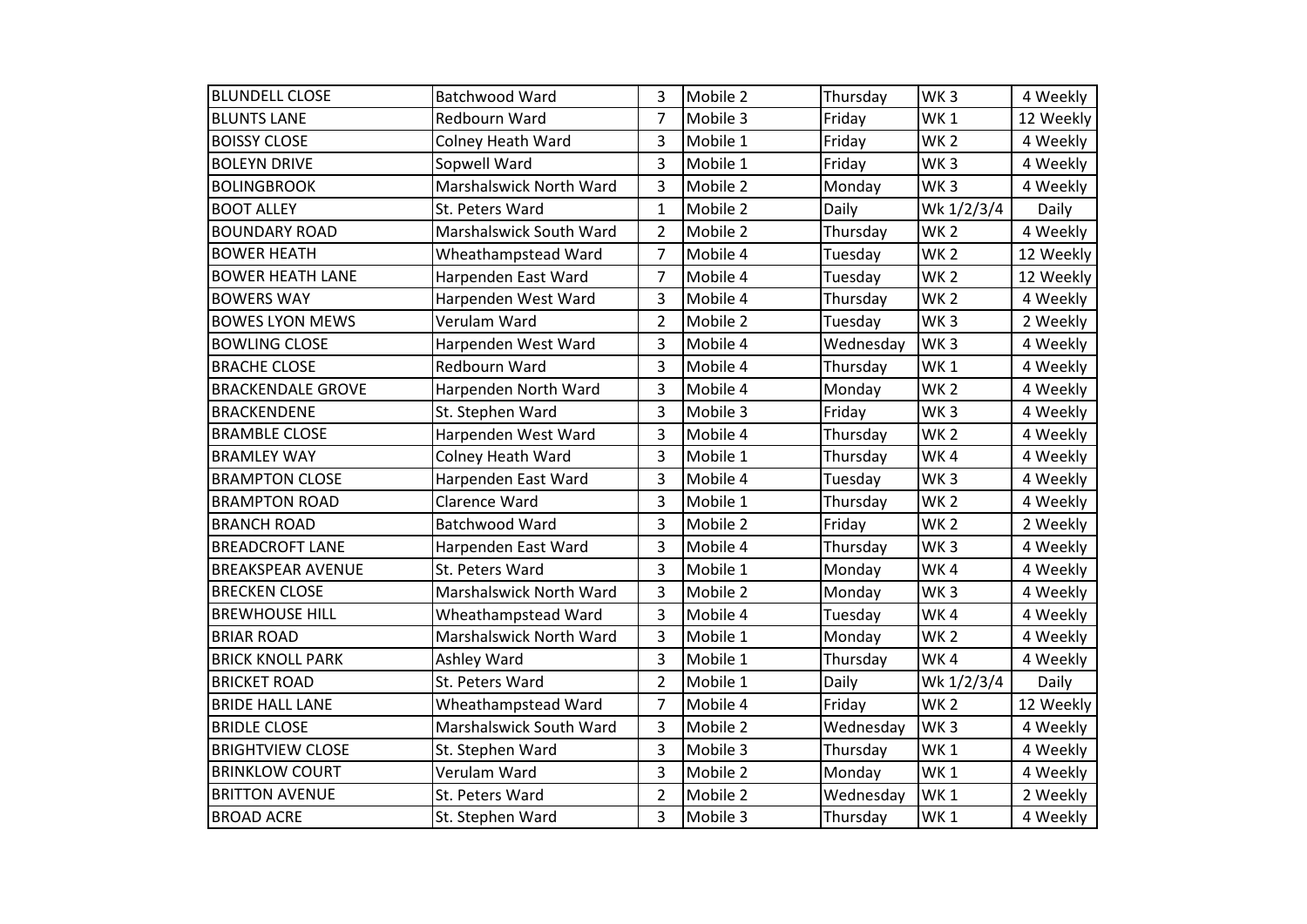| <b>BROADFIELDS</b>        | Harpenden West Ward     | 3              | Mobile 4 | Monday    | WK <sub>3</sub> | 4 Weekly  |
|---------------------------|-------------------------|----------------|----------|-----------|-----------------|-----------|
| <b>BROADLAKE CLOSE</b>    | London Colney Ward      |                | Mobile 3 | Thursday  | WK <sub>3</sub> | 4 Weekly  |
| <b>BROADSTONE ROAD</b>    | Harpenden South Ward    | 3              | Mobile 4 | Tuesday   | WK <sub>1</sub> | 4 Weekly  |
| <b>BROCKET VIEW</b>       | Wheathampstead Ward     | 3              | Mobile 4 | Monday    | WK <sub>1</sub> | 4 Weekly  |
| <b>BROOKE END</b>         | Redbourn Ward           | 3              | Mobile 4 | Thursday  | WK <sub>1</sub> | 4 Weekly  |
| <b>BROOMFIELD</b>         | Park Street Ward        | 3              | Mobile 3 | Monday    | WK <sub>1</sub> | 4 Weekly  |
| <b>BROOMLEYS</b>          | Marshalswick North Ward | 3              | Mobile 1 | Monday    | WK <sub>2</sub> | 4 Weekly  |
| <b>BROWNFIELD WAY</b>     | Wheathampstead Ward     | 3              | Mobile 4 | Tuesday   | WK <sub>2</sub> | 12 Weekly |
| <b>BROWNING ROAD</b>      | Harpenden East Ward     | 3              | Mobile 4 | Thursday  | WK <sub>3</sub> | 4 Weekly  |
| <b>BUCKNALLS DRIVE</b>    | Park Street Ward        | 3              | Mobile 3 | Thursday  | WK <sub>1</sub> | 4 Weekly  |
| <b>BUCKNALLS LANE</b>     | St. Stephen Ward        | 3              | Mobile 3 | Friday    | WK1             | 4 Weekly  |
| <b>BULL LANE</b>          | Wheathampstead Ward     | 7              | Mobile 4 | Tuesday   | WK4             | 12 Weekly |
| <b>BULL ROAD</b>          | Harpenden West Ward     | 3              | Mobile 2 | Monday    | WK <sub>3</sub> | 12 Weekly |
| <b>BULLENS GREEN LANE</b> | Colney Heath Ward       | 3              | Mobile 3 | Tuesday   | WK <sub>1</sub> | 4 Weekly  |
| <b>BURLEIGH ROAD</b>      | Ashley Ward             | $\overline{2}$ | Mobile 1 | Thursday  | WK <sub>2</sub> | 4 Weekly  |
| <b>BURNHAM ROAD</b>       | Clarence Ward           | 3              | Mobile 1 | Thursday  | WK <sub>2</sub> | 4 Weekly  |
| <b>BURNSALL PLACE</b>     | Harpenden South Ward    | 3              | Mobile 1 | Tuesday   | WK <sub>1</sub> | 4 Weekly  |
| <b>BURNSIDE</b>           | Cunningham Ward         | 3              | Mobile 1 | Thursday  | WK <sub>3</sub> | 4 Weekly  |
| <b>BURR CLOSE</b>         | London Colney Ward      | 3              | Mobile 3 | Thursday  | WK <sub>3</sub> | 4 Weekly  |
| <b>BURSTON DRIVE</b>      | Park Street Ward        | 3              | Mobile 3 | Monday    | WK <sub>1</sub> | 4 Weekly  |
| <b>BURTON CLOSE</b>       | Wheathampstead Ward     | 3              | Mobile 4 | Tuesday   | WK <sub>2</sub> | 4 Weekly  |
| <b>BURY GREEN</b>         | Wheathampstead Ward     | 3              | Mobile 4 | Monday    | WK <sub>1</sub> | 4 Weekly  |
| <b>BURYDELL LANE</b>      | Park Street Ward        | 3              | Mobile 3 | Tuesday   | WK4             | 4 Weekly  |
| <b>BURYWICK</b>           | Harpenden South Ward    | 3              | Mobile 4 | Wednesday | WK <sub>1</sub> | 4 Weekly  |
| <b>BUTT FIELD VIEW</b>    | Verulam Ward            | 3              | Mobile 2 | Tuesday   | WK4             | 4 Weekly  |
| <b>BUTTERFIELD LANE</b>   | Sopwell Ward            | 3              | Mobile 1 | Tuesday   | WK <sub>1</sub> | 4 Weekly  |
| <b>BUTTERFIELD ROAD</b>   | Wheathampstead Ward     | 3              | Mobile 4 | Tuesday   | WK4             | 4 Weekly  |
| <b>BUTTERMERE CLOSE</b>   | Cunningham Ward         | 3              | Mobile 1 | Thursday  | WK <sub>3</sub> | 4 Weekly  |
| <b>BUXTON CLOSE</b>       | Marshalswick North Ward | 3              | Mobile 1 | Monday    | WK <sub>2</sub> | 4 Weekly  |
| <b>BYRON ROAD</b>         | Harpenden West Ward     | 3              | Mobile 4 | Thursday  | WK <sub>2</sub> | 4 Weekly  |
| <b>CAESARS ROAD</b>       | Wheathampstead Ward     | 3              | Mobile 4 | Friday    | WK <sub>2</sub> | 4 Weekly  |
| <b>CAIRNS CLOSE</b>       | Colney Heath Ward       | 3              | Mobile 1 | Thursday  | WK4             | 4 Weekly  |
| <b>CALEDON ROAD</b>       | London Colney Ward      | 3              | Mobile 3 | Friday    | WK <sub>2</sub> | 4 Weekly  |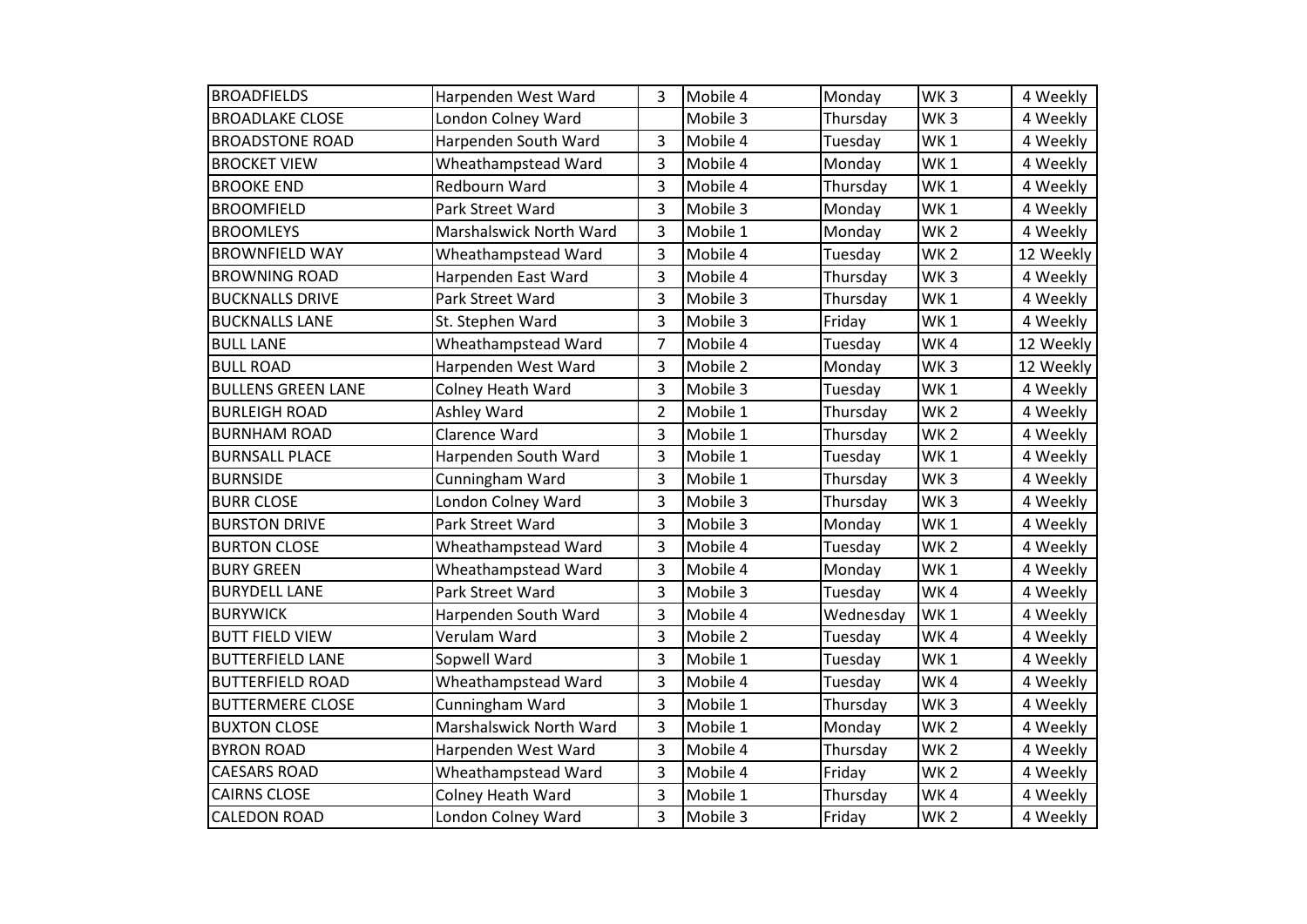| <b>CAMBERLEY PLACE</b>   | Harpenden South Ward    | 3              | Mobile 4 | Tuesday   | WK <sub>1</sub> | 4 Weekly  |
|--------------------------|-------------------------|----------------|----------|-----------|-----------------|-----------|
| <b>CAMBRIDGE ROAD</b>    | Ashley Ward             | 3              | Mobile 1 | Thursday  | WK <sub>3</sub> | 4 Weekly  |
| <b>CAMLET WAY</b>        | Verulam Ward            | 3              | Mobile 2 | Friday    | WK <sub>2</sub> | 2 Weekly  |
| <b>CAMP ROAD</b>         | Ashley Ward             | 3              | Mobile 1 | Monday    | Wk 1/2/3/4      | Weekly    |
| <b>CAMP VIEW ROAD</b>    | Ashley Ward             | $\overline{2}$ | Mobile 1 | Thursday  | WK <sub>3</sub> | 4 Weekly  |
| <b>CAMPFIELD ROAD</b>    | Ashley Ward             | 3              | Mobile 1 | Thursday  | WK <sub>3</sub> | 4 Weekly  |
| <b>CANBERRA CLOSE</b>    | Marshalswick South Ward | 3              | Mobile 2 | Wednesday | WK4             | 4 Weekly  |
| <b>CANNON STREET</b>     | Batchwood Ward          | $\overline{2}$ | Mobile 2 | Wednesday | WK <sub>1</sub> | 4 Weekly  |
| <b>CAPE ROAD</b>         | Ashley Ward             | $\overline{2}$ | Mobile 1 | Thursday  | WK <sub>2</sub> | 4 Weekly  |
| <b>CARDINAL GROVE</b>    | Verulam Ward            | 3              | Mobile 2 | Monday    | WK <sub>1</sub> | 4 Weekly  |
| <b>CARISBROOKE ROAD</b>  | St. Stephen Ward        | 3              | Mobile 3 | Wednesday | WK <sub>3</sub> | 4 Weekly  |
| <b>CARLBURY CLOSE</b>    | Ashley Ward             | 3              | Mobile 1 | Thursday  | WK <sub>3</sub> | 4 Weekly  |
| <b>CARLISLE AVENUE</b>   | Clarence Ward           | $\overline{2}$ | Mobile 2 | Friday    | WK <sub>1</sub> | 2 Weekly  |
| <b>CARLTON ROAD</b>      | Harpenden East Ward     | 3              | Mobile 4 | Thursday  | WK <sub>2</sub> | 4 Weekly  |
| <b>CARNEGIE ROAD</b>     | Batchwood Ward          | 3              | Mobile 2 | Thursday  | WK <sub>3</sub> | 4 Weekly  |
| <b>CARPENDERS CLOSE</b>  | Harpenden North Ward    | 3              | Mobile 4 | Friday    | WK <sub>3</sub> | 4 Weekly  |
| <b>CASSIUS DRIVE</b>     | Verulam Ward            | 3              | Mobile 2 | Tuesday   | WK4             | 4 Weekly  |
| <b>CASTLE RISE</b>       | Wheathampstead Ward     | 3              | Mobile 4 | Tuesday   | WK <sub>2</sub> | 4 Weekly  |
| <b>CASTLE ROAD</b>       | Ashley Ward             | $\overline{2}$ | Mobile 1 | Thursday  | WK <sub>2</sub> | 4 Weekly  |
| <b>CATHAM CLOSE</b>      | Cunningham Ward         | 3              | Mobile 1 | Thursday  | WK <sub>3</sub> | 4 Weekly  |
| <b>CATHERINE STREET</b>  | St. Peters Ward         | $\mathbf{1}$   | Mobile 2 | Wednesday | WK <sub>1</sub> | 2 Weekly  |
| <b>CAVAN DRIVE</b>       | Batchwood Ward          | 3              | Mobile 2 | Thursday  | WK <sub>3</sub> | 4 Weekly  |
| <b>CAVAN ROAD</b>        | Redbourn Ward           | 3              | Mobile 4 | Thursday  | WK4             | 4 Weekly  |
| <b>CAVENDISH ROAD</b>    | Clarence Ward           | $\overline{2}$ | Mobile 1 | Thursday  | WK <sub>1</sub> | 2 Weekly  |
| <b>CECIL ROAD</b>        | St. Peters Ward         | $\overline{2}$ | Mobile 1 | Thursday  | WK <sub>1</sub> | 2 Weekly  |
| <b>CEDAR COURT</b>       | Ashley Ward             | 3              | Mobile 1 | Thursday  | WK4             | 4 Weekly  |
| CEDARWOOD DRIVE          | Ashley Ward             | 3              | Mobile 1 | Thursday  | WK4             | 4 Weekly  |
| <b>CELL BARNES CLOSE</b> | Cunningham Ward         | 3              | Mobile 1 | Tuesday   | WK <sub>3</sub> | 4 Weekly  |
| <b>CELL BARNES LANE</b>  | Ashley Ward             | 3              | Mobile 1 | Tuesday   | WK <sub>3</sub> | 4 Weekly  |
| <b>CENTRAL DRIVE</b>     | Clarence Ward           | 2A             | Mobile 1 | Wednesday | WK4             | 4 Weekly  |
| <b>CENTURY CLOSE</b>     | Batchwood Ward          | $\overline{2}$ | Mobile 2 | Wednesday | WK <sub>1</sub> | 4 Weekly  |
| <b>CHALKDELL FIELDS</b>  | Marshalswick South Ward | 3              | Mobile 2 | Wednesday | WK4             | 4 Weekly  |
| <b>CHAMBERLAINES</b>     | Redbourn Ward           | $\overline{7}$ | Mobile 4 | Friday    | WK1             | 12 Weekly |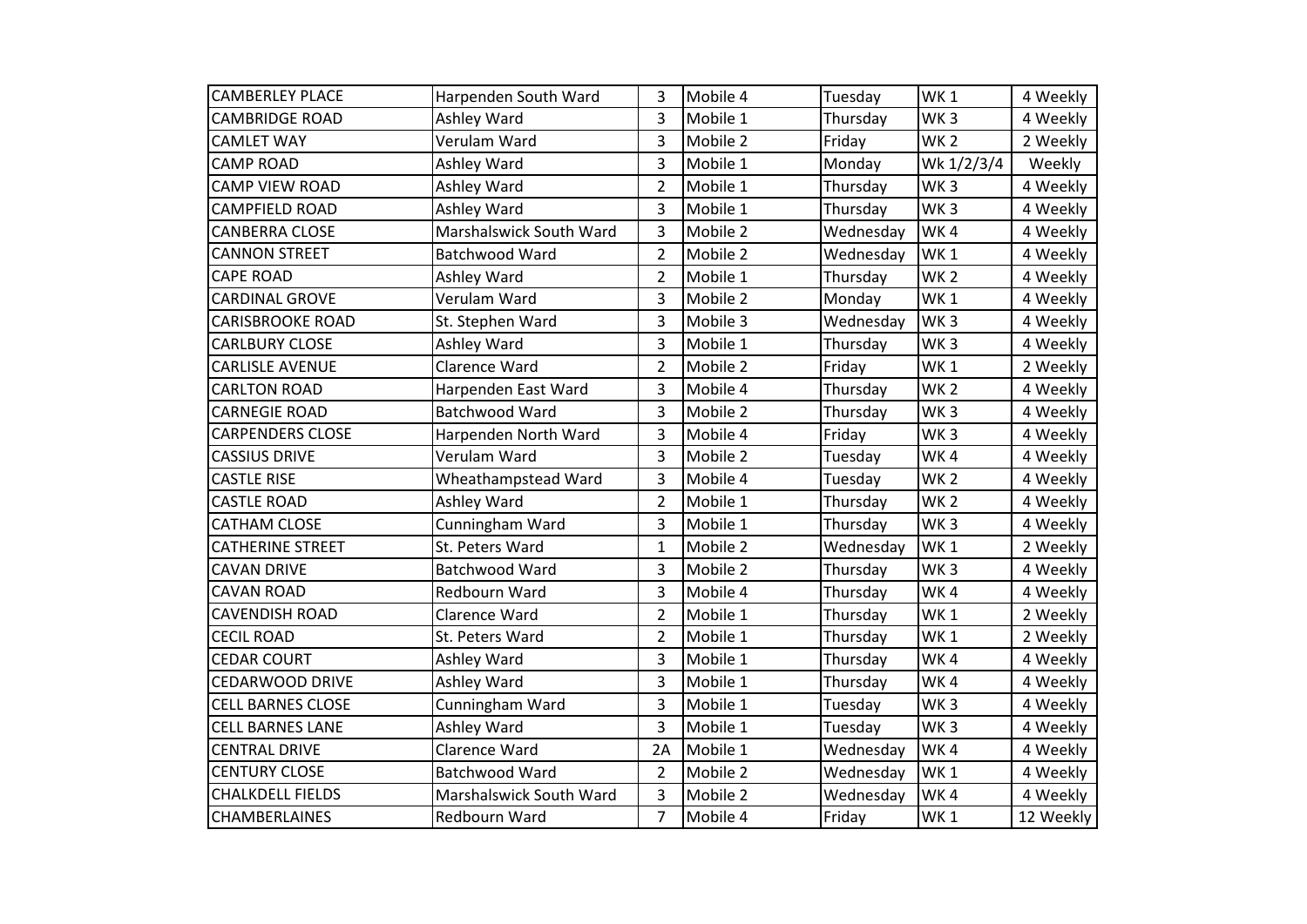| <b>CHANCERY CLOSE</b>        | Sandridge Ward           | 3              | Mobile 1 | Friday    | WK <sub>1</sub> | 4 Weekly  |
|------------------------------|--------------------------|----------------|----------|-----------|-----------------|-----------|
| <b>CHANDLERS ROAD</b>        | Marshalswick North Ward  | 3              | Mobile 1 | Monday    | WK <sub>2</sub> | 4 Weekly  |
| <b>CHANTRY LANE</b>          | London Colney Ward       | 3              | Mobile 3 | Thursday  | WK4             | 4 Weekly  |
| <b>CHARLOTTE CLOSE</b>       | <b>Colney Heath Ward</b> | 3              | Mobile 1 | Tuesday   | WK <sub>1</sub> | 4 Weekly  |
| <b>CHARMOUTH COURT</b>       | Marshalswick South Ward  | 3              | Mobile 1 | Monday    | WK <sub>3</sub> | 4 Weekly  |
| <b>CHARMOUTH ROAD</b>        | Clarence Ward            | 3              | Mobile 1 | Monday    | WK <sub>3</sub> | 4 Weekly  |
| <b>CHARRINGTON PLACE</b>     | St. Peters Ward          | $\mathbf{1}$   | Mobile 1 | Wednesday | WK <sub>3</sub> | 4 Weekly  |
| <b>CHARTER CLOSE</b>         | St. Peters Ward          | $\overline{2}$ | Mobile 1 | Wednesday | WK <sub>3</sub> | 2 Weekly  |
| <b>CHEQUER LANE</b>          | Redbourn Ward            | 3              | Mobile 4 | Thursday  | WK <sub>1</sub> | 4 Weekly  |
| <b>CHEQUER STREET</b>        | St. Peters Ward          | 1              | Mobile 2 | Daily     | Wk 1/2/3/4      | Daily     |
| <b>CHEQUERS LANE</b>         | St. Stephen Ward         | 6              | Mobile 4 | Thursday  | WK <sub>1</sub> | 4 Weekly  |
| <b>CHERITON CLOSE</b>        | Sandridge Ward           | 3              | Mobile 1 | Tuesday   | WK4             | 4 Weekly  |
| <b>CHERRY HILL</b>           | St. Stephen Ward         | 3              | Mobile 3 | Tuesday   | WK <sub>2</sub> | 4 Weekly  |
| <b>CHERRY TREE AVENUE</b>    | London Colney Ward       | 3              | Mobile 3 | Monday    | WK4             | 4 Weekly  |
| <b>CHERRY TREE LANE</b>      | Wheathampstead Ward      | $\overline{7}$ | Mobile 2 | Tuesday   | WK <sub>2</sub> | 12 Weekly |
| <b>CHESTER GIBBONS GREEN</b> | London Colney Ward       | 2A             | Mobile 3 | Thursday  | WK <sub>1</sub> | 4 Weekly  |
| <b>CHESTERTON AVENUE</b>     | Harpenden East Ward      | 3              | Mobile 4 | Tuesday   | WK <sub>3</sub> | 4 Weekly  |
| <b>CHESTNUT DRIVE</b>        | Ashley Ward              | 3              | Mobile 1 | Wednesday | WK4             | 4 Weekly  |
| <b>CHICKEN LANE</b>          | London Colney Ward       | 3              | Mobile 3 | Thursday  | WK <sub>3</sub> | 4 Weekly  |
| <b>CHILDWICK GREEN</b>       | Redbourn Ward            | $\overline{7}$ | Mobile 2 | Thursday  | WK <sub>3</sub> | 12 Weekly |
| <b>CHILDWICKBURY</b>         | Redbourn Ward            | $\overline{7}$ | Mobile 2 | Thursday  | WK <sub>3</sub> | 12 Weekly |
| <b>CHILTERN ROAD</b>         | Marshalswick North Ward  | 3              | Mobile 1 | Friday    | WK <sub>1</sub> | 4 Weekly  |
| <b>CHIME SQUARE</b>          | St. Peters Ward          | 1              | Mobile 2 | Thursday  | WK <sub>2</sub> | 2 Weekly  |
| <b>CHISWELL GREEN LANE</b>   | Redbourn Ward            | 3              | Mobile 3 | Friday    | WK <sub>1</sub> | 12 Weekly |
| <b>CHIVENOR PLACE</b>        | Colney Heath Ward        | 3              | Mobile 1 | Thursday  | WK4             | 4 Weekly  |
| <b>CHRISTCHURCH CLOSE</b>    | St. Peters Ward          | $\overline{2}$ | Mobile 2 | Wednesday | WK <sub>1</sub> | 2 Weekly  |
| <b>CHURCH CRESCENT</b>       | St. Peters Ward          | $\overline{2}$ | Mobile 2 | Wednesday | WK <sub>1</sub> | 2 Weekly  |
| <b>CHURCH CROFT</b>          | <b>Colney Heath Ward</b> | 3              | Mobile 1 | Friday    | WK <sub>2</sub> | 4 Weekly  |
| <b>CHURCH END</b>            | Redbourn Ward            | 3              | Mobile 4 | Thursday  | WK <sub>1</sub> | 4 Weekly  |
| <b>CHURCH GREEN</b>          | Harpenden West Ward      | $\mathbf{1}$   | Mobile 2 | Monday    | WK <sub>3</sub> | 4 Weekly  |
| <b>CHURCH LANE</b>           | <b>Colney Heath Ward</b> | 3              | Mobile 3 | Tuesday   | WK <sub>1</sub> | 4 Weekly  |
| <b>CHURCH STREET</b>         | St. Peters Ward          | $\overline{2}$ | Mobile 2 | Friday    | WK <sub>3</sub> | 2 Weekly  |
| <b>CHURCH STREET</b>         | Wheathampstead Ward      | $\overline{2}$ | Mobile 4 | Monday    | WK1             | 4 Weekly  |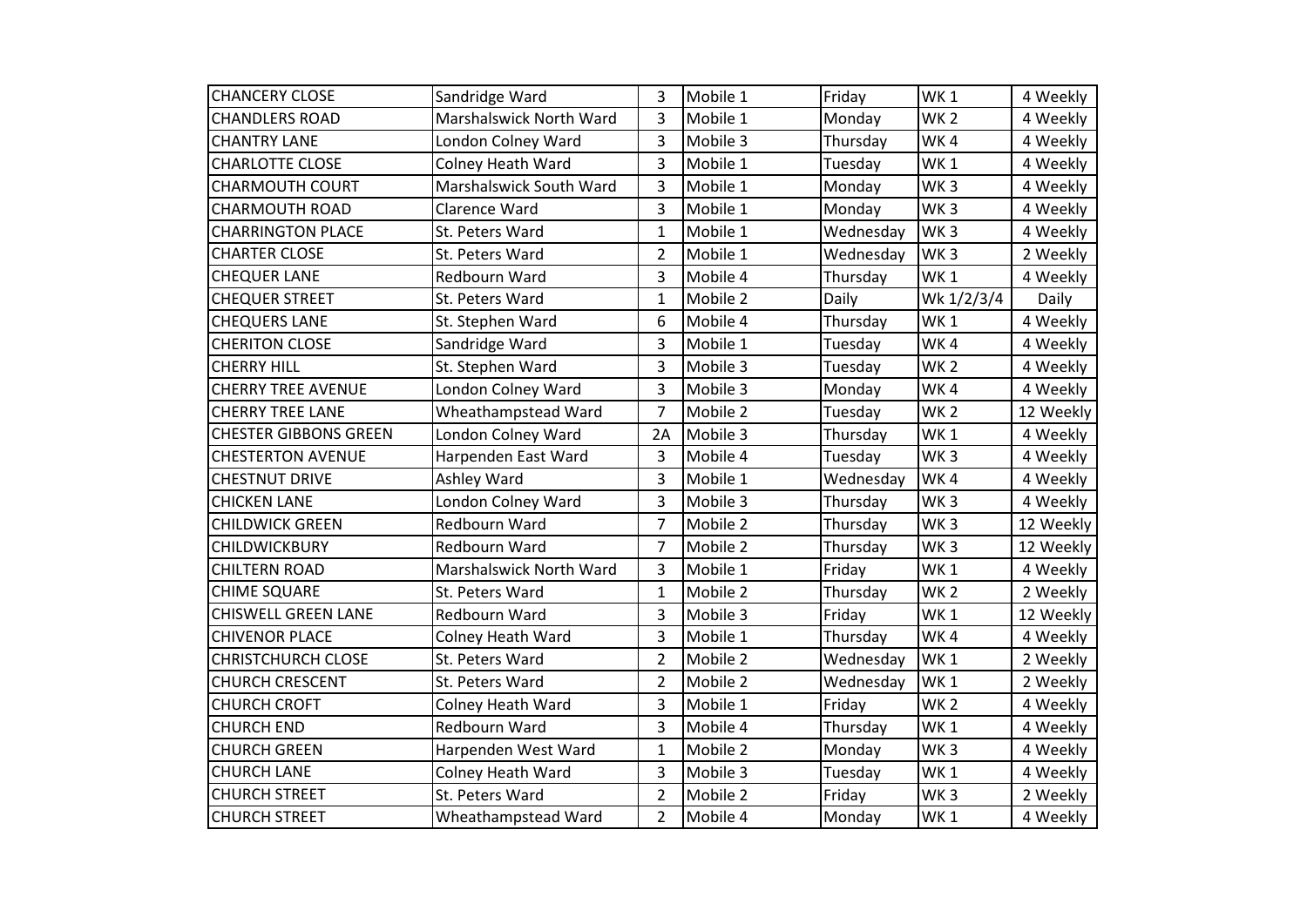| <b>CHURCHFIELD</b>        | Harpenden South Ward | 3              | Mobile 4 | Wednesday | WK <sub>3</sub> | 4 Weekly  |
|---------------------------|----------------------|----------------|----------|-----------|-----------------|-----------|
| <b>CHURCHILL ROAD</b>     | Clarence Ward        | 3              | Mobile 1 | Friday    | WK4             | 4 Weekly  |
| <b>CIVIC CLOSE</b>        | St. Peters Ward      | $\overline{2}$ | Mobile 1 | Thursday  | WK <sub>2</sub> | 2 Weekly  |
| <b>CLAREMONT</b>          | Park Street Ward     | 3              | Mobile 3 | Monday    | WK <sub>2</sub> | 4 Weekly  |
| <b>CLARENCE ROAD</b>      | Clarence Ward        | 3              | Mobile 1 | Thursday  | WK <sub>1</sub> | 2 Weekly  |
| <b>CLARENCE ROAD</b>      | Harpenden West Ward  | 3              | Mobile 4 | Thursday  | WK <sub>2</sub> | 2 Weekly  |
| <b>CLARENDON ROAD</b>     | Harpenden East Ward  | 3              | Mobile 4 | Thursday  | WK <sub>2</sub> | 4 Weekly  |
| <b>CLAUDIAN PLACE</b>     | Verulam Ward         | 3              | Mobile 2 | Thursday  | WK <sub>1</sub> | 4 Weekly  |
| <b>CLAYGATE AVENUE</b>    | Harpenden West Ward  | 3              | Mobile 4 | Monday    | WK <sub>3</sub> | 4 Weekly  |
| <b>CLIFTON STREET</b>     | Clarence Ward        | $\overline{2}$ | Mobile 2 | Thursday  | WK <sub>2</sub> | 2 Weekly  |
| <b>CLOISTER GARTH</b>     | Sopwell Ward         | 3              | Mobile 1 | Tuesday   | WK <sub>1</sub> | 4 Weekly  |
| <b>CODICOTE ROAD</b>      | Wheathampstead Ward  | 6              | Mobile 4 | Friday    | WK <sub>2</sub> | 12 Weekly |
| <b>COLDHARBOUR LANE</b>   | Harpenden East Ward  | 3              | Mobile 4 | Friday    | WK <sub>3</sub> | 4 Weekly  |
| <b>COLEMAN GREEN</b>      | Sandridge Ward       | $\overline{7}$ | Mobile 2 | Friday    | WK <sub>2</sub> | 12 Weekly |
| <b>COLEMAN GREEN LANE</b> | Sandridge Ward       | $\overline{7}$ | Mobile 2 | Friday    | WK4             | 12 Weekly |
| <b>COLES LANE</b>         | Redbourn Ward        | $\overline{7}$ | Mobile 4 | Friday    | WK <sub>1</sub> | 12 Weekly |
| <b>COLESWOOD ROAD</b>     | Harpenden South Ward | 3              | Mobile 4 | Tuesday   | WK <sub>1</sub> | 4 Weekly  |
| <b>COLINDALE AVENUE</b>   | Cunningham Ward      | 3              | Mobile 1 | Monday    | WK1             | 4 Weekly  |
| <b>COLLEGE PLACE</b>      | Verulam Ward         | $\overline{2}$ | Mobile 2 | Tuesday   | WK <sub>3</sub> | 2 Weekly  |
| <b>COLLEGE ROAD</b>       | Ashley Ward          | 3              | Mobile 1 | Thursday  | WK <sub>3</sub> | 4 Weekly  |
| <b>COLLEGE STREET</b>     | Verulam Ward         | 3              | Mobile 2 | Tuesday   | WK <sub>3</sub> | 2 Weekly  |
| <b>COLLENS ROAD</b>       | Harpenden South Ward | 3              | Mobile 4 | Wednesday | WK <sub>1</sub> | 4 Weekly  |
| <b>COLLINGWOOD DRIVE</b>  | London Colney Ward   | 3              | Mobile 3 | Thursday  | WK <sub>1</sub> | 4 Weekly  |
| <b>COLLYER ROAD</b>       | London Colney Ward   | 3              | Mobile 3 | Friday    | WK <sub>2</sub> | 4 Weekly  |
| <b>COLNBROOK CLOSE</b>    | London Colney Ward   | 3              | Mobile 3 | Thursday  | WK <sub>3</sub> | 4 Weekly  |
| <b>COLNE GARDENS</b>      | London Colney Ward   | 3              | Mobile 3 | Thursday  | WK <sub>3</sub> | 4 Weekly  |
| <b>COLNEY HEATH LANE</b>  | Ashley Ward          | 3              | Mobile 1 | Friday    | WK <sub>2</sub> | 4 Weekly  |
| <b>COMMON LANE</b>        | Harpenden East Ward  | 3              | Mobile 4 | Tuesday   | WK <sub>2</sub> | 12 Weekly |
| <b>COMPTON GARDENS</b>    | St. Stephen Ward     | 3              | Mobile 3 | Wednesday | WK <sub>3</sub> | 4 Weekly  |
| <b>CONINGSBY BANK</b>     | Sopwell Ward         | 3              | Mobile 2 | Tuesday   | WK <sub>1</sub> | 4 Weekly  |
| <b>CONNAUGHT ROAD</b>     | Batchwood Ward       | 3              | Mobile 4 | Thursday  | WK <sub>3</sub> | 4 Weekly  |
| <b>CONQUERORS HILL</b>    | Wheathampstead Ward  | 3              | Mobile 4 | Friday    | WK <sub>2</sub> | 4 Weekly  |
| <b>COOMBES ROAD</b>       | London Colney Ward   | 3              | Mobile 3 | Monday    | WK4             | 4 Weekly  |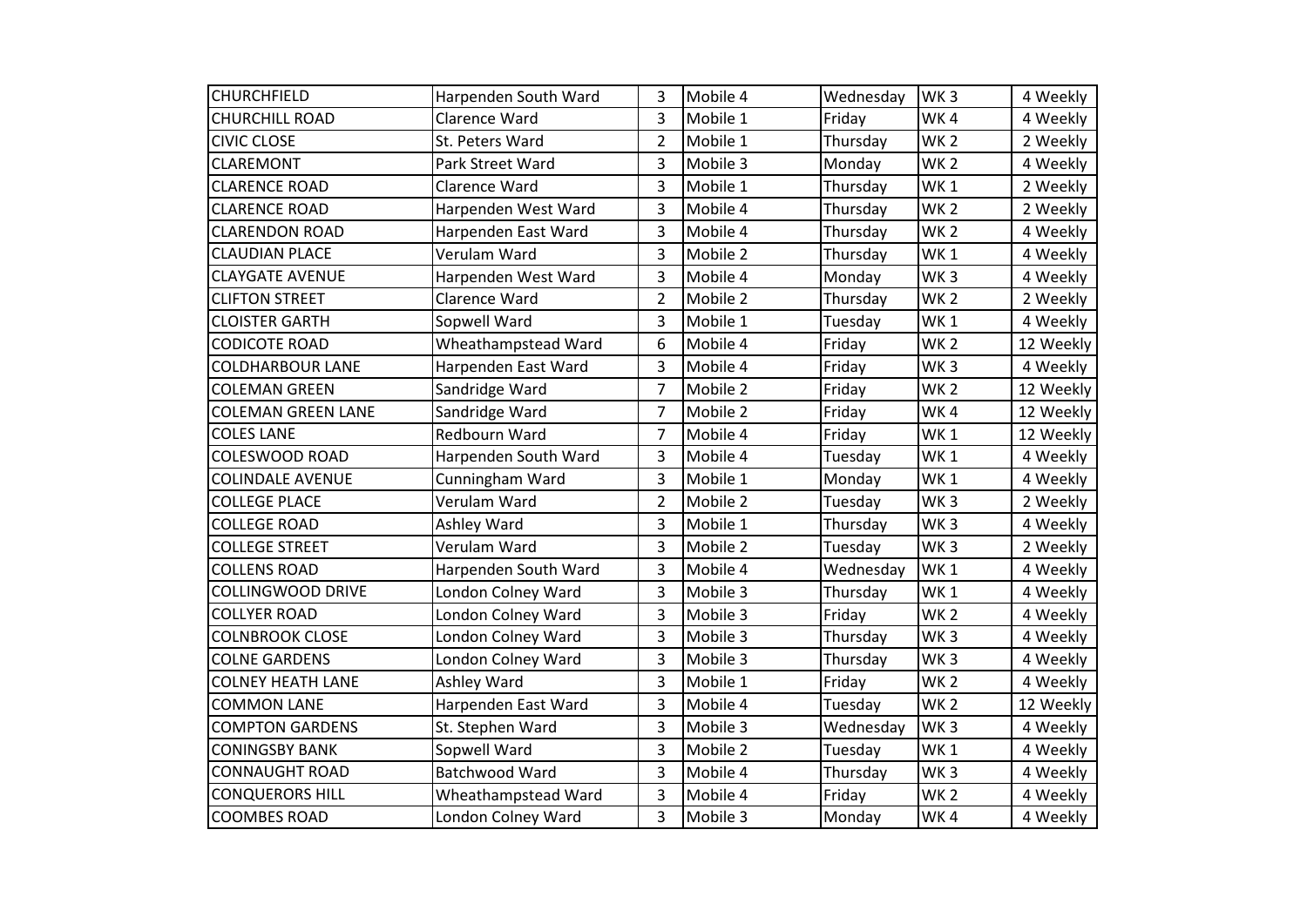| <b>COOPERS GATE</b>        | <b>Colney Heath Ward</b> | 3              | Mobile 3 | Tuesday   | WK <sub>1</sub> | 4 Weekly  |
|----------------------------|--------------------------|----------------|----------|-----------|-----------------|-----------|
| <b>COOPERS GREEN LANE</b>  | Sandridge Ward           | $\overline{7}$ | Mobile 1 | Wednesday | WK <sub>2</sub> | 12 Weekly |
| <b>COOPERS MEADOW</b>      | Redbourn Ward            | 3              | Mobile 4 | Thursday  | WK4             | 4 Weekly  |
| <b>COOTERS END LANE</b>    | Harpenden North Ward     | 7              | Mobile 4 | Friday    | WK <sub>3</sub> | 12 Weekly |
| <b>CORBY CLOSE</b>         | St. Stephen Ward         | 3              | Mobile 3 | Tuesday   | WK <sub>2</sub> | 4 Weekly  |
| <b>CORDER CLOSE</b>        | Verulam Ward             | 3              | Mobile 2 | Monday    | WK <sub>1</sub> | 4 Weekly  |
| <b>CORINIUM GATE</b>       | Verulam Ward             | 3              | Mobile 2 | Thursday  | WK <sub>1</sub> | 4 Weekly  |
| <b>CORNWALL ROAD</b>       | Sopwell Ward             | $\overline{2}$ | Mobile 1 | Wednesday | WK <sub>1</sub> | 2 Weekly  |
| <b>CORY WRIGHT WAY</b>     | Wheathampstead Ward      | 6              | Mobile 4 | Friday    | WK <sub>2</sub> | 4 Weekly  |
| <b>COSNE MEWS</b>          | Harpenden West Ward      | 3              | Mobile 4 | Wednesday | WK <sub>3</sub> | 4 Weekly  |
| COTLANDSWICK               | Cunningham Ward          | 3              | Mobile 3 | Monday    | WK4             | 4 Weekly  |
| <b>COTSWOLD CLOSE</b>      | Marshalswick North Ward  | 3              | Mobile 1 | Friday    | WK <sub>1</sub> | 4 Weekly  |
| <b>COTTONMILL CRESCENT</b> | Sopwell Ward             | $\overline{2}$ | Mobile 1 | Wednesday | WK <sub>1</sub> | 2 Weekly  |
| <b>COTTONMILL LANE</b>     | Sopwell Ward             | 3              | Mobile 1 | Friday    | WK <sub>3</sub> | 2 Weekly  |
| <b>COURSERS ROAD</b>       | Colney Heath Ward        | 6              | Mobile 3 | Tuesday   | WK <sub>1</sub> | 4 Weekly  |
| <b>COURTFIELDS</b>         | Harpenden East Ward      | 3              | Mobile 4 | Tuesday   | WK <sub>3</sub> | 4 Weekly  |
| <b>COWPER ROAD</b>         | Harpenden East Ward      | 3              | Mobile 4 | Thursday  | WK <sub>3</sub> | 4 Weekly  |
| <b>CRABTREE LANE</b>       | Harpenden East Ward      | 3              | Mobile 4 | Tuesday   | WK <sub>3</sub> | 4 Weekly  |
| CRAIGLANDS                 | Sandridge Ward           | 3              | Mobile 1 | Friday    | WK <sub>1</sub> | 4 Weekly  |
| <b>CRANBOURNE DRIVE</b>    | Harpenden South Ward     | 3              | Mobile 1 | Tuesday   | WK <sub>1</sub> | 4 Weekly  |
| <b>CRANBROOK DRIVE</b>     | <b>Colney Heath Ward</b> | 3              | Mobile 1 | Tuesday   | WK <sub>1</sub> | 4 Weekly  |
| <b>CRAVELLS ROAD</b>       | Harpenden South Ward     | 3              | Mobile 4 | Wednesday | WK4             | 4 Weekly  |
| <b>CRECY GARDENS</b>       | Redbourn Ward            | 3              | Mobile 4 | Thursday  | WK4             | 4 Weekly  |
| <b>CREIGHTON AVENUE</b>    | Sopwell Ward             | 3              | Mobile 2 | Tuesday   | WK <sub>1</sub> | 4 Weekly  |
| <b>CROFTWELL</b>           | Harpenden South Ward     | 3              | Mobile 4 | Wednesday | WK <sub>2</sub> | 4 Weekly  |
| <b>CROMWELL CLOSE</b>      | Sandridge Ward           | 3              | Mobile 1 | Friday    | WK <sub>1</sub> | 4 Weekly  |
| <b>CROSBY CLOSE</b>        | <b>Colney Heath Ward</b> | 3              | Mobile 1 | Thursday  | WK4             | 4 Weekly  |
| <b>CROSS LANE</b>          | Harpenden South Ward     | 7              | Mobile 4 | Wednesday | WK4             | 4 Weekly  |
| <b>CROSS STREET</b>        | St. Peters Ward          | 3              | Mobile 2 | Daily     | Wk 1/2/3/4      | Daily     |
| <b>CROSSFIELDS</b>         | Verulam Ward             | 3              | Mobile 2 | Monday    | WK <sub>1</sub> | 4 Weekly  |
| <b>CROSSPATHS</b>          | Harpenden North Ward     | 3              | Mobile 4 | Friday    | WK <sub>3</sub> | 4 Weekly  |
| <b>CROSSWAY</b>            | Harpenden East Ward      | 3              | Mobile 4 | Friday    | WK4             | 4 Weekly  |
| <b>CROUCH HALL GARDENS</b> | Redbourn Ward            | 3              | Mobile 4 | Thursday  | WK4             | 4 Weekly  |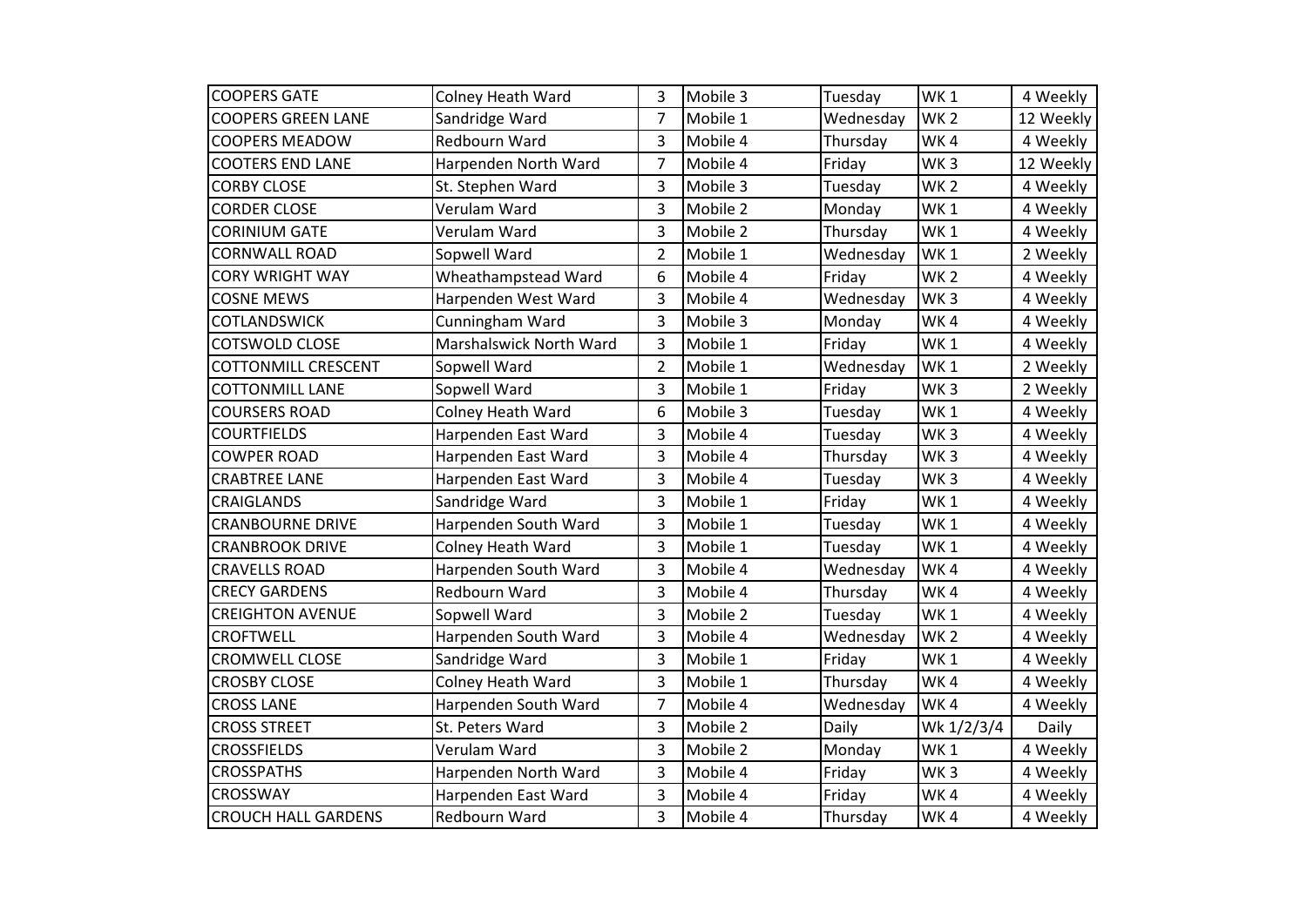| <b>CROUCH HALL LANE</b>     | Redbourn Ward           | 3              | Mobile 4 | Thursday  | WK4             | 4 Weekly  |
|-----------------------------|-------------------------|----------------|----------|-----------|-----------------|-----------|
| <b>CROWN STREET</b>         | Redbourn Ward           | 3              | Mobile 4 | Thursday  | WK4             | 4 Weekly  |
| <b>CUCKMANS DRIVE</b>       | St. Stephen Ward        | 3              | Mobile 3 | Tuesday   | <b>WK2</b>      | 4 Weekly  |
| <b>CULVER ROAD</b>          | Marshalswick South Ward | $\overline{2}$ | Mobile 2 | Thursday  | WK <sub>2</sub> | 4 Weekly  |
| <b>CUMBERLAND CLOSE</b>     | Redbourn Ward           | 7              | Mobile 4 | Thursday  | Wk 1/2/3/4      | Weekly    |
| <b>CUMBERLAND DRIVE</b>     | Redbourn Ward           | 3              | Mobile 4 | Thursday  | WK4             | 4 Weekly  |
| <b>CUNNINGHAM AVENUE</b>    | Cunningham Ward         | 3              | Mobile 1 | Monday    | <b>WK1</b>      | 4 Weekly  |
| <b>CUNNINGHAM HILL ROAD</b> | Cunningham Ward         | 3              | Mobile 1 | Monday    | WK <sub>1</sub> | 4 Weekly  |
| <b>CUTMORE DRIVE</b>        | Colney Heath Ward       | 3              | Mobile 3 | Tuesday   | WK <sub>1</sub> | 4 Weekly  |
| <b>CYRILS WAY</b>           | Sopwell Ward            | 3              | Mobile 2 | Tuesday   | WK <sub>1</sub> | 4 Weekly  |
| <b>DALE AVENUE</b>          | Wheathampstead Ward     | 3              | Mobile 4 | Tuesday   | WK <sub>2</sub> | 12 Weekly |
| <b>DALEWOOD</b>             | Harpenden East Ward     | 3              | Mobile 4 | Tuesday   | WK <sub>3</sub> | 4 Weekly  |
| <b>DALKEITH ROAD</b>        | Harpenden East Ward     | 3              | Mobile 4 | Tuesday   | WK <sub>3</sub> | 4 Weekly  |
| <b>DALTON STREET</b>        | St. Peters Ward         | $\overline{2}$ | Mobile 1 | Friday    | WK <sub>3</sub> | 2 Weekly  |
| <b>DAMSON WAY</b>           | Marshalswick North Ward | 3              | Mobile 1 | Tuesday   | WK <sub>1</sub> | 4 Weekly  |
| <b>DANE CLOSE</b>           | Harpenden East Ward     | 3              | Mobile 4 | Tuesday   | WK <sub>1</sub> | 4 Weekly  |
| <b>DARK LANE</b>            | Harpenden South Ward    | 3              | Mobile 4 | Wednesday | WK <sub>2</sub> | 4 Weekly  |
| <b>DARWIN CLOSE</b>         | Marshalswick South Ward | 3              | Mobile 2 | Wednesday | WK4             | 4 Weekly  |
| <b>DAVYS CLOSE</b>          | Wheathampstead Ward     | 3              | Mobile 4 | Friday    | WK <sub>2</sub> | 4 Weekly  |
| <b>DAWES LANE</b>           | Wheathampstead Ward     | 6              | Mobile 4 | Monday    | WK <sub>1</sub> | 4 Weekly  |
| DE TANY COURT               | Sopwell Ward            | 3              | Mobile 1 | Wednesday | WK <sub>1</sub> | 4 Weekly  |
| <b>DEACON CLOSE</b>         | Sopwell Ward            | 3              | Mobile 1 | Tuesday   | WK <sub>1</sub> | 4 Weekly  |
| <b>DEAN MOORE CLOSE</b>     | Verulam Ward            | 1              | Mobile 1 | Wednesday | WK <sub>3</sub> | 4 Weekly  |
| <b>DEANS GARDENS</b>        | Marshalswick North Ward | 3              | Mobile 2 | Wednesday | WK4             | 4 Weekly  |
| <b>DELL CLOSE</b>           | Harpenden North Ward    | 3              | Mobile 4 | Friday    | WK <sub>3</sub> | 4 Weekly  |
| <b>DELL RISE</b>            | Park Street Ward        | 3              | Mobile 3 | Thursday  | WK4             | 4 Weekly  |
| <b>DELLCROFT WAY</b>        | Harpenden South Ward    | 3              | Mobile 4 | Wednesday | WK <sub>1</sub> | 4 Weekly  |
| <b>DELLFIELD</b>            | Ashley Ward             | 3              | Mobile 1 | Monday    | WK4             | 4 Weekly  |
| <b>DERWENT ROAD</b>         | Harpenden North Ward    | 3              | Mobile 4 | Friday    | WK <sub>1</sub> | 4 Weekly  |
| <b>DEVA CLOSE</b>           | Verulam Ward            | 3              | Mobile 2 | Monday    | WK <sub>1</sub> | 4 Weekly  |
| <b>DEVONSHIRE ROAD</b>      | Harpenden East Ward     | 3              | Mobile 4 | Thursday  | WK <sub>3</sub> | 4 Weekly  |
| <b>DICKENS CLOSE</b>        | St. Peters Ward         | 3              | Mobile 2 | Wednesday | WK <sub>1</sub> | 4 Weekly  |
| <b>DICKINSONS FIELD</b>     | Harpenden South Ward    | 3              | Mobile 4 | Wednesday | WK4             | 4 Weekly  |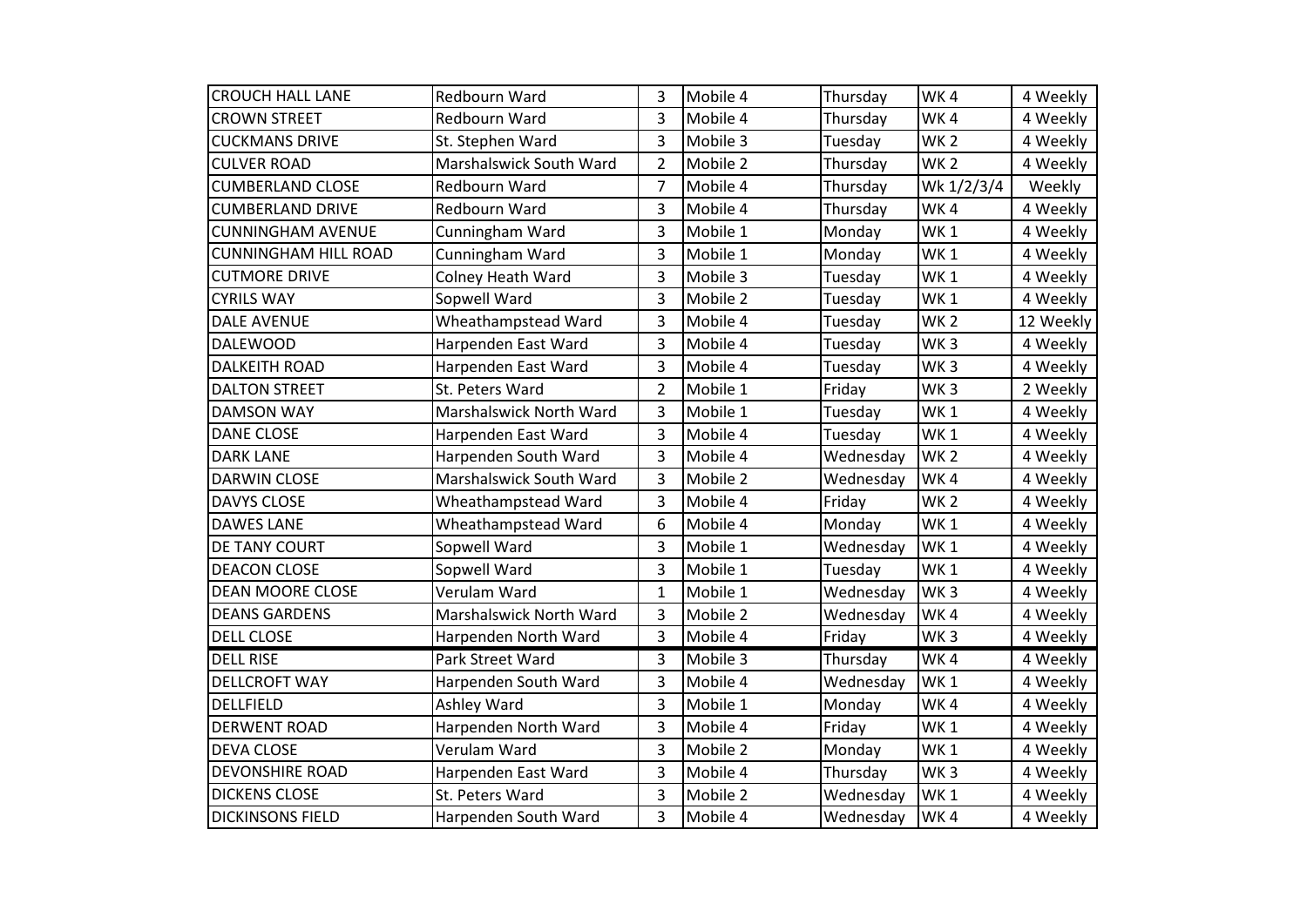| <b>DOGGETTS WAY</b>          | Sopwell Ward            | 3              | Mobile 2 | Tuesday   | WK <sub>2</sub> | 4 Weekly  |
|------------------------------|-------------------------|----------------|----------|-----------|-----------------|-----------|
| <b>DOUGLAS ROAD</b>          | Harpenden West Ward     | 3              | Mobile 4 | Monday    | WK <sub>3</sub> | 4 Weekly  |
| <b>DOWN EDGE</b>             | Redbourn Ward           | 3              | Mobile 4 | Thursday  | WK <sub>1</sub> | 4 Weekly  |
| <b>DOWN GREEN LANE</b>       | Wheathampstead Ward     | 7              | Mobile 4 | Tuesday   | WK4             | 12 Weekly |
| <b>DOWNEDGE</b>              | Batchwood Ward          | 3              | Mobile 4 | Thursday  | WK <sub>1</sub> | 4 Weekly  |
| <b>DOWNES ROAD</b>           | Marshalswick North Ward | 3              | Mobile 1 | Wednesday | WK <sub>2</sub> | 4 Weekly  |
| <b>DRAKES DRIVE</b>          | Cunningham Ward         | 3              | Mobile 1 | Thursday  | Wk 1/2/3/4      | Weekly    |
| <b>DRIFTWOOD AVENUE</b>      | St. Stephen Ward        | 3              | Mobile 3 | Wednesday | WK <sub>3</sub> | 4 Weekly  |
| <b>DROP LANE</b>             | Park Street Ward        | $\overline{7}$ | Mobile 3 | Tuesday   | WK4             | 12 Weekly |
| <b>DROVERS LANE</b>          | Sandridge Ward          | 7              | Mobile 2 | Friday    | WK4             | 12 Weekly |
| <b>DROVERS WAY</b>           | St. Peters Ward         | $\overline{2}$ | Mobile 2 | Daily     | Wk 1/2/3/4      | Daily     |
| <b>DUBRAE CLOSE</b>          | Verulam Ward            | 3              | Mobile 2 | Monday    | WK <sub>1</sub> | 4 Weekly  |
| <b>DUNSTABLE ROAD</b>        | Redbourn Ward           | 3              | Mobile 4 | Thursday  | WK4             | 4 Weekly  |
| <b>DYKE LANE</b>             | Wheathampstead Ward     | 7              | Mobile 4 | Wednesday | WK <sub>2</sub> | 12 Weekly |
| <b>DYMOKE GREEN</b>          | Marshalswick North Ward | 3              | Mobile 2 | Wednesday | WK4             | 4 Weekly  |
| <b>EAST CLOSE</b>            | St. Stephen Ward        | 3              | Mobile 3 | Tuesday   | WK <sub>2</sub> | 4 Weekly  |
| <b>EAST COMMON</b>           | Redbourn Ward           | 3              | Mobile 4 | Thursday  | WK <sub>1</sub> | 4 Weekly  |
| <b>EAST LANE</b>             | Wheathampstead Ward     | 3              | Mobile 4 | Monday    | WK1             | 4 Weekly  |
| <b>EAST MOUNT</b>            | Wheathampstead Ward     | 3              | Mobile 4 | Monday    | WK <sub>1</sub> | 4 Weekly  |
| <b>EASTCOTE DRIVE</b>        | Harpenden South Ward    | 3              | Mobile 4 | Tuesday   | WK <sub>1</sub> | 4 Weekly  |
| <b>EASTFIELD COURT</b>       | Sandridge Ward          | 3              | Mobile 1 | Tuesday   | WK4             | 4 Weekly  |
| <b>EASTMOOR PARK</b>         | Harpenden South Ward    | 3              | Mobile 4 | Wednesday | WK4             | 4 Weekly  |
| <b>EATON ROAD</b>            | Clarence Ward           | 3              | Mobile 1 | Wednesday | WK4             | 4 Weekly  |
| <b>EDISON CLOSE</b>          | Colney Heath Ward       | 3              | Mobile 1 | Thursday  | WK4             | 4 Weekly  |
| <b>EDMOND BEAUFORT DRIVE</b> | Batchwood Ward          | 3              | Mobile 2 | Thursday  | WK <sub>3</sub> | 4 Weekly  |
| <b>EDWARD CLOSE</b>          | St. Peters Ward         | 3              | Mobile 1 | Monday    | WK4             | 4 Weekly  |
| <b>ELEANOR AVENUE</b>        | Batchwood Ward          | 3              | Mobile 2 | Friday    | WK <sub>1</sub> | 4 Weekly  |
| <b>ELIZABETH COURT</b>       | Sandridge Ward          | 3              | Mobile 1 | Tuesday   | WK4             | 4 Weekly  |
| <b>ELLIS FIELDS</b>          | Sandridge Ward          | 3              | Mobile 2 | Thursday  | WK <sub>3</sub> | 4 Weekly  |
| <b>ELLISWICK ROAD</b>        | Harpenden East Ward     | 3              | Mobile 4 | Thursday  | WK <sub>3</sub> | 4 Weekly  |
| <b>ELM DRIVE</b>             | Clarence Ward           | 3              | Mobile 1 | Wednesday | WK4             | 4 Weekly  |
| <b>ELY ROAD</b>              | Ashley Ward             | 3              | Mobile 1 | Thursday  | WK <sub>3</sub> | 4 Weekly  |
| <b>EMILY COURT</b>           | Harpenden South Ward    | 3              | Mobile 4 | Wednesday | WK4             | 4 Weekly  |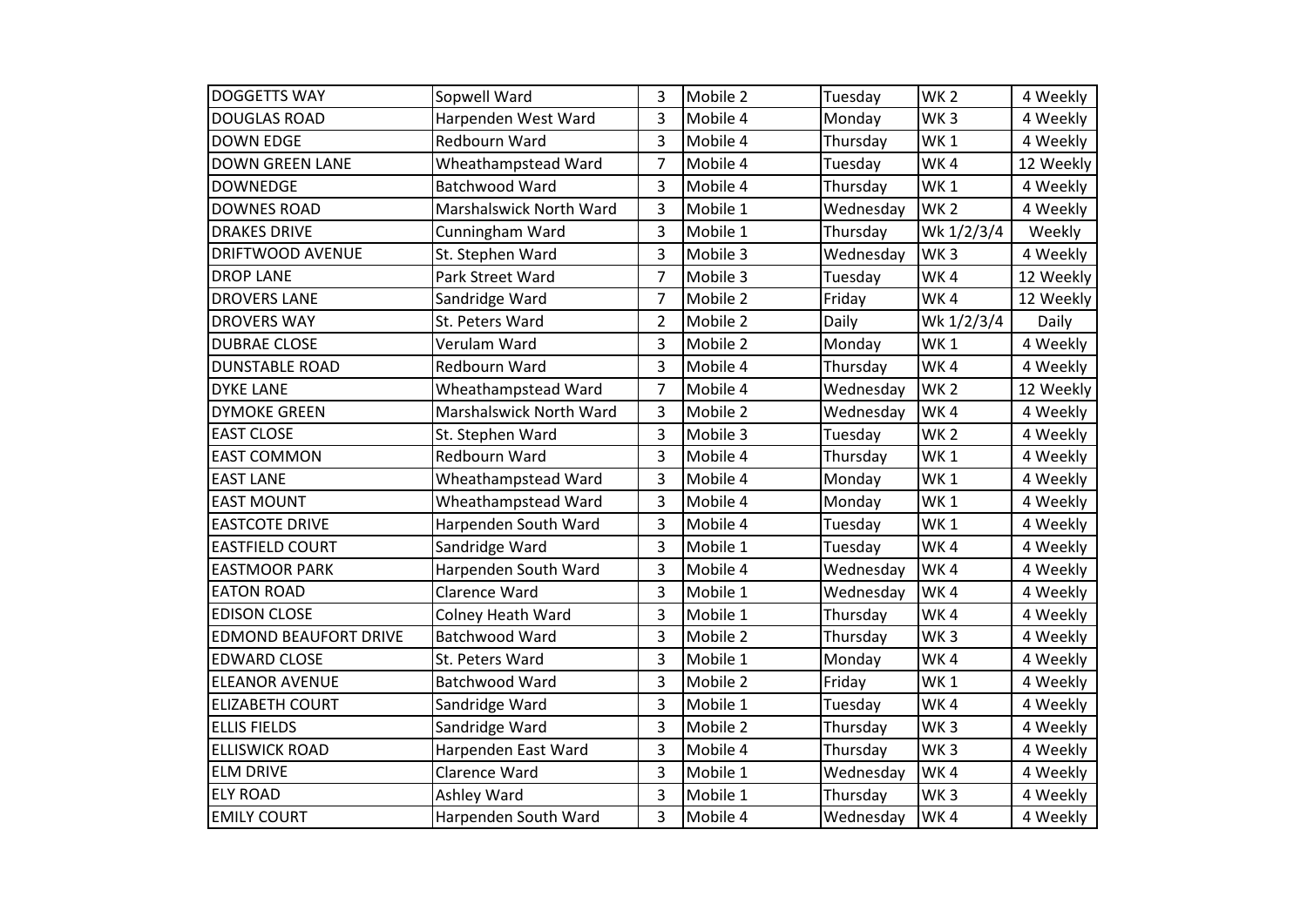| <b>ENGLEHURST</b>        | Harpenden East Ward      | 3              | Mobile 4 | Tuesday   | WK <sub>3</sub> | 4 Weekly  |
|--------------------------|--------------------------|----------------|----------|-----------|-----------------|-----------|
| <b>ENID CLOSE</b>        | St. Stephen Ward         | 3              | Mobile 3 | Thursday  | WK <sub>1</sub> | 4 Weekly  |
| <b>ENNERDALE CLOSE</b>   | Cunningham Ward          | 3              | Mobile 1 | Tuesday   | WK <sub>3</sub> | 4 Weekly  |
| <b>ENNIS CLOSE</b>       | Harpenden South Ward     | 3              | Mobile 4 | Tuesday   | WK <sub>1</sub> | 4 Weekly  |
| <b>ERMINE CLOSE</b>      | Verulam Ward             | 3              | Mobile 2 | Thursday  | WK <sub>1</sub> | 4 Weekly  |
| <b>ESKDALE</b>           | London Colney Ward       | 3              | Mobile 3 | Thursday  | WK <sub>3</sub> | 4 Weekly  |
| <b>ESSEX STREET</b>      | Clarence Ward            | $\overline{2}$ | Mobile 2 | Thursday  | WK <sub>2</sub> | 2 Weekly  |
| <b>ETNA ROAD</b>         | St. Peters Ward          | $\overline{2}$ | Mobile 1 | Wednesday | WK <sub>1</sub> | 2 Weekly  |
| <b>EVANS GROVE</b>       | Marshalswick North Ward  | 3              | Mobile 1 | Monday    | WK <sub>2</sub> | 4 Weekly  |
| <b>EVERARD CLOSE</b>     | Sopwell Ward             | 3              | Mobile 2 | Tuesday   | WK <sub>2</sub> | 4 Weekly  |
| <b>EVERLASTING LANE</b>  | Batchwood Ward           | 3              | Mobile 2 | Friday    | WK1             | 4 Weekly  |
| <b>FAIRCROSS WAY</b>     | Marshalswick South Ward  | 3              | Mobile 1 | Monday    | WK <sub>3</sub> | 4 Weekly  |
| <b>FAIRFIELD CLOSE</b>   | Harpenden East Ward      | 3              | Mobile 4 | Tuesday   | WK <sub>3</sub> | 4 Weekly  |
| <b>FAIRMEAD AVENUE</b>   | Harpenden West Ward      | 3              | Mobile 4 | Wednesday | WK <sub>3</sub> | 4 Weekly  |
| <b>FAIRWAY CLOSE</b>     | Park Street Ward         | 3              | Mobile 3 | Wednesday | Wk 1/2/3/4      | Weekly    |
| <b>FALCONERS FIELD</b>   | Harpenden North Ward     | 3              | Mobile 4 | Monday    | WK <sub>2</sub> | 4 Weekly  |
| <b>FALSTAFF GARDENS</b>  | Verulam Ward             | 3              | Mobile 2 | Tuesday   | WK4             | 4 Weekly  |
| <b>FARM AVENUE</b>       | Harpenden North Ward     | 3              | Mobile 4 | Monday    | WK <sub>2</sub> | 4 Weekly  |
| <b>FARM CLOSE</b>        | Harpenden North Ward     | 3              | Mobile 4 | Monday    | WK <sub>2</sub> | 4 Weekly  |
| <b>FARM ROAD</b>         | Clarence Ward            | 3              | Mobile 1 | Wednesday | WK4             | 4 Weekly  |
| <b>FARRIDAY CLOSE</b>    | Marshalswick South Ward  | 3              | Mobile 2 | Wednesday | WK4             | 4 Weekly  |
| <b>FARRINGFORD CLOSE</b> | St. Stephen Ward         | 3              | Mobile 3 | Wednesday | WK <sub>3</sub> | 4 Weekly  |
| <b>FELLOWES LANE</b>     | Colney Heath Ward        | 3              | Mobile 3 | Tuesday   | WK <sub>1</sub> | 4 Weekly  |
| <b>FERNDENE</b>          | St. Stephen Ward         | 3              | Mobile 3 | Thursday  | WK <sub>1</sub> | 4 Weekly  |
| <b>FERNECROFT</b>        | Sopwell Ward             | 3              | Mobile 2 | Tuesday   | WK <sub>2</sub> | 4 Weekly  |
| <b>FERNLEYS</b>          | Marshalswick North Ward  | 3              | Mobile 1 | Monday    | WK <sub>2</sub> | 4 Weekly  |
| <b>FERRERS LANE</b>      | Sandridge Ward           | 7              | Mobile 4 | Wednesday | WK4             | 12 Weekly |
| <b>FIELD CLOSE</b>       | Harpenden South Ward     | 3              | Mobile 4 | Tuesday   | WK <sub>3</sub> | 4 Weekly  |
| <b>FIELD VIEW RISE</b>   | St. Stephen Ward         | 3              | Mobile 3 | Thursday  | WK <sub>1</sub> | 4 Weekly  |
| <b>FINLEY ROAD</b>       | Harpenden East Ward      | 3              | Mobile 4 | Friday    | WK4             | 4 Weekly  |
| <b>FIRBANK ROAD</b>      | Marshalswick South Ward  | 3              | Mobile 2 | Wednesday | WK4             | 4 Weekly  |
| <b>FIRS DRIVE</b>        | Wheathampstead Ward      | 7              | Mobile 4 | Tuesday   | WK <sub>2</sub> | 4 Weekly  |
| <b>FIRWOOD AVENUE</b>    | <b>Colney Heath Ward</b> | 3              | Mobile 1 | Tuesday   | WK1             | 4 Weekly  |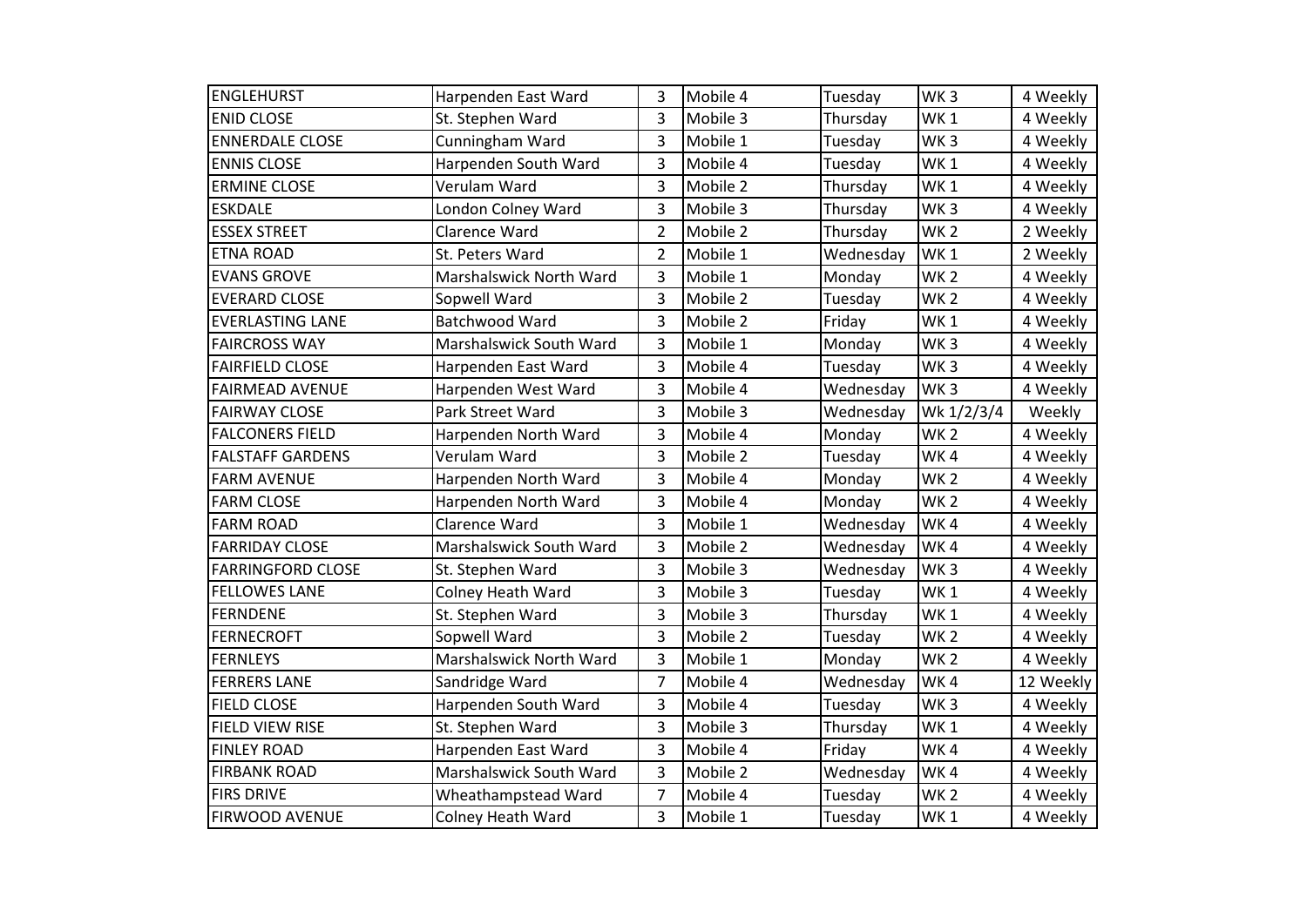| <b>FISH STREET</b>        | Redbourn Ward            | 3              | Mobile 4 | Thursday  | WK <sub>1</sub> | 4 Weekly  |
|---------------------------|--------------------------|----------------|----------|-----------|-----------------|-----------|
| <b>FISHPOOL STREET</b>    | Verulam Ward             | $\overline{2}$ | Mobile 2 | Tuesday   | WK <sub>3</sub> | 2 Weekly  |
| <b>FIVE ACRES</b>         | London Colney Ward       | 3              | Mobile 3 | Thursday  | WK <sub>1</sub> | 4 Weekly  |
| <b>FIVE ACRES AVENUE</b>  | St. Stephen Ward         | 3              | Mobile 3 | Thursday  | WK <sub>1</sub> | 4 Weekly  |
| <b>FLAMSTEADBURY LANE</b> | Redbourn Ward            | 3              | Mobile 4 | Thursday  | WK <sub>1</sub> | 4 Weekly  |
| <b>FLAVIAN CLOSE</b>      | Verulam Ward             | 3              | Mobile 2 | Thursday  | WK <sub>1</sub> | 4 Weekly  |
| <b>FLINDERS CLOSE</b>     | Cunningham Ward          | 3              | Mobile 1 | Tuesday   | WK <sub>3</sub> | 4 Weekly  |
| <b>FLINT COPSE</b>        | Redbourn Ward            | 3              | Mobile 4 | Thursday  | WK4             | 4 Weekly  |
| <b>FLINT WAY</b>          | Batchwood Ward           | 3              | Mobile 2 | Thursday  | WK <sub>3</sub> | 4 Weekly  |
| <b>FLORA GROVE</b>        | St. Peters Ward          | 3              | Mobile 1 | Monday    | WK4             | 4 Weekly  |
| <b>FLORAL DRIVE</b>       | London Colney Ward       | 3              | Mobile 3 | Monday    | WK4             | 4 Weekly  |
| <b>FLOWTON GROVE</b>      | Harpenden West Ward      | 3              | Mobile 4 | Wednesday | WK <sub>1</sub> | 4 Weekly  |
| <b>FOLLY AVENUE</b>       | St. Peters Ward          | $\overline{2}$ | Mobile 2 | Wednesday | Wk 1/2/3/4      | Weekly    |
| <b>FOLLY FIELDS</b>       | Wheathampstead Ward      | 3              | Mobile 4 | Tuesday   | <b>WK2</b>      | 4 Weekly  |
| <b>FOLLY LANE</b>         | Batchwood Ward           | 3              | Mobile 2 | Wednesday | Wk 1/2/3/4      | Weekly    |
| <b>FONTMELL CLOSE</b>     | Marshalswick South Ward  | 3              | Mobile 2 | Wednesday | WK <sub>3</sub> | 4 Weekly  |
| <b>FOREFIELD</b>          | St. Stephen Ward         | 3              | Mobile 3 | Wednesday | WK <sub>3</sub> | 4 Weekly  |
| <b>FORGE END</b>          | St. Stephen Ward         | 3              | Mobile 3 | Wednesday | WK <sub>3</sub> | 4 Weekly  |
| <b>FORRESTER MEWS</b>     | Harpenden West Ward      | $\mathbf{1}$   | Mobile 4 | Monday    | WK4             | 4 Weekly  |
| <b>FOUR LIMES</b>         | Wheathampstead Ward      | 3              | Mobile 4 | Friday    | WK <sub>2</sub> | 4 Weekly  |
| <b>FOUR TREES</b>         | St. Stephen Ward         | 3              | Mobile 3 | Friday    | WK <sub>2</sub> | 4 Weekly  |
| <b>FOVANT CLOSE</b>       | Harpenden South Ward     | 3              | Mobile 1 | Tuesday   | WK <sub>1</sub> | 4 Weekly  |
| <b>FOXCROFT</b>           | Cunningham Ward          | 3              | Mobile 1 | Tuesday   | WK <sub>3</sub> | 4 Weekly  |
| <b>FRANCIS AVENUE</b>     | Batchwood Ward           | 3              | Mobile 2 | Monday    | WK <sub>2</sub> | 4 Weekly  |
| <b>FRANKLIN CLOSE</b>     | <b>Colney Heath Ward</b> | 3              | Mobile 3 | Tuesday   | WK <sub>1</sub> | 4 Weekly  |
| <b>FRENCH ROW</b>         | St. Peters Ward          | $\mathbf{1}$   | Mobile 2 | Monday    | Wk 1/2/3/4      | Weekly    |
| <b>FROBISHER ROAD</b>     | Cunningham Ward          | 3              | Mobile 1 | Thursday  | WK4             | 4 Weekly  |
| <b>FROGMORE</b>           | Park Street Ward         | 6              | Mobile 3 | Tuesday   | Wk 1/2/3/4      | Weekly    |
| <b>FRYTH MEAD</b>         | Verulam Ward             | 3              | Mobile 2 | Friday    | WK <sub>2</sub> | 4 Weekly  |
| <b>FULMORE CLOSE</b>      | Harpenden East Ward      | 3              | Mobile 4 | Friday    | WK4             | 4 Weekly  |
| <b>FURSE AVENUE</b>       | Marshalswick North Ward  | 3              | Mobile 2 | Wednesday | WK4             | 4 Weekly  |
| <b>FURZEBUSHES LANE</b>   | Redbourn Ward            | $\overline{7}$ | Mobile 3 | Friday    | WK <sub>1</sub> | 4 Weekly  |
| <b>GADDESDEN LANE</b>     | Redbourn Ward            | $\overline{7}$ | Mobile 4 | Thursday  | WK <sub>1</sub> | 12 Weekly |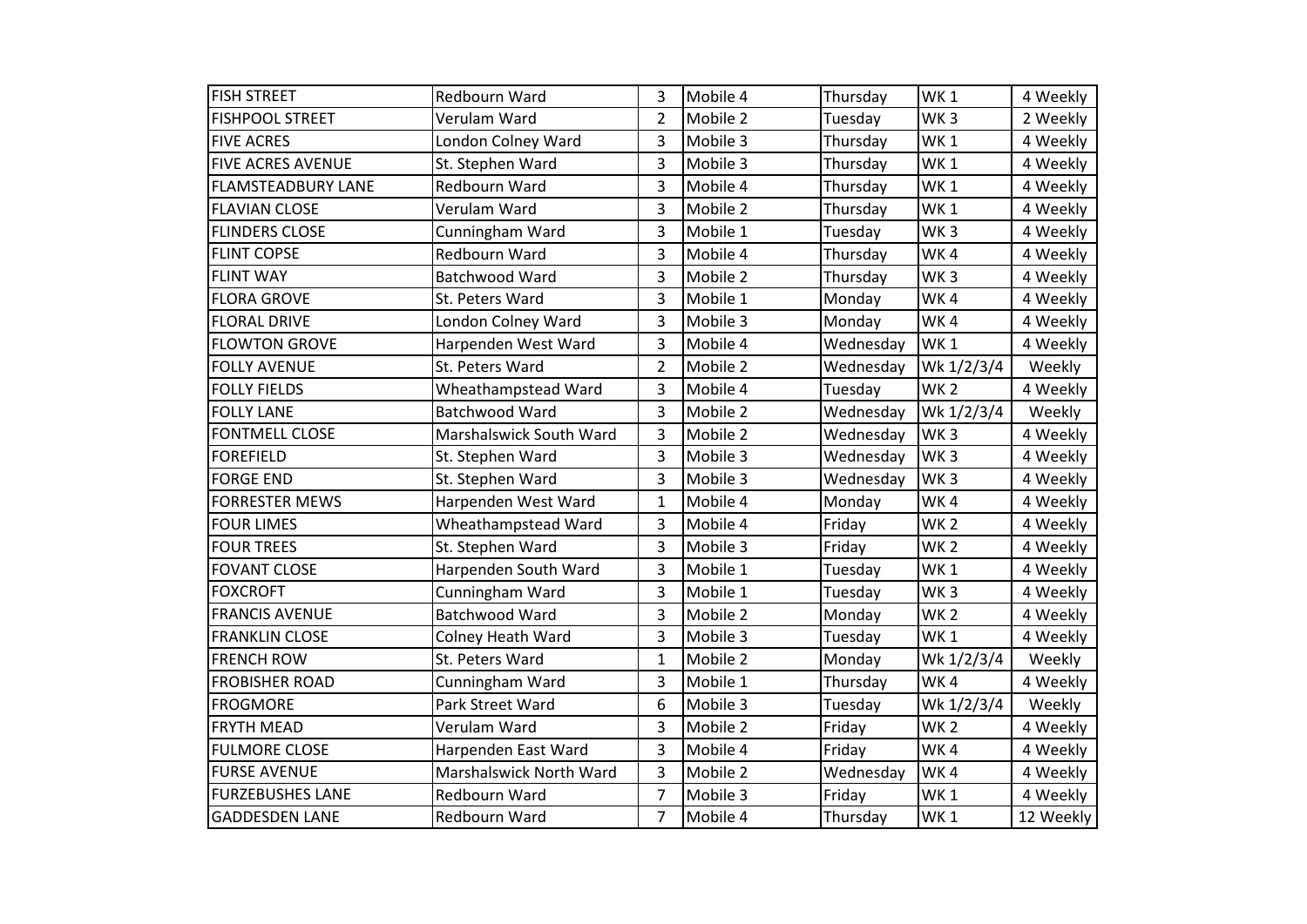| <b>GAINSBOROUGH AVENUE</b> | Clarence Ward        | 3              | Mobile 1 | Thursday  | WK <sub>1</sub> | 4 Weekly |
|----------------------------|----------------------|----------------|----------|-----------|-----------------|----------|
| <b>GARDEN CLOSE</b>        | Clarence Ward        | 3              | Mobile 1 | Wednesday | WK4             | 4 Weekly |
| <b>GARDEN CLOSE</b>        | Harpenden South Ward | 3              | Mobile 1 | Wednesday | WK4             | 4 Weekly |
| <b>GARDEN COURT</b>        | Wheathampstead Ward  | 3              | Mobile 4 | Tuesday   | WK <sub>2</sub> | 4 Weekly |
| <b>GARNETT DRIVE</b>       | St. Stephen Ward     | 3              | Mobile 3 | Friday    | WK <sub>3</sub> | 4 Weekly |
| <b>GARRARD WAY</b>         | Wheathampstead Ward  | 3              | Mobile 4 | Friday    | WK <sub>2</sub> | 4 Weekly |
| <b>GEORGE STREET</b>       | Verulam Ward         | 1              | Mobile 2 | Tuesday   | WK <sub>3</sub> | 2 Weekly |
| <b>GIBBONS CLOSE</b>       | Sandridge Ward       | 3              | Mobile 2 | Monday    | WK <sub>3</sub> | 4 Weekly |
| <b>GIDIAN COURT</b>        | Park Street Ward     | 3              | Mobile 3 | Monday    | WK <sub>1</sub> | 4 Weekly |
| <b>GILES CLOSE</b>         | Sandridge Ward       | 3              | Mobile 2 | Monday    | WK <sub>3</sub> | 4 Weekly |
| <b>GILLIAN AVENUE</b>      | Verulam Ward         | 3              | Mobile 2 | Tuesday   | WK4             | 4 Weekly |
| <b>GILPIN GREEN</b>        | Harpenden West Ward  | 3              | Mobile 4 | Thursday  | WK <sub>3</sub> | 4 Weekly |
| <b>GLADESIDE</b>           | Sandridge Ward       | 3              | Mobile 1 | Tuesday   | WK4             | 4 Weekly |
| <b>GLEAVE CLOSE</b>        | Clarence Ward        | 3              | Mobile 1 | Wednesday | WK4             | 4 Weekly |
| <b>GLEMSFORD DRIVE</b>     | Harpenden East Ward  | 3              | Mobile 4 | Tuesday   | WK <sub>3</sub> | 4 Weekly |
| <b>GLENFERRIE ROAD</b>     | Clarence Ward        | $\overline{2}$ | Mobile 1 | Thursday  | WK <sub>2</sub> | 4 Weekly |
| <b>GLENGALL PLACE</b>      | Sopwell Ward         | 3              | Mobile 1 | Tuesday   | WK <sub>1</sub> | 4 Weekly |
| <b>GLENLYN AVENUE</b>      | Cunningham Ward      | 3              | Mobile 1 | Monday    | WK4             | 4 Weekly |
| <b>GLEVUM CLOSE</b>        | Verulam Ward         | 3              | Mobile 2 | Thursday  | WK <sub>1</sub> | 4 Weekly |
| <b>GLOBE CLOSE</b>         | Harpenden West Ward  | 3              | Mobile 4 | Thursday  | WK <sub>3</sub> | 4 Weekly |
| <b>GOLDSMITH WAY</b>       | Batchwood Ward       | 3              | Mobile 2 | Wednesday | WK <sub>1</sub> | 4 Weekly |
| <b>GOMBARDS</b>            | St. Peters Ward      | $\overline{2}$ | Mobile 2 | Wednesday | WK <sub>1</sub> | 2 Weekly |
| <b>GORDON CLOSE</b>        | Cunningham Ward      | 3              | Mobile 1 | Tuesday   | WK <sub>3</sub> | 4 Weekly |
| <b>GORDONS WALK</b>        | Harpenden West Ward  | 3              | Mobile 4 | Wednesday | WK <sub>3</sub> | 4 Weekly |
| <b>GORHAM DRIVE</b>        | Sopwell Ward         | 3              | Mobile 1 | Tuesday   | WK1             | 4 Weekly |
| <b>GORSE CORNER</b>        | Batchwood Ward       | 3              | Mobile 2 | Friday    | WK <sub>1</sub> | 4 Weekly |
| <b>GRAFTON CLOSE</b>       | Colney Heath Ward    | 3              | Mobile 1 | Thursday  | WK4             | 4 Weekly |
| <b>GRAHAM CLOSE</b>        | Sopwell Ward         | 3              | Mobile 1 | Tuesday   | WK <sub>2</sub> | 4 Weekly |
| <b>GRANARY CLOSE</b>       | Wheathampstead Ward  | 3              | Mobile 1 | Monday    | WK <sub>1</sub> | 4 Weekly |
| <b>GRANARY LANE</b>        | Harpenden East Ward  | $\overline{7}$ | Mobile 4 | Thursday  | WK <sub>3</sub> | 4 Weekly |
| <b>GRANBY AVENUE</b>       | Harpenden East Ward  | 3              | Mobile 4 | Friday    | WK4             | 4 Weekly |
| <b>GRANGE STREET</b>       | Clarence Ward        | $\overline{2}$ | Mobile 2 | Friday    | WK <sub>3</sub> | 2 Weekly |
| <b>GRANT GARDENS</b>       | Harpenden East Ward  | 3              | Mobile 4 | Thursday  | WK <sub>3</sub> | 4 Weekly |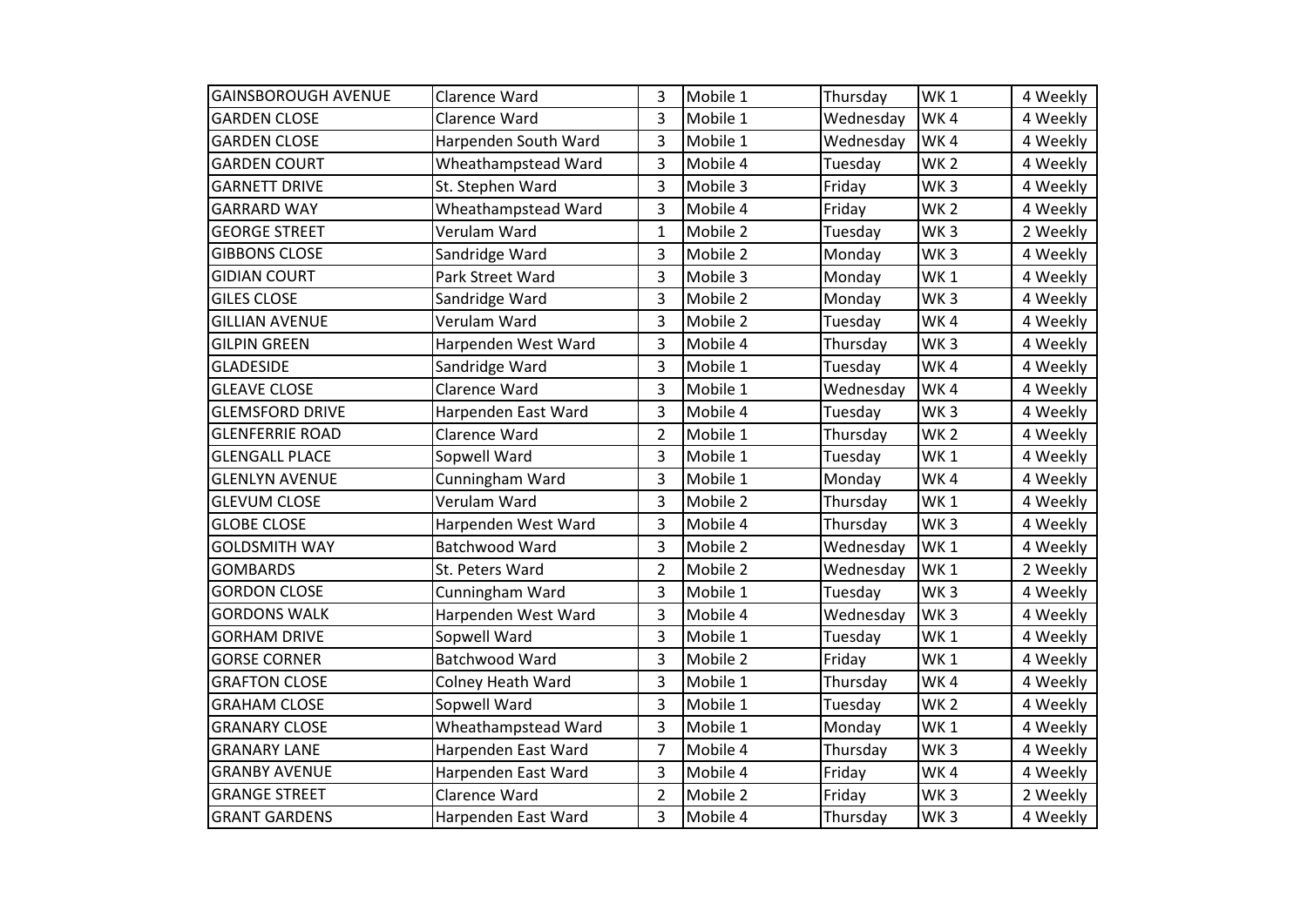| <b>GRANVILLE ROAD</b>     | St. Peters Ward      | 2              | Mobile 1 | Thursday  | WK <sub>1</sub> | 4 Weekly  |
|---------------------------|----------------------|----------------|----------|-----------|-----------------|-----------|
| <b>GRASMERE AVENUE</b>    | Harpenden East Ward  | 3              | Mobile 4 | Friday    | WK4             | 4 Weekly  |
| <b>GRASMERE ROAD</b>      | Cunningham Ward      | 3              | Mobile 1 | Thursday  | WK <sub>3</sub> | 4 Weekly  |
| <b>GRASSINGTON CLOSE</b>  | St. Stephen Ward     | 3              | Mobile 3 | Monday    | WK <sub>2</sub> | 4 Weekly  |
| <b>GREATFIELD CLOSE</b>   | Harpenden North Ward | 3              | Mobile 4 | Friday    | WK <sub>3</sub> | 4 Weekly  |
| <b>GREEN LANE</b>         | Redbourn Ward        | 3              | Mobile 4 | Wednesday | WK <sub>3</sub> | 12 Weekly |
| <b>GREENSLEEVES CLOSE</b> | Colney Heath Ward    | 3              | Mobile 1 | Thursday  | WK4             | 4 Weekly  |
| GREENWAY                  | Harpenden South Ward | 3              | Mobile 4 | Wednesday | WK <sub>2</sub> | 4 Weekly  |
| <b>GRENADIER CLOSE</b>    | Colney Heath Ward    | 3              | Mobile 1 | Thursday  | WK4             | 4 Weekly  |
| <b>GRESFORD CLOSE</b>     | Ashley Ward          | 3              | Mobile 1 | Tuesday   | WK <sub>1</sub> | 4 Weekly  |
| <b>GRIFFITHS WAY</b>      | Sopwell Ward         | 3              | Mobile 2 | Tuesday   | WK <sub>2</sub> | 4 Weekly  |
| <b>GRIMSTON ROAD</b>      | St. Peters Ward      | 3              | Mobile 1 | Thursday  | WK <sub>1</sub> | 4 Weekly  |
| <b>GRIMTHORPE CLOSE</b>   | Batchwood Ward       | 3              | Mobile 2 | Friday    | WK <sub>1</sub> | 4 Weekly  |
| <b>GRINDCOBBE</b>         | Sopwell Ward         | 3              | Mobile 2 | Tuesday   | WK <sub>1</sub> | 4 Weekly  |
| <b>GROSVENOR ROAD</b>     | St Peters Ward       | 3              | Mobile 1 | Wednesday | WK <sub>3</sub> | 4 Weekly  |
| <b>GROVE AVENUE</b>       | Harpenden South Ward | 3              | Mobile 4 | Wednesday | WK <sub>2</sub> | 4 Weekly  |
| <b>GROVE ROAD</b>         | Verulam Ward         | 3              | Mobile 4 | Tuesday   | WK <sub>1</sub> | 4 Weekly  |
| <b>GROVE ROAD</b>         | Harpenden South Ward | 2A             | Mobile 4 | Tuesday   | WK1             | 4 Weekly  |
| <b>GROVEBURY GARDENS</b>  | Park Street Ward     | 3              | Mobile 3 | Thursday  | WK4             | 4 Weekly  |
| <b>GROVELANDS</b>         | Park Street Ward     | 3              | Mobile 3 | Wednesday | WK <sub>2</sub> | 4 Weekly  |
| <b>GUILDFORD ROAD</b>     | Ashley Ward          | 3              | Mobile 1 | Thursday  | WK <sub>3</sub> | 4 Weekly  |
| <b>GURNEY COURT ROAD</b>  | Clarence Ward        | 3              | Mobile 1 | Monday    | WK <sub>3</sub> | 4 Weekly  |
| <b>GUSTARD WOOD</b>       | Wheathampstead Ward  | 7              | Mobile 4 | Tuesday   | WK <sub>2</sub> | 4 Weekly  |
| <b>HADLEIGH COURT</b>     | Harpenden South Ward | 3              | Mobile 4 | Tuesday   | WK <sub>1</sub> | 4 Weekly  |
| <b>HADRIAN CLOSE</b>      | Verulam Ward         | 3              | Mobile 2 | Thursday  | WK <sub>1</sub> | 4 Weekly  |
| <b>HAIG CLOSE</b>         | Cunningham Ward      | 3              | Mobile 1 | Tuesday   | WK <sub>3</sub> | 4 Weekly  |
| <b>HALES MEADOW</b>       | Harpenden West Ward  | 3              | Mobile 4 | Thursday  | WK <sub>2</sub> | 4 Weekly  |
| <b>HALIFAX CLOSE</b>      | St. Stephen Ward     | 3              | Mobile 3 | Thursday  | WK <sub>1</sub> | 4 Weekly  |
| <b>HALL GARDENS</b>       | Colney Heath Ward    | 3              | Mobile 3 | Tuesday   | WK <sub>1</sub> | 4 Weekly  |
| <b>HALL HEATH CLOSE</b>   | Clarence Ward        | 3              | Mobile 1 | Monday    | WK <sub>3</sub> | 4 Weekly  |
| <b>HALL PLACE GARDENS</b> | Clarence Ward        | $\overline{2}$ | Mobile 2 | Thursday  | WK <sub>2</sub> | 2 Weekly  |
| <b>HALSEY PARK</b>        | London Colney Ward   | 3              | Mobile 3 | Thursday  | WK <sub>3</sub> | 4 Weekly  |
| <b>HAMILTON CLOSE</b>     | Park Street Ward     | 3              | Mobile 3 | Monday    | WK <sub>2</sub> | 4 Weekly  |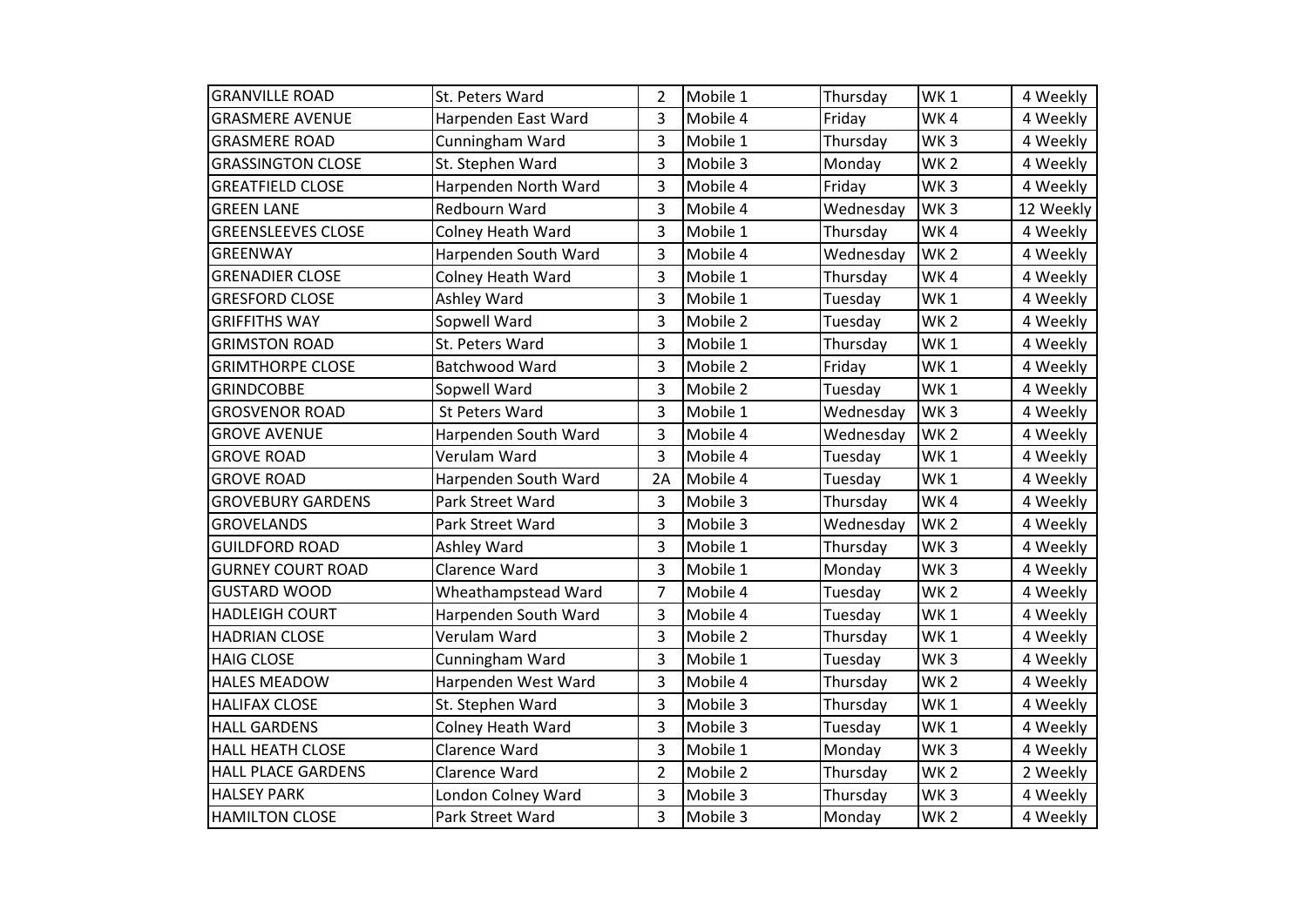| <b>HAMILTON ROAD</b>    | Clarence Ward           | 3              | Mobile 1 | Friday    | WK4             | 4 Weekly  |
|-------------------------|-------------------------|----------------|----------|-----------|-----------------|-----------|
| <b>HAMMERS GATE</b>     | St. Stephen Ward        | 3              | Mobile 3 | Wednesday | WK <sub>3</sub> | 4 Weekly  |
| <b>HAMMONDS HILL</b>    | Harpenden South Ward    | 3              | Mobile 2 | Wednesday | WK <sub>1</sub> | 4 Weekly  |
| <b>HAMMONDS LANE</b>    | Sandridge Ward          | $\overline{7}$ | Mobile 2 | Friday    | WK4             | 12 Weekly |
| <b>HAMMONDSWICK</b>     | Harpenden South Ward    | 3              | Mobile 4 | Wednesday | WK <sub>1</sub> | 4 Weekly  |
| <b>HAMPDEN PLACE</b>    | Park Street Ward        | 3              | Mobile 3 | Tuesday   | WK4             | 4 Weekly  |
| <b>HARDING CLOSE</b>    | Redbourn Ward           | 3              | Mobile 4 | Thursday  | WK4             | 4 Weekly  |
| <b>HARDWICKE PLACE</b>  | London Colney Ward      | 3              | Mobile 3 | Thursday  | WK <sub>3</sub> | 4 Weekly  |
| <b>HAREFIELD PLACE</b>  | Sandridge Ward          | 3              | Mobile 1 | Tuesday   | WK4             | 4 Weekly  |
| <b>HARLESDEN ROAD</b>   | Clarence Ward           | $\overline{2}$ | Mobile 1 | Thursday  | WK <sub>2</sub> | 4 Weekly  |
| <b>HARLEY COURT</b>     | Sandridge Ward          | 3              | Mobile 1 | Tuesday   | WK4             | 4 Weekly  |
| <b>HARNESS WAY</b>      | Sandridge Ward          | 3              | Mobile 1 | Tuesday   | WK4             | 4 Weekly  |
| <b>HARPENDEN LANE</b>   | Redbourn Ward           | 3              | Mobile 4 | Thursday  | WK4             | 4 Weekly  |
| <b>HARPENDEN RISE</b>   | Harpenden North Ward    | 3              | Mobile 4 | Monday    | WK <sub>2</sub> | 4 Weekly  |
| <b>HARPENDEN ROAD</b>   | Batchwood Ward          | 3              | Mobile 4 | Monday    | Wk 1/2/3/4      | Weekly    |
| <b>HARPENDEN ROAD</b>   | Wheathampstead Ward     | 3              | Mobile 4 | Tuesday   | WK4             | 4 Weekly  |
| <b>HARPER LANE</b>      | Park Street Ward        | $\overline{7}$ | Mobile 3 | Friday    | Wk 1/2/3/4      | Weekly    |
| <b>HARPTREE WAY</b>     | Marshalswick South Ward | 3              | Mobile 1 | Monday    | WK <sub>3</sub> | 4 Weekly  |
| <b>HART ROAD</b>        | St. Peters Ward         | $\overline{2}$ | Mobile 1 | Wednesday | WK <sub>1</sub> | 2 Weekly  |
| <b>HARTWELL GARDENS</b> | Harpenden West Ward     | 3              | Mobile 4 | Monday    | WK <sub>3</sub> | 4 Weekly  |
| <b>HARVEST COURT</b>    | Sandridge Ward          | 3              | Mobile 1 | Friday    | WK <sub>1</sub> | 4 Weekly  |
| <b>HARVESTERS</b>       | Sandridge Ward          | 3              | Mobile 1 | Friday    | WK <sub>1</sub> | 4 Weekly  |
| <b>HARVEY ROAD</b>      | London Colney Ward      | 3              | Mobile 3 | Monday    | WK4             | 4 Weekly  |
| <b>HASELDINE ROAD</b>   | London Colney Ward      | 2A             | Mobile 3 | Monday    | WK4             | 4 Weekly  |
| <b>HASLINGDEN CLOSE</b> | Harpenden North Ward    | 3              | Mobile 4 | Monday    | WK <sub>2</sub> | 4 Weekly  |
| <b>HATCHING GREEN</b>   | Harpenden West Ward     | 3              | Mobile 4 | Wednesday | WK <sub>1</sub> | 4 Weekly  |
| HATCHING GREEN CLOSE    | Harpenden South Ward    | 3              | Mobile 4 | Wednesday | WK <sub>1</sub> | 4 Weekly  |
| <b>HATFIELD ROAD</b>    | Clarence Ward           | $\overline{2}$ | Mobile 1 | Thursday  | Wk 1/2/3/4      | Weekly    |
| <b>HAVERCROFT CLOSE</b> | Verulam Ward            | 3              | Mobile 2 | Tuesday   | WK4             | 4 Weekly  |
| <b>HAWFIELD GARDENS</b> | Park Street Ward        | 3              | Mobile 3 | Tuesday   | WK4             | 4 Weekly  |
| <b>HAWKES DRIVE</b>     | Redbourn Ward           | 3              | Mobile 4 | Thursday  | WK4             | 4 Weekly  |
| <b>HAWSLEY ROAD</b>     | Harpenden South Ward    | 3              | Mobile 4 | Wednesday | WK <sub>1</sub> | 4 Weekly  |
| <b>HAWTHORN CLOSE</b>   | Harpenden South Ward    | 3              | Mobile 4 | Tuesday   | WK1             | 4 Weekly  |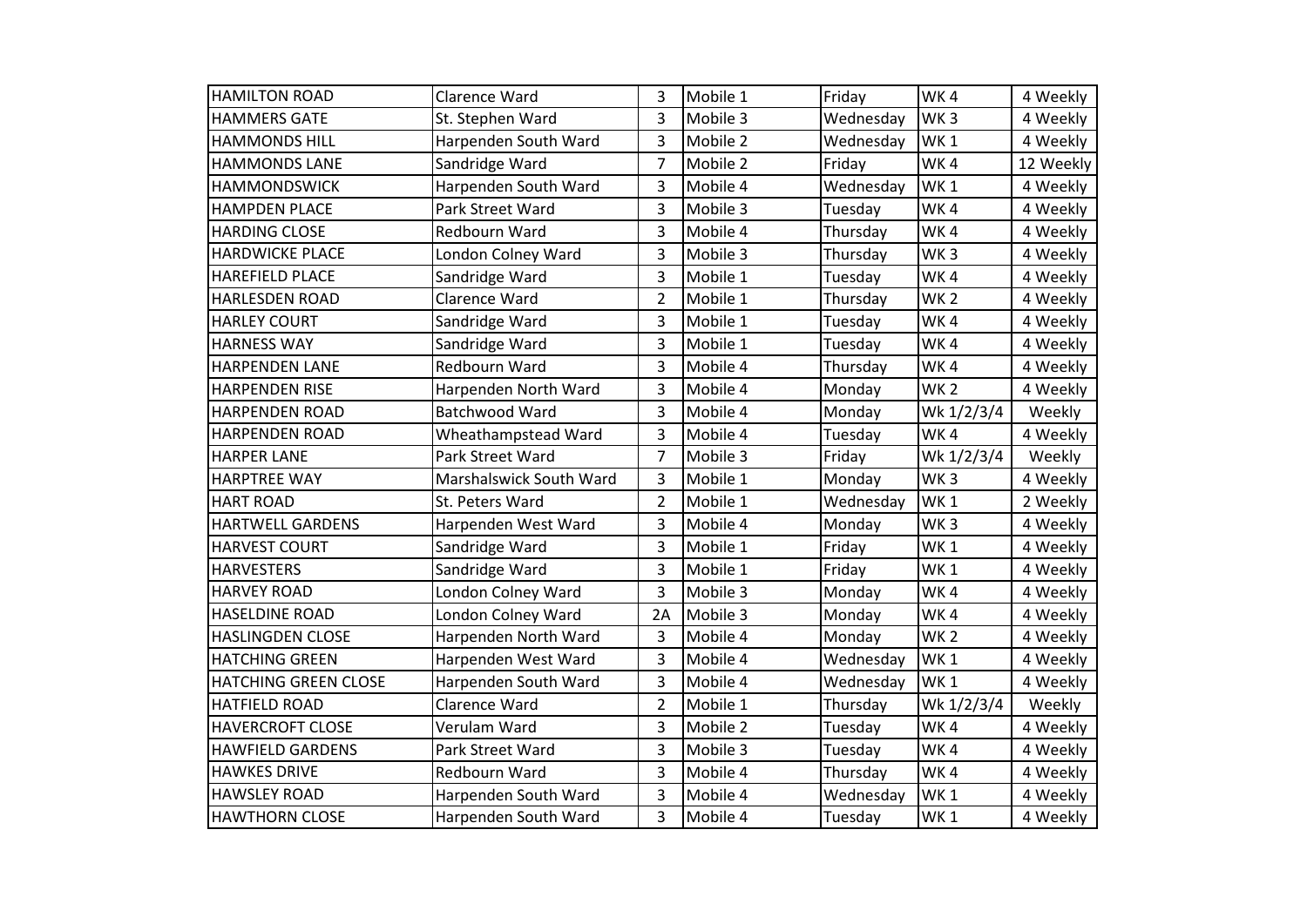| <b>HAWTHORN WAY</b>         | St. Stephen Ward         | 3              | Mobile 3 | Tuesday   | WK <sub>2</sub> | 4 Weekly |
|-----------------------------|--------------------------|----------------|----------|-----------|-----------------|----------|
| <b>HAY LANE</b>             | Harpenden West Ward      | $\overline{2}$ | Mobile 4 | Monday    | WK4             | 4 Weekly |
| <b>HAZEL ROAD</b>           | Park Street Ward         | 3              | Mobile 3 | Monday    | WK <sub>1</sub> | 4 Weekly |
| <b>HAZELMERE ROAD</b>       | Marshalswick North Ward  | 3              | Mobile 1 | Monday    | WK <sub>2</sub> | 4 Weekly |
| <b>HAZELWOOD DRIVE</b>      | Ashley Ward              | 3              | Mobile 1 | Wednesday | WK4             | 4 Weekly |
| <b>HEATH AVENUE</b>         | St. Peters Ward          | 3              | Mobile 2 | Friday    | WK <sub>1</sub> | 4 Weekly |
| <b>HEATH CLOSE</b>          | Harpenden West Ward      | 3              | Mobile 4 | Wednesday | WK <sub>3</sub> | 4 Weekly |
| <b>HEATH ROAD</b>           | Clarence Ward            | $\overline{2}$ | Mobile 2 | Thursday  | WK <sub>2</sub> | 4 Weekly |
| <b>HEATHLANDS DRIVE</b>     | Batchwood Ward           | 3              | Mobile 2 | Wednesday | WK <sub>3</sub> | 4 Weekly |
| <b>HEDLEY ROAD</b>          | Ashley Ward              | 3              | Mobile 1 | Thursday  | WK <sub>3</sub> | 4 Weekly |
| <b>HEMEL HEMPSTEAD ROAD</b> | Redbourn Ward            | 3              | Mobile 4 | Thursday  | WK1             | 4 Weekly |
| <b>HENDERSON CLOSE</b>      | Batchwood Ward           | 3              | Mobile 2 | Thursday  | WK <sub>3</sub> | 4 Weekly |
| <b>HERONS WAY</b>           | Cunningham Ward          | 3              | Mobile 1 | Tuesday   | WK <sub>2</sub> | 4 Weekly |
| <b>HEWITT CLOSE</b>         | Wheathampstead Ward      | 3              | Mobile 4 | Friday    | WK <sub>2</sub> | 4 Weekly |
| <b>HEYDONS CLOSE</b>        | Batchwood Ward           | 3              | Mobile 2 | Friday    | Wk 1/2/3/4      | Weekly   |
| <b>HICKLING WAY</b>         | Harpenden East Ward      | 3              | Mobile 4 | Friday    | WK4             | 4 Weekly |
| <b>HIGH ASH ROAD</b>        | Wheathampstead Ward      | 3              | Mobile 4 | Tuesday   | WK4             | 4 Weekly |
| <b>HIGH ELMS</b>            | Harpenden South Ward     | 6              | Mobile 4 | Wednesday | WK <sub>1</sub> | 4 Weekly |
| <b>HIGH FIRS CRESCENT</b>   | Wheathampstead Ward      | 3              | Mobile 4 | Wednesday | WK <sub>2</sub> | 4 Weekly |
| <b>HIGH GROVE</b>           | Batchwood Ward           | 3              | Mobile 2 | Friday    | WK <sub>1</sub> | 4 Weekly |
| <b>HIGH MEADS</b>           | Wheathampstead Ward      | 3              | Mobile 4 | Monday    | WK <sub>1</sub> | 4 Weekly |
| <b>HIGH OAKS</b>            | Batchwood Ward           | 3              | Mobile 2 | Thursday  | WK <sub>3</sub> | 4 Weekly |
| <b>HIGH RIDGE</b>           | Harpenden North Ward     | 3              | Mobile 4 | Monday    | WK <sub>2</sub> | 4 Weekly |
| <b>HIGH STREET</b>          | Sandridge Ward           | 2A             | Mobile 2 | Daily     | Wk 1/2/3/4      | Daily    |
| <b>HIGH STREET</b>          | Verulam Ward             | 1              | Mobile 2 | Daily     | Wk 1/2/3/4      | Daily    |
| <b>HIGH STREET</b>          | London Colney Ward       | 3              | Mobile 3 | Daily     | Wk 1/2/3/4      | Daily    |
| <b>HIGH STREET</b>          | <b>Colney Heath Ward</b> | 3              | Mobile 3 | Daily     | Wk 1/2/3/4      | Daily    |
| <b>HIGH STREET</b>          | Harpenden West Ward      | $\mathbf{1}$   | Mobile 4 | Daily     | Wk 1/2/3/4      | Daily    |
| <b>HIGH STREET</b>          | Redbourn Ward            | $\mathbf{1}$   | Mobile 4 | Daily     | Wk 1/2/3/4      | Daily    |
| <b>HIGH STREET</b>          | Wheathampstead Ward      | 1              | Mobile 4 | Daily     | Wk 1/2/3/4      | Daily    |
| <b>HIGHFIELD AVENUE</b>     | Harpenden West Ward      | 3              | Mobile 4 | Wednesday | WK <sub>3</sub> | 4 Weekly |
| <b>HIGHFIELD LANE</b>       | Colney Heath Ward        | $\overline{7}$ | Mobile 1 | Friday    | WK <sub>2</sub> | 4 Weekly |
| <b>HIGHFIELD PARK DRIVE</b> | <b>Colney Heath Ward</b> | $\overline{7}$ | Mobile 1 | Friday    | WK <sub>2</sub> | 4 Weekly |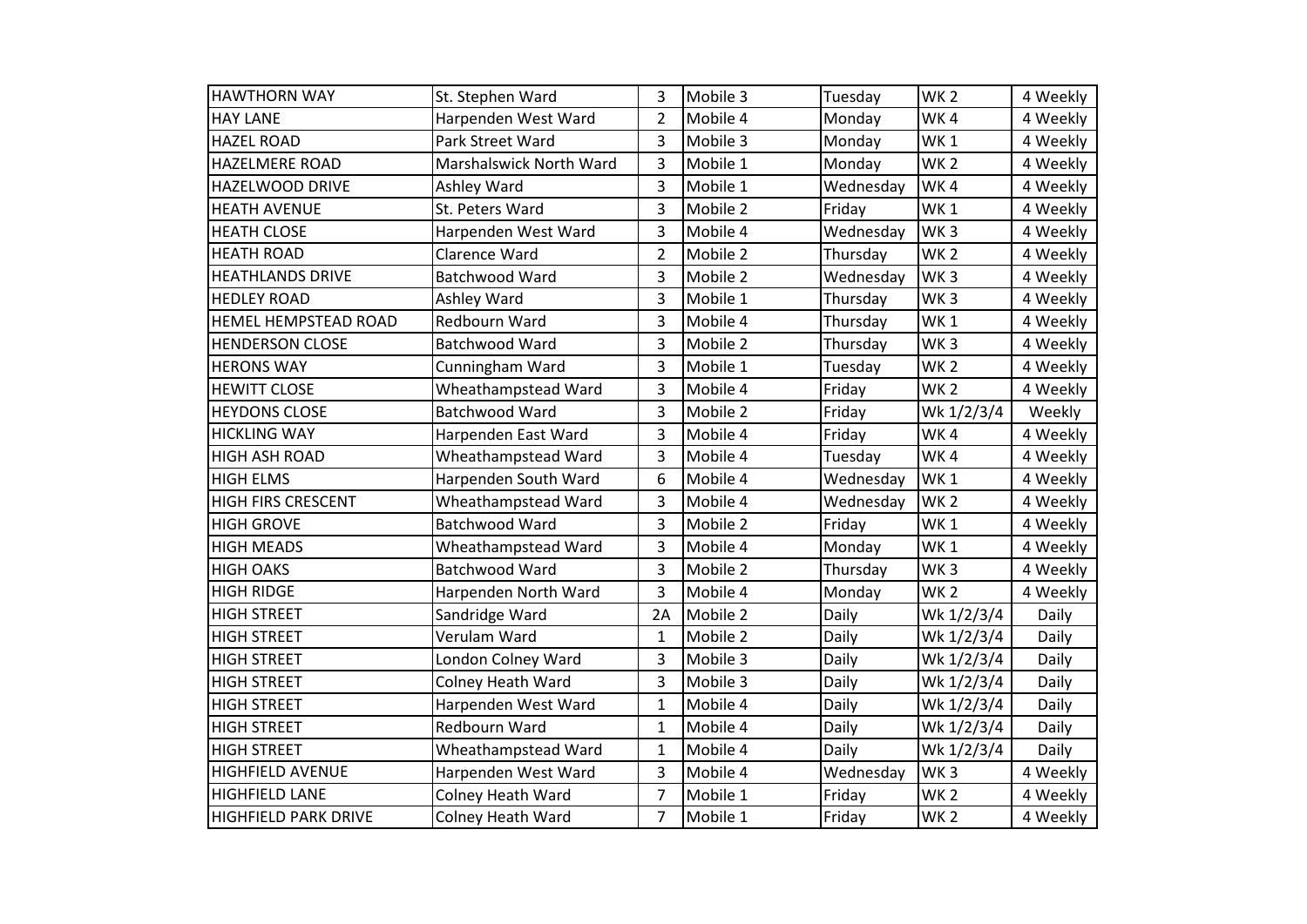| <b>HIGHFIELD ROAD</b>     | Sandridge Ward           | 3              | Mobile 1 | Monday    | WK <sub>3</sub> | 4 Weekly  |
|---------------------------|--------------------------|----------------|----------|-----------|-----------------|-----------|
| <b>HIGHVIEW GARDENS</b>   | Sandridge Ward           | 3              | Mobile 1 | Friday    | WK <sub>1</sub> | 4 Weekly  |
| <b>HILL CLOSE</b>         | Harpenden East Ward      | 3              | Mobile 4 | Friday    | WK4             | 4 Weekly  |
| <b>HILL DYKE ROAD</b>     | Wheathampstead Ward      | 3              | Mobile 4 | Friday    | WK <sub>2</sub> | 4 Weekly  |
| <b>HILL END LANE</b>      | Ashley Ward              | 3              | Mobile 1 | Thursday  | WK4             | 4 Weekly  |
| HILL FARM LANE            | Redbourn Ward            | $\overline{7}$ | Mobile 2 | Friday    | WK <sub>2</sub> | 4 Weekly  |
| <b>HILL STREET</b>        | Verulam Ward             | $\overline{2}$ | Mobile 2 | Tuesday   | WK <sub>3</sub> | 2 Weekly  |
| <b>HILLSIDE ROAD</b>      | Clarence Ward            | 3              | Mobile 2 | Thursday  | WK <sub>2</sub> | 2 Weekly  |
| <b>HILLSIDE ROAD</b>      | Harpenden North Ward     | 3              | Mobile 4 | Friday    | WK <sub>3</sub> | 2 Weekly  |
| <b>HILLTOP</b>            | Redbourn Ward            | 3              | Mobile 4 | Thursday  | WK <sub>1</sub> | 4 Weekly  |
| <b>HILLTOP WALK</b>       | Harpenden East Ward      | 3              | Mobile 4 | Thursday  | WK <sub>3</sub> | 4 Weekly  |
| <b>HITHERFIELD LANE</b>   | Harpenden West Ward      | 3              | Mobile 4 | Thursday  | WK <sub>2</sub> | 4 Weekly  |
| <b>HIXBERRY LANE</b>      | Colney Heath Ward        | $\overline{7}$ | Mobile 1 | Thursday  | WK4             | 4 Weekly  |
| <b>HOBART WALK</b>        | Marshalswick South Ward  | 3              | Mobile 2 | Wednesday | WK4             | 4 Weekly  |
| <b>HOBBS CLOSE</b>        | <b>Colney Heath Ward</b> | 3              | Mobile 1 | Friday    | WK <sub>2</sub> | 4 Weekly  |
| <b>HOGG END LANE</b>      | Redbourn Ward            | $\overline{7}$ | Mobile 2 | Friday    | WK <sub>2</sub> | 12 Weekly |
| <b>HOLBORN CLOSE</b>      | Sandridge Ward           | 3              | Mobile 1 | Friday    | WK <sub>1</sub> | 4 Weekly  |
| <b>HOLCROFT ROAD</b>      | Harpenden East Ward      | 3              | Mobile 4 | Friday    | WK4             | 4 Weekly  |
| <b>HOLLY LANE</b>         | Wheathampstead Ward      | 7              | Mobile 4 | Tuesday   | WK <sub>2</sub> | 12 Weekly |
| <b>HOLLY WALK</b>         | Harpenden East Ward      | 3              | Mobile 4 | Tuesday   | WK <sub>3</sub> | 4 Weekly  |
| <b>HOLLYBUSH AVENUE</b>   | St. Stephen Ward         | 3              | Mobile 3 | Tuesday   | WK <sub>2</sub> | 4 Weekly  |
| <b>HOLLYBUSH LANE</b>     | Harpenden North Ward     | 3              | Mobile 4 | Thursday  | WK <sub>2</sub> | 4 Weekly  |
| <b>HOLTS MEADOW</b>       | Redbourn Ward            | 3              | Mobile 4 | Thursday  | WK4             | 4 Weekly  |
| <b>HOLTSMERE END LANE</b> | Redbourn Ward            | 7              | Mobile 2 | Friday    | WK <sub>2</sub> | 12 Weekly |
| <b>HOLYROOD CRESCENT</b>  | Sopwell Ward             | 3              | Mobile 2 | Tuesday   | WK <sub>1</sub> | 4 Weekly  |
| <b>HOLYWELL HILL</b>      | Sopwell Ward             | $\mathbf{1}$   | Mobile 2 | Daily     | Wk 1/2/3/4      | Daily     |
| <b>HOMESTEAD CLOSE</b>    | Park Street Ward         | 3              | Mobile 3 | Monday    | WK <sub>1</sub> | 4 Weekly  |
| <b>HOMEWOOD ROAD</b>      | Clarence Ward            | 3              | Mobile 1 | Monday    | WK <sub>3</sub> | 4 Weekly  |
| <b>HONEYCROFT DRIVE</b>   | <b>Colney Heath Ward</b> | 3              | Mobile 1 | Friday    | WK <sub>2</sub> | 4 Weekly  |
| <b>HOPGROUND CLOSE</b>    | Cunningham Ward          | 3              | Mobile 1 | Tuesday   | WK <sub>3</sub> | 4 Weekly  |
| <b>HOPKINS CRESCENT</b>   | Sandridge Ward           | 3              | Mobile 2 | Monday    | WK <sub>3</sub> | 4 Weekly  |
| <b>HORDLE GARDENS</b>     | Cunningham Ward          | 3              | Mobile 1 | Monday    | WK <sub>1</sub> | 4 Weekly  |
| <b>HORNBEAMS</b>          | St. Stephen Ward         | 3              | Mobile 3 | Friday    | WK <sub>3</sub> | 4 Weekly  |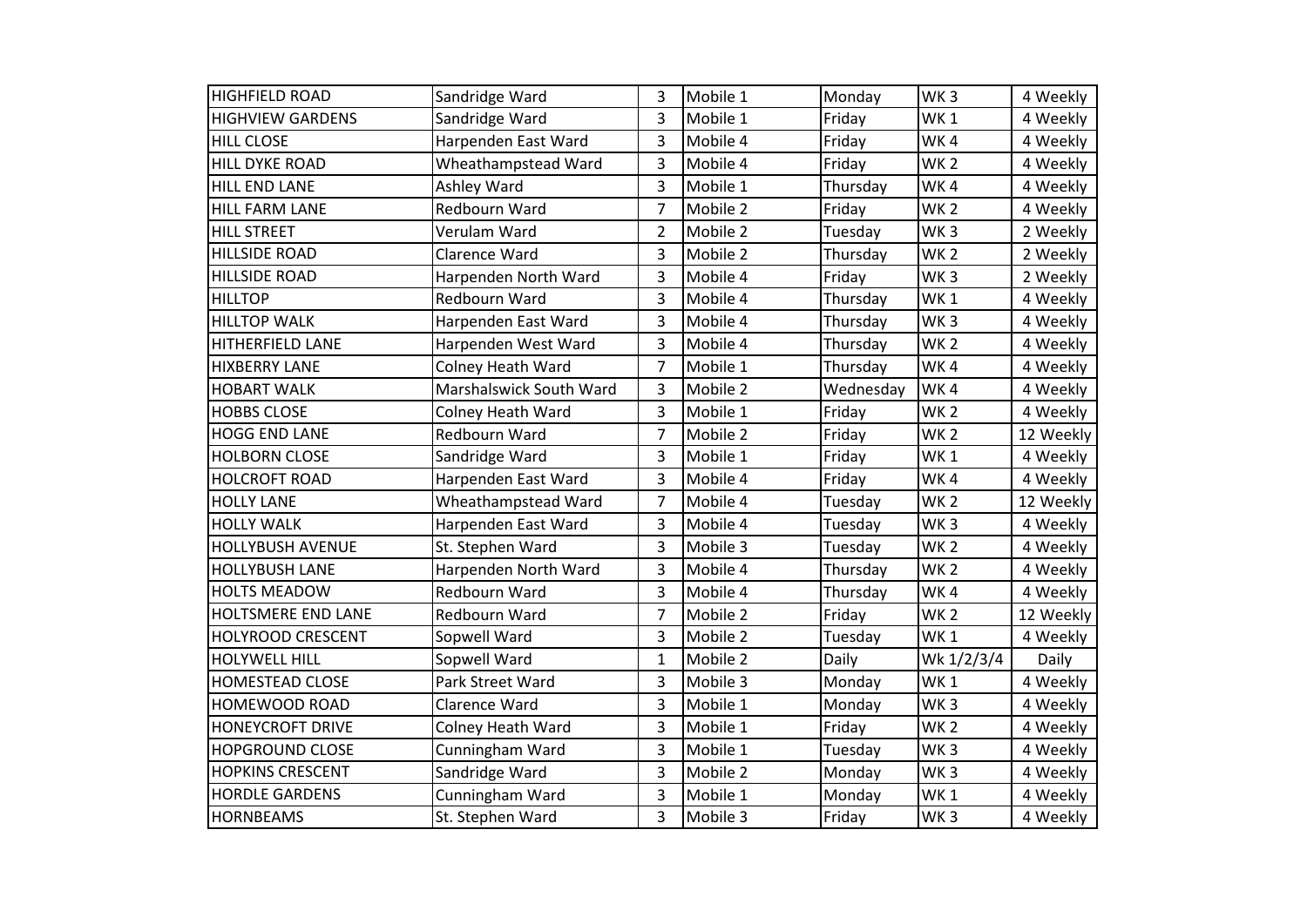| <b>HOUSDEN CLOSE</b>  | Wheathampstead Ward      | 3              | Mobile 4 | Friday    | WK <sub>2</sub> | 4 Weekly |
|-----------------------|--------------------------|----------------|----------|-----------|-----------------|----------|
| <b>HOUSE LANE</b>     | Sandridge Ward           | 3              | Mobile 1 | Friday    | WK <sub>1</sub> | 4 Weekly |
| <b>HOUSE LANE</b>     | Marshalswick North Ward  | 3              | Mobile 2 | Monday    | WK <sub>3</sub> | 4 Weekly |
| <b>HOUSEFIELD WAY</b> | Colney Heath Ward        | 3              | Mobile 1 | Friday    | <b>WK2</b>      | 4 Weekly |
| <b>HOW FIELD</b>      | Harpenden North Ward     | 3              | Mobile 4 | Monday    | WK <sub>2</sub> | 4 Weekly |
| <b>HOW WOOD</b>       | Park Street Ward         | 3              | Mobile 3 | Daily     | Wk 1/2/3/4      | Daily    |
| <b>HOWARD CLOSE</b>   | Cunningham Ward          | 3              | Mobile 1 | Thursday  | WK4             | 4 Weekly |
| <b>HOWLAND GARTH</b>  | Sopwell Ward             | 3              | Mobile 2 | Tuesday   | <b>WK2</b>      | 4 Weekly |
| <b>HUDSON CLOSE</b>   | Sopwell Ward             | 3              | Mobile 2 | Tuesday   | WK <sub>1</sub> | 4 Weekly |
| <b>HUGHENDEN ROAD</b> | Marshalswick North Ward  | 3              | Mobile 1 | Monday    | <b>WK2</b>      | 4 Weekly |
| <b>HUNT CLOSE</b>     | Sandridge Ward           | 3              | Mobile 1 | Monday    | WK <sub>2</sub> | 4 Weekly |
| <b>HUNTERS RIDE</b>   | Park Street Ward         | 3              | Mobile 3 | Monday    | WK <sub>2</sub> | 4 Weekly |
| <b>HYBURN CLOSE</b>   | St. Stephen Ward         | 3              | Mobile 3 | Friday    | WK <sub>3</sub> | 4 Weekly |
| <b>HYDE CLOSE</b>     | Harpenden North Ward     | 3              | Mobile 4 | Friday    | WK <sub>3</sub> | 4 Weekly |
| <b>HYDE LANE</b>      | Park Street Ward         | 3              | Mobile 3 | Monday    | WK <sub>1</sub> | 4 Weekly |
| <b>HYDE VIEW ROAD</b> | Harpenden North Ward     | 3              | Mobile 4 | Friday    | WK <sub>3</sub> | 4 Weekly |
| <b>ICKNIELD CLOSE</b> | Verulam Ward             | 3              | Mobile 2 | Thursday  | WK <sub>1</sub> | 4 Weekly |
| <b>INKERMAN ROAD</b>  | St. Peters Ward          | $\overline{2}$ | Mobile 1 | Wednesday | WK <sub>3</sub> | 4 Weekly |
| <b>IVINGHOE CLOSE</b> | Sandridge Ward           | 3              | Mobile 1 | Friday    | WK <sub>1</sub> | 4 Weekly |
| <b>IVORY CLOSE</b>    | Colney Heath Ward        | 3              | Mobile 1 | Friday    | WK <sub>2</sub> | 4 Weekly |
| <b>JAMESON ROAD</b>   | Harpenden East Ward      | 3              | Mobile 4 | Thursday  | WK <sub>2</sub> | 4 Weekly |
| <b>JENKINS AVENUE</b> | St. Stephen Ward         | 3              | Mobile 3 | Thursday  | WK <sub>1</sub> | 4 Weekly |
| <b>JENNINGS ROAD</b>  | Clarence Ward            | 3              | Mobile 1 | Friday    | WK4             | 4 Weekly |
| <b>JEROME DRIVE</b>   | Verulam Ward             | 3              | Mobile 2 | Thursday  | WK <sub>1</sub> | 4 Weekly |
| <b>JERSEY LANE</b>    | Marshalswick South Ward  | 3              | Mobile 1 | Monday    | WK <sub>3</sub> | 4 Weekly |
| <b>JODIES COURT</b>   | Marshalswick North Ward  | 3              | Mobile 1 | Monday    | WK <sub>3</sub> | 4 Weekly |
| <b>JORDANS WAY</b>    | St. Stephen Ward         | 3              | Mobile 3 | Friday    | WK <sub>3</sub> | 4 Weekly |
| <b>JOVE GARDENS</b>   | <b>Colney Heath Ward</b> | 3              | Mobile 1 | Wednesday | WK <sub>2</sub> | 4 Weekly |
| <b>JUBILEE AVENUE</b> | London Colney Ward       | 3              | Mobile 3 | Thursday  | WK4             | 4 Weekly |
| <b>JUNIPER AVENUE</b> | Park Street Ward         | 3              | Mobile 3 | Monday    | WK <sub>2</sub> | 4 Weekly |
| <b>KAY WALK</b>       | <b>Colney Heath Ward</b> | 3              | Mobile 1 | Thursday  | <b>WK2</b>      | 4 Weekly |
| <b>KEMPE CLOSE</b>    | Sopwell Ward             | 3              | Mobile 2 | Tuesday   | WK <sub>2</sub> | 4 Weekly |
| <b>KENNEDY CLOSE</b>  | London Colney Ward       | $\mathbf{1}$   | Mobile 2 | Tuesday   | WK <sub>2</sub> | 4 Weekly |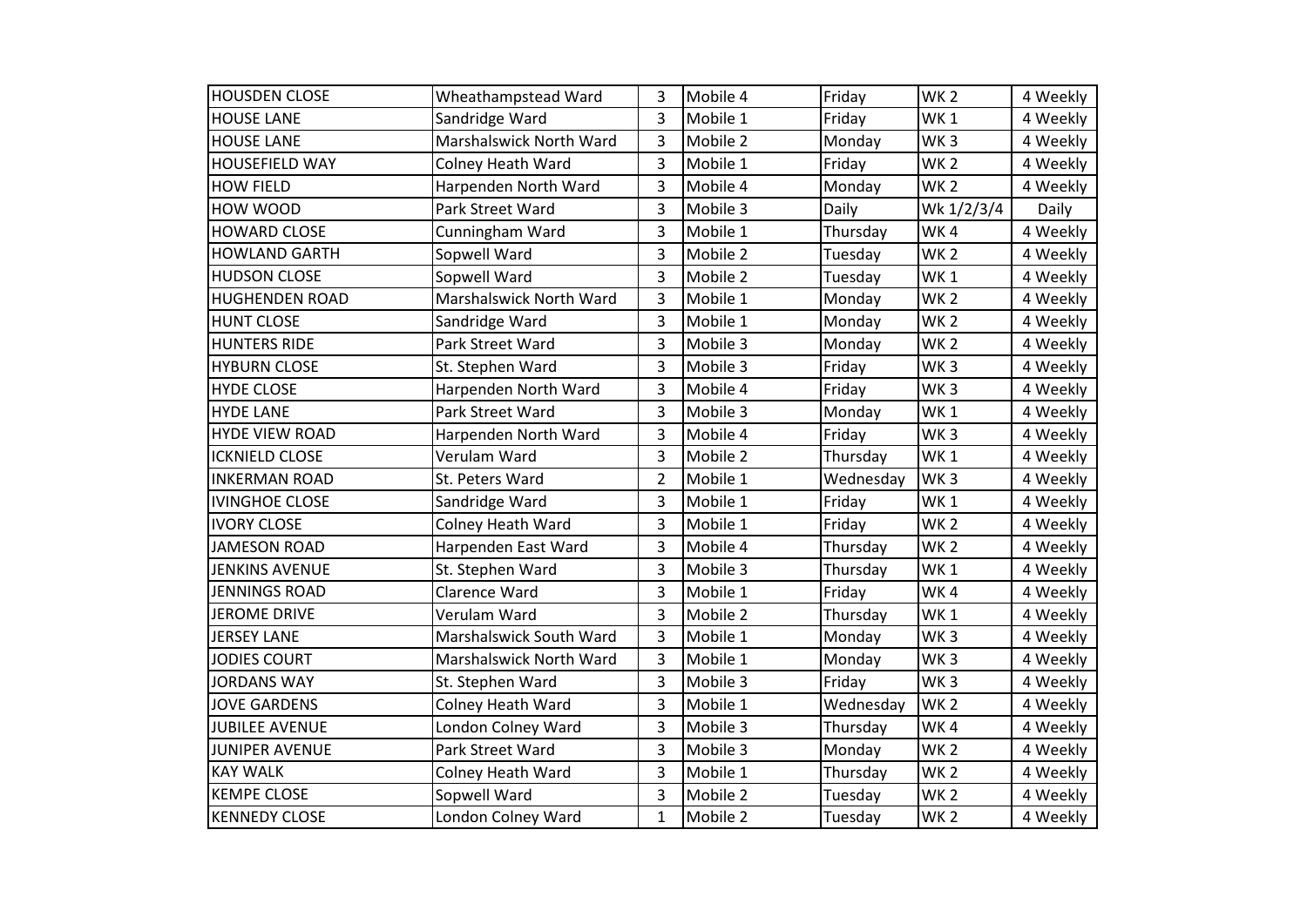| <b>KENNEL LANE</b>      | Redbourn Ward           | 7              | Mobile 4 | Friday    | WK <sub>1</sub> | 12 Weekly |
|-------------------------|-------------------------|----------------|----------|-----------|-----------------|-----------|
| <b>KENTON GARDENS</b>   | Cunningham Ward         | 3              | Mobile 1 | Monday    | WK <sub>1</sub> | 4 Weekly  |
| <b>KESWICK CLOSE</b>    | Cunningham Ward         | 3              | Mobile 1 | Thursday  | WK <sub>3</sub> | 4 Weekly  |
| <b>KEYFIELD TERRACE</b> | St. Peters Ward         | 3              | Mobile 2 | Wednesday | WK <sub>1</sub> | 2 Weekly  |
| <b>KIMBERLEY ROAD</b>   | Batchwood Ward          | $\overline{2}$ | Mobile 2 | Wednesday | WK <sub>1</sub> | 4 Weekly  |
| <b>KIMPTON BOTTOM</b>   | Wheathampstead Ward     | $\overline{7}$ | Mobile 4 | Tuesday   | WK <sub>3</sub> | 12 Weekly |
| <b>KIMPTON ROAD</b>     | Wheathampstead Ward     | $\overline{7}$ | Mobile 4 | Tuesday   | WK <sub>3</sub> | 12 Weekly |
| <b>KING HARRY LANE</b>  | Verulam Ward            | 3              | Mobile 2 | Tuesday   | Wk 1/2/3/4      | Weekly    |
| <b>KINGCROFT ROAD</b>   | Harpenden South Ward    | 3              | Mobile 4 | Tuesday   | WK <sub>1</sub> | 4 Weekly  |
| <b>KINGFISHER CLOSE</b> | Wheathampstead Ward     | 3              | Mobile 4 | Tuesday   | WK <sub>2</sub> | 4 Weekly  |
| <b>KINGS ROAD</b>       | Verulam Ward            | $\overline{2}$ | Mobile 2 | Tuesday   | WK <sub>3</sub> | 2 Weekly  |
| <b>KINGSBURY AVENUE</b> | St. Peters Ward         | $\overline{2}$ | Mobile 2 | Tuesday   | WK <sub>3</sub> | 2 Weekly  |
| <b>KINGSHILL AVENUE</b> | Marshalswick North Ward | 3              | Mobile 1 | Monday    | WK <sub>2</sub> | 4 Weekly  |
| <b>KINGSMEAD</b>        | Sandridge Ward          | 3              | Mobile 1 | Tuesday   | WK4             | 4 Weekly  |
| <b>KINSBOURNE CLOSE</b> | Harpenden North Ward    | 3              | Mobile 4 | Friday    | WK <sub>1</sub> | 4 Weekly  |
| KINSBOURNE GREEN LANE   | Redbourn Ward           | $\overline{7}$ | Mobile 4 | Friday    | WK <sub>1</sub> | 12 Weekly |
| <b>KIPLING WAY</b>      | Harpenden West Ward     | 3              | Mobile 4 | Thursday  | WK <sub>3</sub> | 4 Weekly  |
| <b>KIRKDALE ROAD</b>    | Harpenden West Ward     | 3              | Mobile 4 | Monday    | WK4             | 4 Weekly  |
| <b>KIRKWICK AVENUE</b>  | Harpenden West Ward     | 3              | Mobile 4 | Monday    | WK4             | 4 Weekly  |
| <b>KITCHENER CLOSE</b>  | Cunningham Ward         | 3              | Mobile 1 | Tuesday   | WK <sub>3</sub> | 4 Weekly  |
| <b>KNOWLE DRIVE</b>     | Harpenden South Ward    | 3              | Mobile 4 | Tuesday   | WK <sub>1</sub> | 4 Weekly  |
| <b>LABURNUM GROVE</b>   | St. Stephen Ward        | 3              | Mobile 3 | Tuesday   | WK <sub>2</sub> | 4 Weekly  |
| <b>LADIES GROVE</b>     | Batchwood Ward          | 3              | Mobile 2 | Wednesday | WK <sub>2</sub> | 4 Weekly  |
| <b>LADYSMITH ROAD</b>   | Batchwood Ward          | $\overline{2}$ | Mobile 2 | Wednesday | WK <sub>1</sub> | 4 Weekly  |
| <b>LAKESIDE PLACE</b>   | London Colney Ward      | 3              | Mobile 3 | Thursday  | WK <sub>3</sub> | 4 Weekly  |
| <b>LAMB LANE</b>        | Redbourn Ward           | 3              | Mobile 4 | Thursday  | WK4             | 4 Weekly  |
| <b>LAMBOURN GARDENS</b> | Harpenden North Ward    | 3              | Mobile 4 | Friday    | WK <sub>3</sub> | 4 Weekly  |
| <b>LAMER LANE</b>       | Wheathampstead Ward     | 7              | Mobile 4 | Tuesday   | WK <sub>2</sub> | 4 Weekly  |
| <b>LANCASTER ROAD</b>   | Clarence Ward           | 3              | Mobile 1 | Monday    | WK <sub>3</sub> | 4 Weekly  |
| <b>LANGDALE AVENUE</b>  | Harpenden East Ward     | 3              | Mobile 4 | Friday    | WK4             | 4 Weekly  |
| LANGHAM CLOSE           | Sandridge Ward          | 3              | Mobile 1 | Friday    | WK <sub>1</sub> | 4 Weekly  |
| <b>LANGLEY CRESCENT</b> | Batchwood Ward          | 3              | Mobile 2 | Wednesday | WK <sub>2</sub> | 4 Weekly  |
| <b>LANGLEY GROVE</b>    | Sandridge Ward          | 3              | Mobile 2 | Monday    | WK <sub>3</sub> | 4 Weekly  |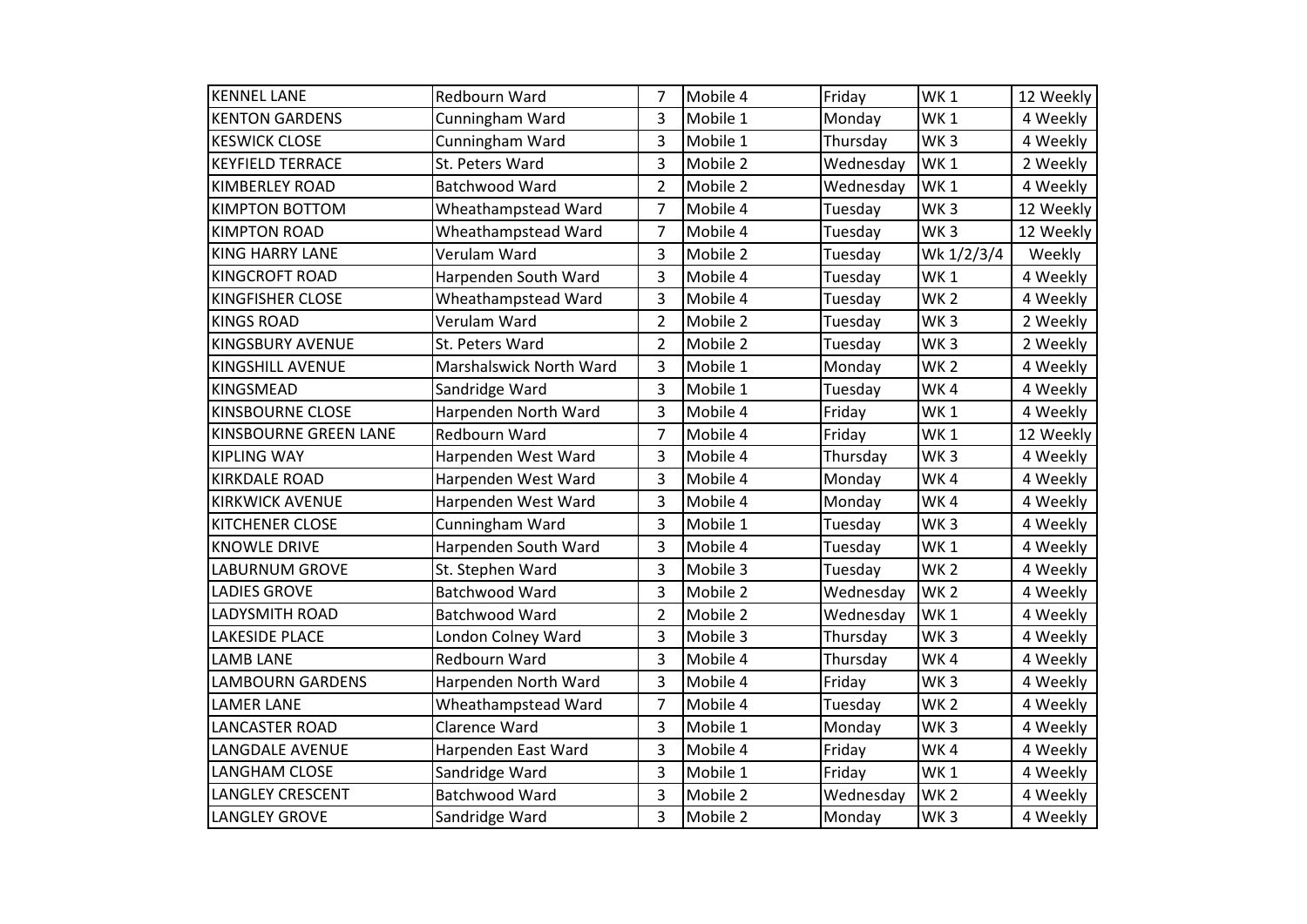| <b>LARCH AVENUE</b>       | St. Stephen Ward         | 3              | Mobile 3 | Friday    | WK <sub>3</sub> | 4 Weekly  |
|---------------------------|--------------------------|----------------|----------|-----------|-----------------|-----------|
| <b>LARKS RIDGE</b>        | St. Stephen Ward         | 3              | Mobile 3 | Wednesday | WK <sub>3</sub> | 4 Weekly  |
| LARKSWOOD RISE            | Sandridge Ward           | 3              | Mobile 1 | Friday    | WK <sub>1</sub> | 4 Weekly  |
| <b>LATTIMORE ROAD</b>     | Wheathampstead Ward      | 3              | Mobile 4 | Tuesday   | WK4             | 2 Weekly  |
| <b>LAUREL ROAD</b>        | Clarence Ward            | $\overline{2}$ | Mobile 1 | Thursday  | WK <sub>1</sub> | 4 Weekly  |
| <b>LAWRANCE ROAD</b>      | Batchwood Ward           | 3              | Mobile 2 | Thursday  | WK <sub>3</sub> | 4 Weekly  |
| <b>LAY BROOK</b>          | Marshalswick North Ward  | 3              | Mobile 2 | Monday    | WK <sub>3</sub> | 4 Weekly  |
| <b>LEA ROAD</b>           | Harpenden North Ward     | 3              | Mobile 4 | Thursday  | WK <sub>2</sub> | 4 Weekly  |
| <b>LEA WALK</b>           | Harpenden North Ward     | 3              | Mobile 4 | Friday    | WK <sub>3</sub> | 4 Weekly  |
| <b>LEASEY BRIDGE LANE</b> | Wheathampstead Ward      | $\overline{7}$ | Mobile 4 | Tuesday   | WK <sub>2</sub> | 12 Weekly |
| <b>LEASEY DELL DRIVE</b>  | Wheathampstead Ward      | 2A             | Mobile 4 | Tuesday   | WK <sub>2</sub> | 12 Weekly |
| <b>LECTERN LANE</b>       | Sopwell Ward             | 3              | Mobile 2 | Tuesday   | WK <sub>1</sub> | 4 Weekly  |
| <b>LEMSFORD ROAD</b>      | St. Peters Ward          | 3              | Mobile 2 | Thursday  | WK <sub>2</sub> | 2 Weekly  |
| <b>LEYCROFT WAY</b>       | Harpenden South Ward     | 3              | Mobile 4 | Wednesday | WK <sub>2</sub> | 4 Weekly  |
| LEYLAND AVENUE            | Sopwell Ward             | 3              | Mobile 1 | Friday    | WK <sub>3</sub> | 4 Weekly  |
| <b>LEYTON GREEN</b>       | Harpenden West Ward      | $\overline{2}$ | Mobile 4 | Monday    | WK4             | 4 Weekly  |
| <b>LEYTON ROAD</b>        | Harpenden West Ward      | 3              | Mobile 4 | Monday    | WK4             | 4 Weekly  |
| <b>LIBERTY WALK</b>       | <b>Colney Heath Ward</b> | 3              | Mobile 1 | Thursday  | WK <sub>3</sub> | 4 Weekly  |
| <b>LILAC WAY</b>          | Harpenden South Ward     | 3              | Mobile 4 | Tuesday   | WK1             | 4 Weekly  |
| <b>LILLY LANE</b>         | Redbourn Ward            | 7              | Mobile 2 | Friday    | WK <sub>2</sub> | 4 Weekly  |
| <b>LIMBRICK ROAD</b>      | Harpenden South Ward     | $\overline{7}$ | Mobile 4 | Wednesday | WK4             | 4 Weekly  |
| LIME TREE PLACE           | St. Peters Ward          | 3              | Mobile 1 | Wednesday | WK <sub>3</sub> | 4 Weekly  |
| LINCOLNS CLOSE            | Sandridge Ward           | 3              | Mobile 1 | Friday    | WK <sub>1</sub> | 4 Weekly  |
| <b>LINDEN CRESCENT</b>    | Ashley Ward              | 3              | Mobile 1 | Thursday  | WK <sub>3</sub> | 4 Weekly  |
| <b>LINDEN ROAD</b>        | Redbourn Ward            | 3              | Mobile 4 | Thursday  | WK4             | 4 Weekly  |
| <b>LINDLEY CLOSE</b>      | Harpenden North Ward     | 3              | Mobile 4 | Friday    | WK <sub>3</sub> | 4 Weekly  |
| <b>LINDUM PLACE</b>       | Verulam Ward             | 3              | Mobile 2 | Thursday  | WK <sub>1</sub> | 4 Weekly  |
| <b>LINKS VIEW</b>         | Batchwood Ward           | 3              | Mobile 2 | Wednesday | WK <sub>2</sub> | 4 Weekly  |
| LINWOOD ROAD              | Harpenden South Ward     | 3              | Mobile 4 | Tuesday   | WK <sub>1</sub> | 4 Weekly  |
| <b>LITTLE ACRE</b>        | Batchwood Ward           | 3              | Mobile 1 | Friday    | WK <sub>1</sub> | 4 Weekly  |
| <b>LITTLE LANE</b>        | Harpenden South Ward     | 3              | Mobile 4 | Wednesday | WK4             | 4 Weekly  |
| LITTLE REVEL END LANE     | Redbourn Ward            | $\overline{7}$ | Mobile 4 | Thursday  | WK <sub>1</sub> | 12 Weekly |
| <b>LIVERPOOL ROAD</b>     | St. Peters Ward          | $\overline{2}$ | Mobile 1 | Wednesday | WK <sub>3</sub> | 2 Weekly  |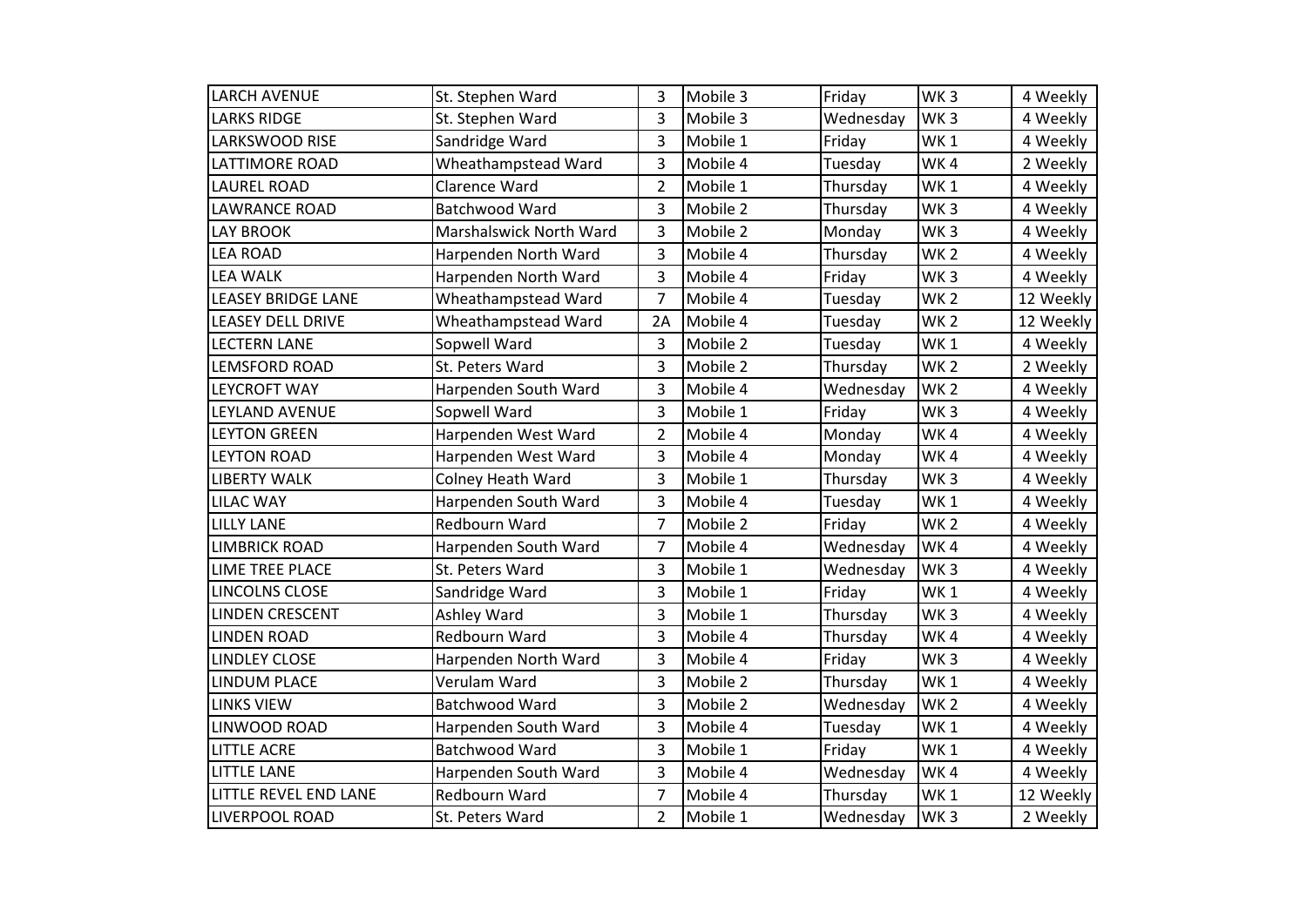| <b>LODGE GARDENS</b>     | Harpenden West Ward      | 3              | Mobile 4 | Thursday  | WK <sub>2</sub> | 4 Weekly  |
|--------------------------|--------------------------|----------------|----------|-----------|-----------------|-----------|
| <b>LOIRE MEWS</b>        | Harpenden South Ward     | 3              | Mobile 4 | Wednesday | WK4             | 4 Weekly  |
| <b>LONDON ROAD</b>       | Cunningham Ward          | 1              | Mobile 1 | Monday    | Wk 1/2/3/4      | Weekly    |
| <b>LONG BUFTLERS</b>     | Wheathampstead Ward      | 3              | Mobile 4 | Wednesday | WK <sub>2</sub> | 4 Weekly  |
| <b>LONG CUTT</b>         | Redbourn Ward            | 3              | Mobile 4 | Thursday  | WK4             | 4 Weekly  |
| <b>LONG FALLOW</b>       | St. Stephen Ward         | 3              | Mobile 3 | Wednesday | WK <sub>3</sub> | 4 Weekly  |
| <b>LONGACRES</b>         | Ashley Ward              | 3              | Mobile 1 | Thursday  | WK4             | 4 Weekly  |
| <b>LONGCROFT AVENUE</b>  | Harpenden West Ward      | 3              | Mobile 4 | Monday    | WK4             | 4 Weekly  |
| <b>LONGFIELD ROAD</b>    | Harpenden South Ward     | 3              | Mobile 4 | Tuesday   | WK <sub>1</sub> | 4 Weekly  |
| <b>LORDS MEADOW</b>      | Redbourn Ward            | 3              | Mobile 4 | Thursday  | WK4             | 4 Weekly  |
| <b>LOWBELL LANE</b>      | London Colney Ward       | 3              | Mobile 3 | Thursday  | WK <sub>3</sub> | 4 Weekly  |
| LOWER DAGNALL STREET     | Verulam Ward             | $\overline{2}$ | Mobile 2 | Tuesday   | WK <sub>3</sub> | 2 Weekly  |
| LOWER GUSTARD WOOD       | Wheathampstead Ward      | 7              | Mobile 4 | Tuesday   | WK <sub>2</sub> | 4 Weekly  |
| <b>LOWER LUTON ROAD</b>  | Harpenden East Ward      | 2A             | Mobile 4 | Tuesday   | WK <sub>2</sub> | 2 Weekly  |
| <b>LOWER PAXTON ROAD</b> | St. Peters Ward          | $\overline{2}$ | Mobile 1 | Wednesday | WK <sub>1</sub> | 2 Weekly  |
| <b>LUTON LANE</b>        | Redbourn Ward            | $\overline{7}$ | Mobile 4 | Friday    | WK <sub>1</sub> | 12 Weekly |
| <b>LUTON ROAD</b>        | Redbourn Ward            | 3              | Mobile 4 | Monday    | WK <sub>3</sub> | 2 Weekly  |
| <b>LYBURY LANE</b>       | Redbourn Ward            | 3              | Mobile 4 | Thursday  | WK <sub>1</sub> | 12 Weekly |
| LYCASTE CLOSE            | Ashley Ward              | 3              | Mobile 1 | Monday    | WK4             | 4 Weekly  |
| <b>LYE LANE</b>          | Park Street Ward         | 7              | Mobile 3 | Monday    | WK <sub>2</sub> | 12 Weekly |
| LYNDHURST CLOSE          | Harpenden East Ward      | 3              | Mobile 4 | Friday    | WK4             | 4 Weekly  |
| LYNDHURST COURT          | Harpenden East Ward      | 3              | Mobile 4 | Friday    | WK4             | 4 Weekly  |
| <b>LYNDHURST DRIVE</b>   | Harpenden East Ward      | 3              | Mobile 4 | Friday    | WK4             | 4 Weekly  |
| <b>LYNDON MEAD</b>       | Sandridge Ward           | 3              | Mobile 2 | Monday    | WK <sub>3</sub> | 4 Weekly  |
| <b>LYNSEY CLOSE</b>      | Redbourn Ward            | 3              | Mobile 4 | Thursday  | WK4             | 4 Weekly  |
| <b>LYNTON AVENUE</b>     | Cunningham Ward          | 3              | Mobile 1 | Thursday  | WK <sub>3</sub> | 4 Weekly  |
| <b>LYON WAY</b>          | <b>Colney Heath Ward</b> | 3              | Mobile 1 | Tuesday   | WK <sub>1</sub> | 4 Weekly  |
| <b>MABBUTT CLOSE</b>     | St. Stephen Ward         | 3              | Mobile 3 | Thursday  | WK <sub>1</sub> | 4 Weekly  |
| <b>MACKERYE END</b>      | Wheathampstead Ward      | $\overline{7}$ | Mobile 4 | Tuesday   | WK <sub>2</sub> | 12 Weekly |
| <b>MAGNA CLOSE</b>       | Harpenden South Ward     | 3              | Mobile 4 | Tuesday   | WK <sub>1</sub> | 4 Weekly  |
| <b>MAGNOLIA CLOSE</b>    | Park Street Ward         | 3              | Mobile 3 | Tuesday   | WK4             | 4 Weekly  |
| <b>MALTINGS DRIVE</b>    | Wheathampstead Ward      | 3              | Mobile 4 | Tuesday   | WK4             | 4 Weekly  |
| <b>MALVERN CLOSE</b>     | Marshalswick North Ward  | 3              | Mobile 1 | Friday    | WK <sub>1</sub> | 4 Weekly  |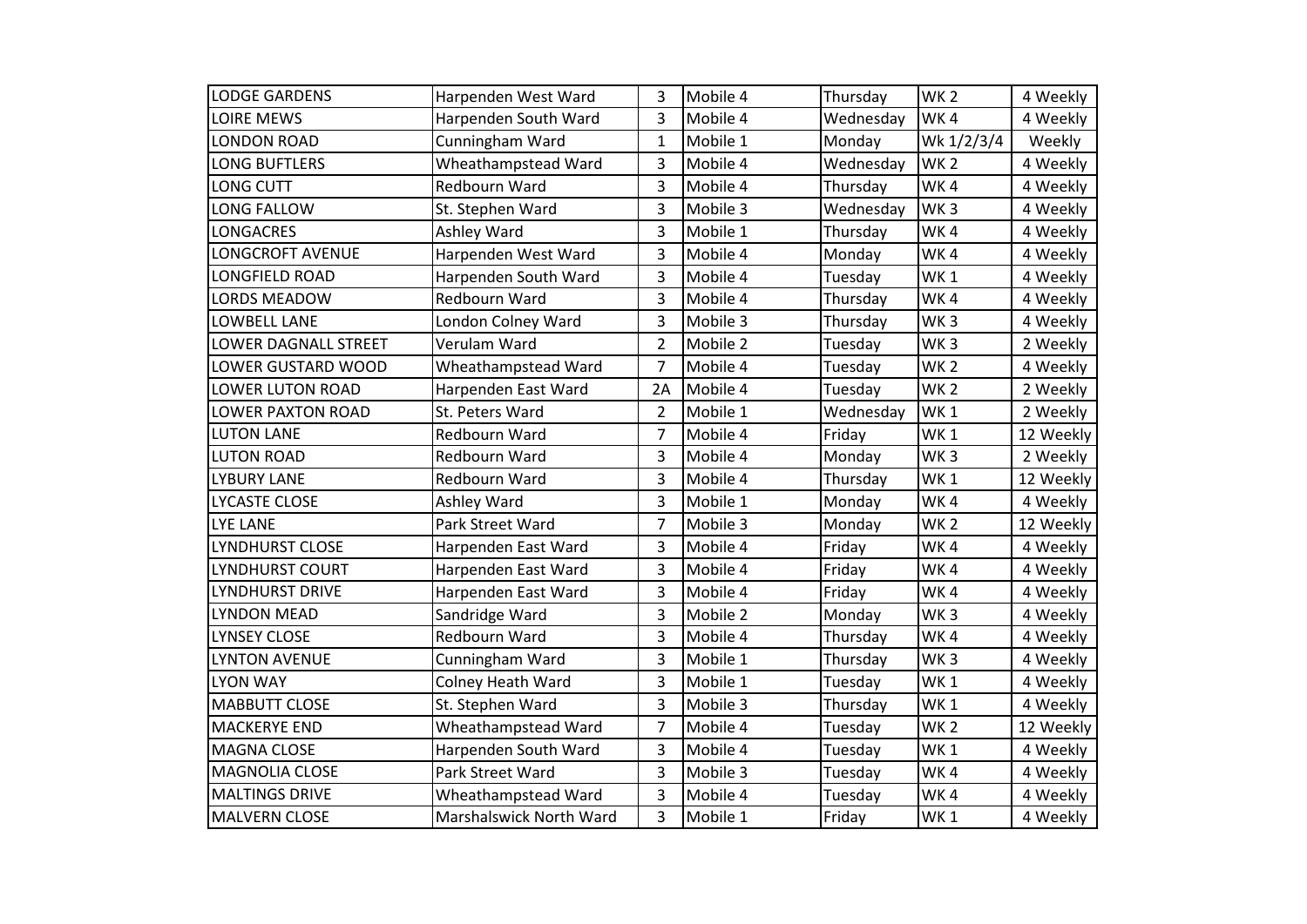| <b>MANDEVILLE DRIVE</b>     | Sopwell Ward             | 3              | Mobile 2 | Tuesday   | WK <sub>1</sub> | 4 Weekly  |
|-----------------------------|--------------------------|----------------|----------|-----------|-----------------|-----------|
| <b>MANLAND AVENUE</b>       | Harpenden East Ward      | 3              | Mobile 4 | Friday    | WK4             | 4 Weekly  |
| <b>MANOR DRIVE</b>          | St. Stephen Ward         | 3              | Mobile 3 | Wednesday | WK <sub>3</sub> | 4 Weekly  |
| <b>MANOR ROAD</b>           | Clarence Ward            | $\overline{2}$ | Mobile 2 | Thursday  | WK <sub>2</sub> | 2 Weekly  |
| <b>MANOR ROAD</b>           | London Colney Ward       | 3              | Mobile 3 | Friday    | WK <sub>2</sub> | 2 Weekly  |
| <b>MANOR ROAD</b>           | Wheathampstead Ward      | 3              | Mobile 4 | Tuesday   | WK <sub>2</sub> | 2 Weekly  |
| <b>MANSDALE ROAD</b>        | <b>Redbourn Ward</b>     | 3              | Mobile 4 | Thursday  | WK <sub>1</sub> | 4 Weekly  |
| <b>MAPLE AVENUE</b>         | Batchwood Ward           | 3              | Mobile 2 | Thursday  | WK4             | 4 Weekly  |
| <b>MAPLE ROAD</b>           | Harpenden West Ward      | 3              | Mobile 4 | Monday    | WK4             | 4 Weekly  |
| <b>MAPLEFIELD</b>           | Park Street Ward         | 3              | Mobile 3 | Monday    | WK <sub>1</sub> | 4 Weekly  |
| <b>MARCONI WAY</b>          | Ashley Ward              | 7              | Mobile 1 | Tuesday   | WK <sub>1</sub> | 4 Weekly  |
| <b>MARFORD ROAD</b>         | Wheathampstead Ward      | 3              | Mobile 4 | Friday    | WK <sub>2</sub> | 4 Weekly  |
| <b>MARGARET AVENUE</b>      | Batchwood Ward           | 3              | Mobile 2 | Friday    | WK <sub>1</sub> | 4 Weekly  |
| <b>MARKET PLACE</b>         | St. Peters Ward          | 1              | Mobile 2 | Monday    | WK4             | 2 Weekly  |
| <b>MARLBOROUGH GATE</b>     | St. Peters Ward          | 3              | Mobile 1 | Thursday  | WK <sub>2</sub> | 2 Weekly  |
| <b>MARLBOROUGH ROAD</b>     | St. Peters Ward          | $\overline{2}$ | Mobile 1 | Wednesday | WK <sub>3</sub> | 2 Weekly  |
| <b>MARQUIS CLOSE</b>        | Harpenden East Ward      | 3              | Mobile 4 | Friday    | WK4             | 4 Weekly  |
| <b>MARQUIS LANE</b>         | Harpenden East Ward      | 3              | Mobile 4 | Friday    | WK4             | 4 Weekly  |
| <b>MARSHALL AVENUE</b>      | Marshalswick South Ward  | 3              | Mobile 2 | Wednesday | WK <sub>3</sub> | 4 Weekly  |
| <b>MARSHALLS HEATH LANE</b> | Wheathampstead Ward      | 7              | Mobile 4 | Tuesday   | WK <sub>2</sub> | 12 Weekly |
| <b>MARSHALLS WAY</b>        | Wheathampstead Ward      | 3              | Mobile 4 | Tuesday   | WK <sub>2</sub> | 4 Weekly  |
| <b>MARSHALS DRIVE</b>       | Marshalswick South Ward  | 3              | Mobile 1 | Monday    | WK <sub>3</sub> | 4 Weekly  |
| <b>MARSHALSWICK LANE</b>    | Clarence Ward            | 3              | Mobile 1 | Wednesday | Wk 1/2/3/4      | Weekly    |
| <b>MARTEN GATE</b>          | Marshalswick North Ward  | 3              | Mobile 2 | Wednesday | WK4             | 4 Weekly  |
| <b>MARTYR CLOSE</b>         | Sopwell Ward             | 3              | Mobile 2 | Tuesday   | WK <sub>1</sub> | 4 Weekly  |
| <b>MASEFIELD COURT</b>      | Harpenden North Ward     | 3              | Mobile 4 | Friday    | WK <sub>3</sub> | 4 Weekly  |
| <b>MASEFIELD ROAD</b>       | Harpenden North Ward     | 3              | Mobile 4 | Friday    | WK <sub>3</sub> | 4 Weekly  |
| <b>MASLEN ROAD</b>          | <b>Colney Heath Ward</b> | 3              | Mobile 1 | Friday    | WK <sub>2</sub> | 4 Weekly  |
| <b>MAXWELL ROAD</b>         | Ashley Ward              | 3              | Mobile 1 | Thursday  | WK <sub>3</sub> | 4 Weekly  |
| <b>MAY CLOSE</b>            | Batchwood Ward           | 3              | Mobile 2 | Friday    | Wk 1/2/3/4      | Weekly    |
| <b>MAYFAIR CLOSE</b>        | Sandridge Ward           | 3              | Mobile 1 | Friday    | WK <sub>1</sub> | 4 Weekly  |
| <b>MAYFIELD CLOSE</b>       | Harpenden North Ward     | 3              | Mobile 4 | Monday    | WK <sub>2</sub> | 4 Weekly  |
| <b>MAYFLOWER ROAD</b>       | Park Street Ward         | 3              | Mobile 3 | Thursday  | WK4             | 4 Weekly  |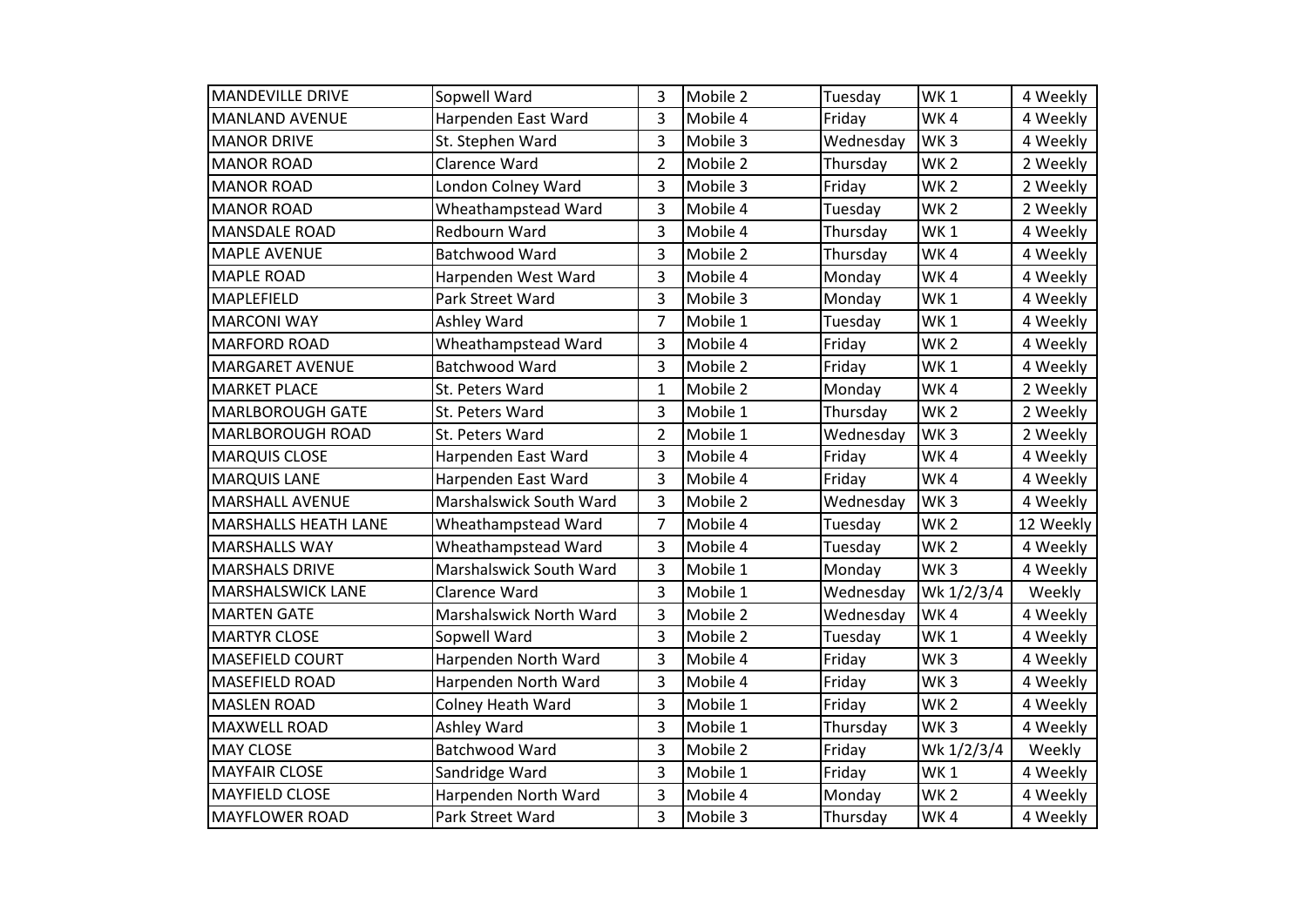| <b>MAYNARD DRIVE</b>     | Sopwell Ward            | 3              | Mobile 2 | Tuesday   | WK <sub>1</sub> | 4 Weekly |
|--------------------------|-------------------------|----------------|----------|-----------|-----------------|----------|
| <b>MAYNE AVENUE</b>      | Verulam Ward            | 3              | Mobile 2 | Thursday  | WK <sub>1</sub> | 4 Weekly |
| <b>MEADOW CLOSE</b>      | Marshalswick North Ward | 3              | Mobile 1 | Monday    | WK <sub>2</sub> | 4 Weekly |
| <b>MEADOW CLOSE</b>      | St. Stephen Ward        | 3              | Mobile 1 | Monday    | <b>WK2</b>      | 4 Weekly |
| <b>MEADOW CLOSE</b>      | London Colney Ward      | 3              | Mobile 3 | Thursday  | WK4             | 4 Weekly |
| <b>MEADOW WALK</b>       | Harpenden West Ward     | 3              | Mobile 4 | Wednesday | WK <sub>3</sub> | 4 Weekly |
| <b>MEADOWCROFT</b>       | Cunningham Ward         | 3              | Mobile 1 | Tuesday   | WK <sub>2</sub> | 4 Weekly |
| <b>MEADS LANE</b>        | Wheathampstead Ward     | 3              | Mobile 4 | Monday    | WK <sub>1</sub> | 4 Weekly |
| <b>MEADWAY</b>           | Harpenden South Ward    | 3              | Mobile 4 | Wednesday | WK <sub>2</sub> | 4 Weekly |
| <b>MEADWAY</b>           | Colney Heath Ward       | 3              | Mobile 4 | Wednesday | WK <sub>2</sub> | 4 Weekly |
| <b>MEAUTYS</b>           | Verulam Ward            | 3              | Mobile 2 | Thursday  | WK <sub>1</sub> | 4 Weekly |
| <b>MEDLOWS</b>           | Harpenden North Ward    | 3              | Mobile 4 | Monday    | WK <sub>2</sub> | 4 Weekly |
| <b>MELBOURNE CLOSE</b>   | Marshalswick South Ward | 3              | Mobile 2 | Wednesday | WK4             | 4 Weekly |
| <b>MENDIP CLOSE</b>      | Marshalswick North Ward | 3              | Mobile 1 | Friday    | WK <sub>1</sub> | 4 Weekly |
| <b>MENTMORE ROAD</b>     | Sopwell Ward            | 3              | Mobile 1 | Friday    | WK <sub>3</sub> | 4 Weekly |
| <b>MERCERS ROW</b>       | Sopwell Ward            | 3              | Mobile 2 | Tuesday   | WK <sub>2</sub> | 4 Weekly |
| <b>MERRYFIELDS</b>       | Colney Heath Ward       | 3              | Mobile 4 | Tuesday   | WK <sub>1</sub> | 4 Weekly |
| <b>MIDDLEFIELD CLOSE</b> | Marshalswick North Ward | 3              | Mobile 1 | Monday    | WK <sub>2</sub> | 4 Weekly |
| <b>MIDWAY</b>            | Verulam Ward            | 3              | Mobile 2 | Monday    | WK1             | 4 Weekly |
| <b>MILE HOUSE CLOSE</b>  | Cunningham Ward         | 3              | Mobile 1 | Tuesday   | WK <sub>2</sub> | 4 Weekly |
| MILE HOUSE LANE          | Sopwell Ward            | 3              | Mobile 1 | Tuesday   | WK <sub>2</sub> | 4 Weekly |
| <b>MILEY CLOSE</b>       | Harpenden North Ward    | 3              | Mobile 4 | Tuesday   | WK <sub>2</sub> | 4 Weekly |
| <b>MILFORD CLOSE</b>     | Sandridge Ward          | 3              | Mobile 1 | Friday    | <b>WK1</b>      | 4 Weekly |
| <b>MILFORD HILL</b>      | Harpenden East Ward     | 3              | Mobile 4 | Friday    | WK4             | 4 Weekly |
| <b>MILL VIEW</b>         | Park Street Ward        | 6              | Mobile 3 | Tuesday   | WK4             | 2 Weekly |
| <b>MILLER CLOSE</b>      | Redbourn Ward           | 3              | Mobile 4 | Thursday  | WK4             | 4 Weekly |
| <b>MILLERS RISE</b>      | Sopwell Ward            | 3              | Mobile 1 | Wednesday | WK1             | 2 Weekly |
| <b>MILTON ROAD</b>       | Harpenden East Ward     | $\overline{2}$ | Mobile 4 | Thursday  | WK <sub>3</sub> | 4 Weekly |
| MITCHELL CLOSE           | Sopwell Ward            | 3              | Mobile 2 | Tuesday   | WK <sub>1</sub> | 4 Weekly |
| <b>MOLESCROFT</b>        | Harpenden North Ward    | 3              | Mobile 4 | Monday    | WK <sub>2</sub> | 4 Weekly |
| <b>MONKS CLOSE</b>       | Sopwell Ward            | 3              | Mobile 1 | Friday    | WK <sub>3</sub> | 4 Weekly |
| <b>MONKS CLOSE</b>       | Redbourn Ward           | 3              | Mobile 4 | Thursday  | WK <sub>1</sub> | 4 Weekly |
| <b>MONKS HORTON WAY</b>  | Clarence Ward           | 3              | Mobile 1 | Friday    | WK4             | 4 Weekly |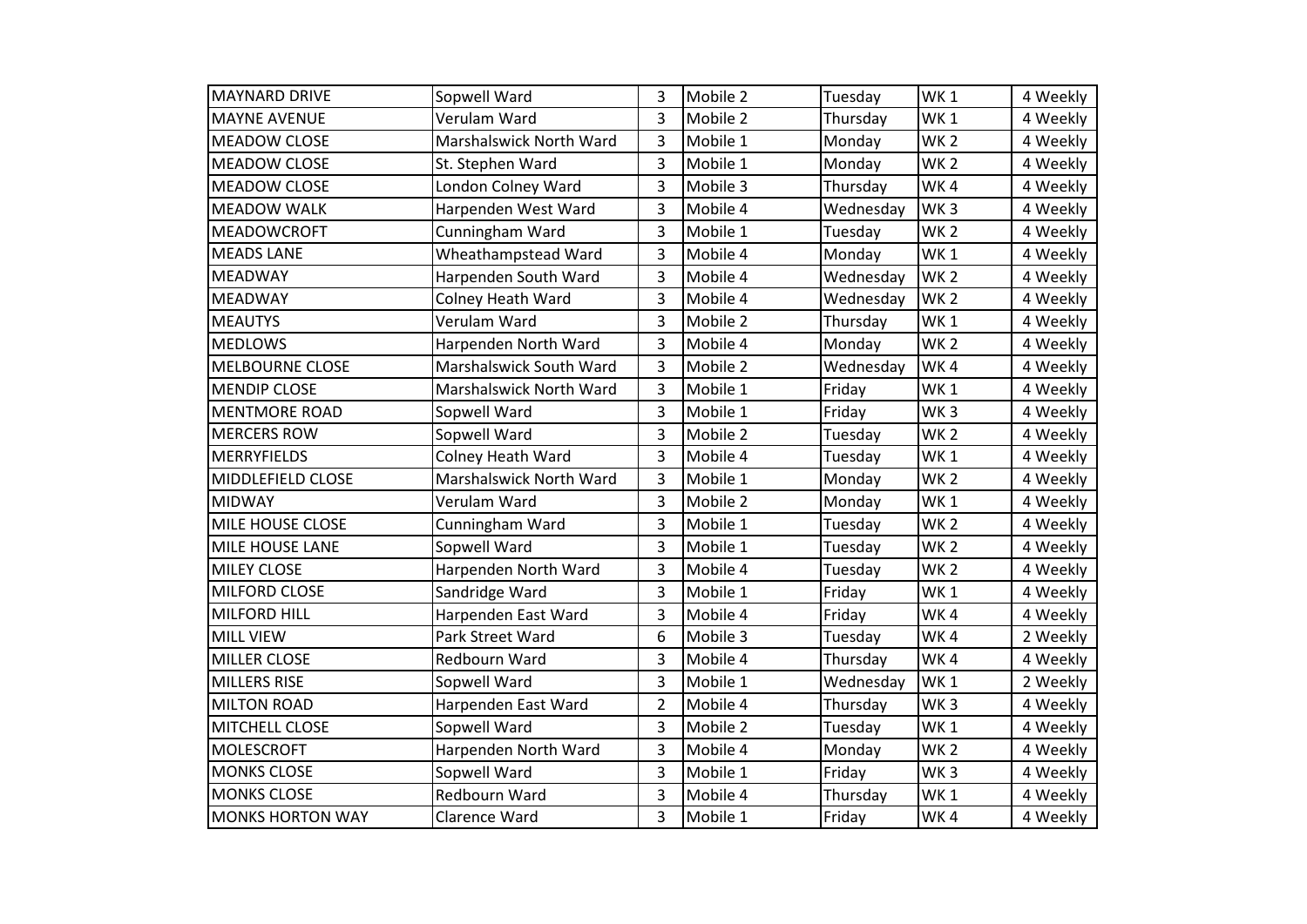| <b>MONS CLOSE</b>          | Harpenden South Ward     | 3              | Mobile 4 | Tuesday   | WK <sub>1</sub> | 4 Weekly  |
|----------------------------|--------------------------|----------------|----------|-----------|-----------------|-----------|
| <b>MOOR MILL LANE</b>      | Park Street Ward         | 3              | Mobile 3 | Tuesday   | WK4             | 4 Weekly  |
| <b>MOORLAND ROAD</b>       | Harpenden North Ward     | 3              | Mobile 4 | Friday    | WK <sub>3</sub> | 4 Weekly  |
| <b>MOORLANDS</b>           | Park Street Ward         | 3              | Mobile 3 | Tuesday   | WK4             | 4 Weekly  |
| <b>MORAN CLOSE</b>         | St. Stephen Ward         | 3              | Mobile 3 | Thursday  | WK <sub>1</sub> | 4 Weekly  |
| <b>MORETON AVENUE</b>      | Harpenden West Ward      | 3              | Mobile 4 | Monday    | WK <sub>3</sub> | 4 Weekly  |
| <b>MORETON END CLOSE</b>   | Harpenden West Ward      | 3              | Mobile 4 | Monday    | WK <sub>3</sub> | 4 Weekly  |
| <b>MORETON END LANE</b>    | Harpenden West Ward      | 3              | Mobile 4 | Monday    | WK <sub>3</sub> | 4 Weekly  |
| <b>MORRIS WAY</b>          | London Colney Ward       | $\mathbf 1$    | Mobile 3 | Thursday  | WK <sub>1</sub> | 4 Weekly  |
| <b>MORTIMER CRESCENT</b>   | Verulam Ward             | 3              | Mobile 2 | Tuesday   | WK4             | 4 Weekly  |
| <b>MOSS SIDE</b>           | St. Stephen Ward         | 3              | Mobile 3 | Friday    | WK <sub>3</sub> | 4 Weekly  |
| <b>MOUNT DRIVE</b>         | Park Street Ward         | 3              | Mobile 3 | Friday    | WK4             | 4 Weekly  |
| <b>MOUNT PLEASANT</b>      | Verulam Ward             | $\overline{2}$ | Mobile 2 | Tuesday   | WK <sub>3</sub> | 2 Weekly  |
| <b>MOUNT PLEASANT LANE</b> | Park Street Ward         | 3              | Mobile 3 | Thursday  | WK <sub>1</sub> | 4 Weekly  |
| <b>MOUNT VIEW</b>          | London Colney Ward       | 3              | Mobile 3 | Thursday  | WK <sub>3</sub> | 4 Weekly  |
| MOUNTBATTEN CLOSE          | Cunningham Ward          | 3              | Mobile 1 | Tuesday   | WK <sub>3</sub> | 4 Weekly  |
| <b>MULBERRY CLOSE</b>      | Park Street Ward         | 3              | Mobile 3 | Monday    | WK <sub>1</sub> | 4 Weekly  |
| <b>NAIRN CLOSE</b>         | Harpenden South Ward     | 3              | Mobile 4 | Tuesday   | WK <sub>1</sub> | 4 Weekly  |
| <b>NAPIER CLOSE</b>        | London Colney Ward       | 3              | Mobile 3 | Thursday  | WK <sub>1</sub> | 4 Weekly  |
| <b>NAPSBURY AVENUE</b>     | London Colney Ward       | 3              | Mobile 3 | Monday    | WK4             | 4 Weekly  |
| <b>NAPSBURY LANE</b>       | Cunningham Ward          | 6              | Mobile 1 | Tuesday   | WK <sub>2</sub> | 2 Weekly  |
| <b>NASHES FARM LANE</b>    | Sandridge Ward           | 3              | Mobile 2 | Monday    | WK <sub>3</sub> | 12 Weekly |
| <b>NECTON ROAD</b>         | Wheathampstead Ward      | 3              | Mobile 4 | Friday    | <b>WK2</b>      | 4 Weekly  |
| <b>NELSON AVENUE</b>       | Cunningham Ward          | 3              | Mobile 1 | Tuesday   | WK <sub>3</sub> | 4 Weekly  |
| <b>NETHERFIELD ROAD</b>    | Harpenden South Ward     | 3              | Mobile 4 | Wednesday | WK <sub>1</sub> | 4 Weekly  |
| <b>NETHERWAY</b>           | Verulam Ward             | 3              | Mobile 2 | Monday    | WK <sub>1</sub> | 4 Weekly  |
| <b>NEW BARNES AVENUE</b>   | Cunningham Ward          | 3              | Mobile 1 | Tuesday   | <b>WK2</b>      | 4 Weekly  |
| <b>NEW ENGLAND STREET</b>  | Verulam Ward             | $\overline{2}$ | Mobile 2 | Tuesday   | WK <sub>3</sub> | 2 Weekly  |
| <b>NEW FORGE PLACE</b>     | Redbourn Ward            | $\mathbf 1$    | Mobile 4 | Thursday  | WK4             | 4 Weekly  |
| <b>NEW GREENS AVENUE</b>   | Batchwood Ward           | 3              | Mobile 2 | Thursday  | WK <sub>3</sub> | 4 Weekly  |
| <b>NEW HOUSE PARK</b>      | Cunningham Ward          | 3              | Mobile 1 | Tuesday   | WK <sub>2</sub> | 4 Weekly  |
| <b>NEW KENT ROAD</b>       | St. Peters Ward          | 3              | Mobile 1 | Wednesday | WK <sub>3</sub> | 2 Weekly  |
| <b>NEWFIELD WAY</b>        | <b>Colney Heath Ward</b> | 3              | Mobile 1 | Friday    | WK <sub>2</sub> | 4 Weekly  |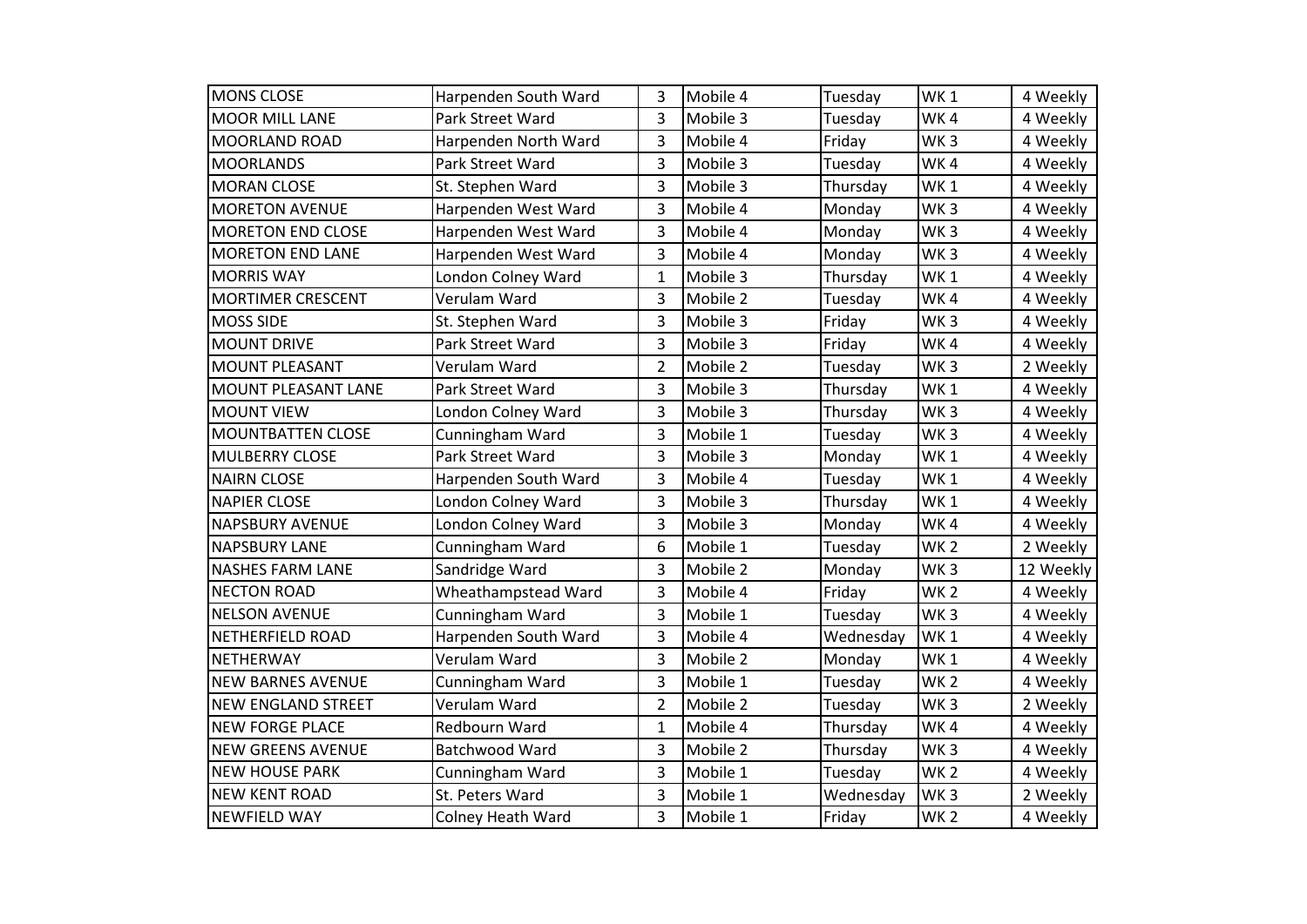| <b>NEWGATE CLOSE</b>    | Marshalswick North Ward  | 3              | Mobile 1 | Tuesday   | WK4             | 4 Weekly  |
|-------------------------|--------------------------|----------------|----------|-----------|-----------------|-----------|
| <b>NEWLAND CLOSE</b>    | Cunningham Ward          | 3              | Mobile 1 | Tuesday   | WK <sub>2</sub> | 4 Weekly  |
| <b>NEWLYN CLOSE</b>     | St. Stephen Ward         | 3              | Mobile 3 | Thursday  | WK1             | 4 Weekly  |
| <b>NEWTON CLOSE</b>     | Harpenden South Ward     | 3              | Mobile 4 | Tuesday   | WK <sub>1</sub> | 4 Weekly  |
| NICHOLAS CLOSE          | Batchwood Ward           | 3              | Mobile 2 | Monday    | WK <sub>2</sub> | 4 Weekly  |
| NICHOLLS CLOSE          | Redbourn Ward            | 3              | Mobile 4 | Thursday  | WK <sub>1</sub> | 4 Weekly  |
| <b>NIGHTINGALE LANE</b> | <b>Colney Heath Ward</b> | 7              | Mobile 1 | Friday    | WK <sub>2</sub> | 4 Weekly  |
| <b>NIMROD CLOSE</b>     | Marshalswick North Ward  | 3              | Mobile 1 | Tuesday   | WK <sub>1</sub> | 4 Weekly  |
| <b>NOKE LANE</b>        | St. Stephen Ward         | $\overline{7}$ | Mobile 3 | Friday    | WK <sub>2</sub> | 12 Weekly |
| <b>NOKE SHOT</b>        | Harpenden East Ward      | 3              | Mobile 4 | Friday    | WK4             | 4 Weekly  |
| <b>NOKE SIDE</b>        | St. Stephen Ward         | 3              | Mobile 3 | Friday    | WK4             | 4 Weekly  |
| <b>NOMANSLAND</b>       | Wheathampstead Ward      | 7              | Mobile 2 | Friday    | WK4             | 12 Weekly |
| <b>NORMANDY ROAD</b>    | Batchwood Ward           | 3              | Mobile 2 | Wednesday | WK <sub>1</sub> | 2 Weekly  |
| <b>NORTH CLOSE</b>      | St. Stephen Ward         | 3              | Mobile 3 | Tuesday   | WK <sub>2</sub> | 4 Weekly  |
| <b>NORTH COMMON</b>     | Redbourn Ward            | 3              | Mobile 4 | Thursday  | WK <sub>1</sub> | 4 Weekly  |
| <b>NORTH COTTAGES</b>   | Cunningham Ward          | 3              | Mobile 1 | Tuesday   | WK <sub>2</sub> | 4 Weekly  |
| <b>NORTH RIDING</b>     | St. Stephen Ward         | 3              | Mobile 3 | Monday    | WK <sub>2</sub> | 4 Weekly  |
| <b>NORTHFIELD ROAD</b>  | Harpenden East Ward      | 3              | Mobile 4 | Friday    | WK4             | 4 Weekly  |
| <b>NUNNERY CLOSE</b>    | Sopwell Ward             | 3              | Mobile 1 | Friday    | WK <sub>3</sub> | 4 Weekly  |
| <b>NUNNERY STABLES</b>  | Sopwell Ward             | 3              | Mobile 1 | Friday    | WK <sub>3</sub> | 4 Weekly  |
| <b>NUNS LANE</b>        | Sopwell Ward             | 3              | Mobile 1 | Tuesday   | WK <sub>1</sub> | 4 Weekly  |
| <b>NURSERIES ROAD</b>   | Wheathampstead Ward      | 3              | Mobile 4 | Friday    | WK <sub>2</sub> | 4 Weekly  |
| <b>OAK AVENUE</b>       | St. Stephen Ward         | 3              | Mobile 3 | Monday    | WK <sub>2</sub> | 4 Weekly  |
| <b>OAK WAY</b>          | Harpenden South Ward     | 3              | Mobile 4 | Wednesday | WK <sub>1</sub> | 4 Weekly  |
| <b>OAKDENE WAY</b>      | Ashley Ward              | 3              | Mobile 1 | Thursday  | WK <sub>3</sub> | 4 Weekly  |
| <b>OAKFIELD ROAD</b>    | Harpenden South Ward     | 3              | Mobile 4 | Wednesday | WK <sub>1</sub> | 4 Weekly  |
| <b>OAKHURST AVENUE</b>  | Harpenden South Ward     | 3              | Mobile 4 | Wednesday | WK <sub>1</sub> | 4 Weekly  |
| <b>OAKLANDS LANE</b>    | <b>Colney Heath Ward</b> | 3              | Mobile 1 | Wednesday | Wk 1/2/3/4      | Weekly    |
| <b>OAKLEY ROAD</b>      | Harpenden South Ward     | 3              | Mobile 4 | Tuesday   | WK <sub>1</sub> | 4 Weekly  |
| <b>OAKVIEW CLOSE</b>    | Harpenden South Ward     | 3              | Mobile 4 | Wednesday | WK <sub>1</sub> | 4 Weekly  |
| OAKWOOD DRIVE           | Ashley Ward              | 3              | Mobile 1 | Wednesday | WK4             | 4 Weekly  |
| OAKWOOD DRIVE           | Harpenden South Ward     | 3              | Mobile 4 | Wednesday | WK <sub>1</sub> | 4 Weekly  |
| OAKWOOD ROAD            | St. Stephen Ward         | 3              | Mobile 3 | Friday    | WK <sub>3</sub> | 4 Weekly  |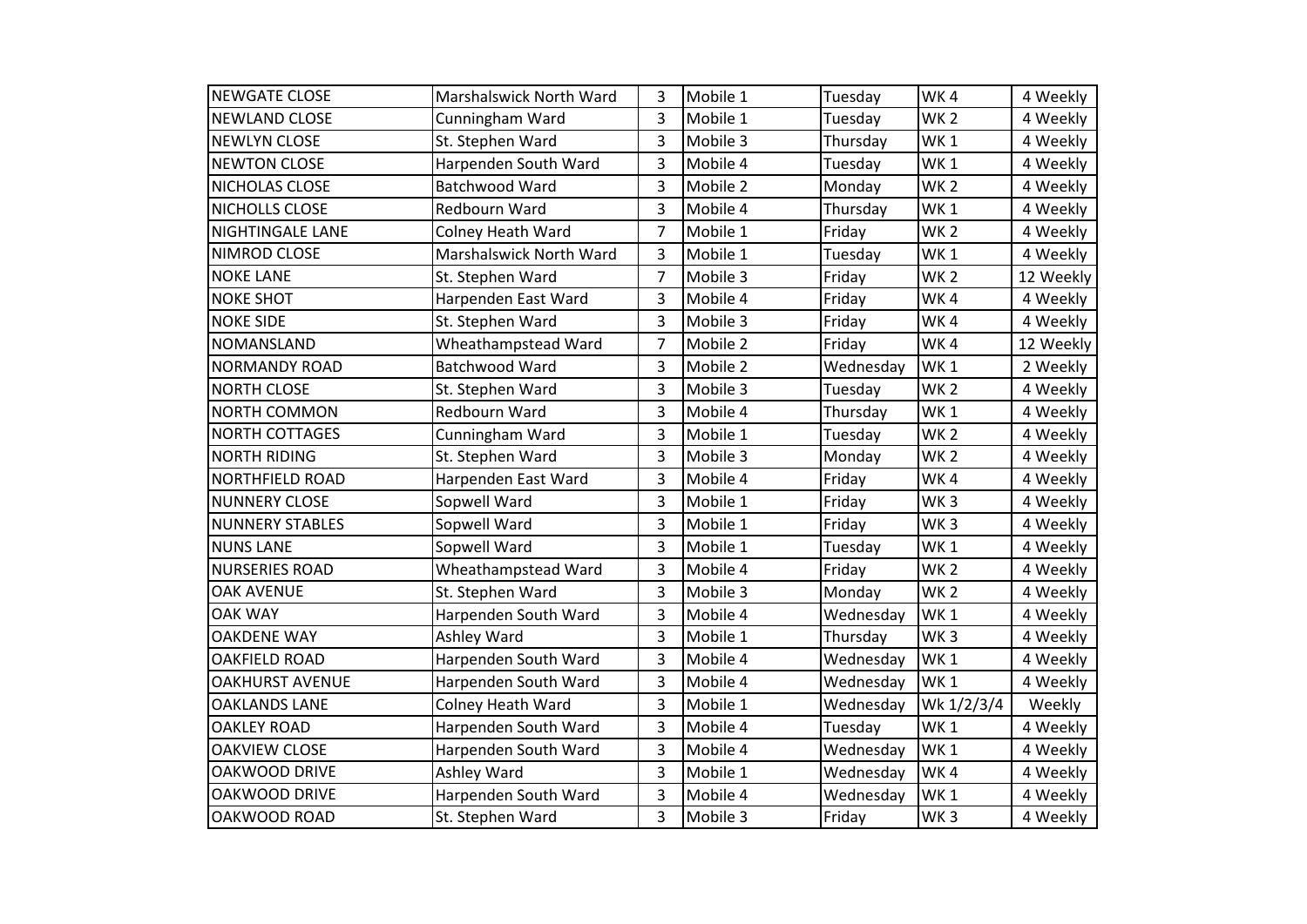| <b>OFFA ROAD</b>           | Verulam Ward            | 3              | Mobile 2 | Tuesday   | WK <sub>3</sub> | 2 Weekly |
|----------------------------|-------------------------|----------------|----------|-----------|-----------------|----------|
| <b>OFFAS WAY</b>           | Wheathampstead Ward     | 3              | Mobile 4 | Friday    | WK <sub>2</sub> | 4 Weekly |
| OFFAS WAY FOOTPATH         | Wheathampstead Ward     | 3              | Mobile 4 | Friday    | WK <sub>2</sub> | 4 Weekly |
| OLD HARPENDEN ROAD         | Batchwood Ward          | 3              | Mobile 2 | Thursday  | WK <sub>3</sub> | 4 Weekly |
| OLD LONDON ROAD            | Sopwell Ward            | $\overline{2}$ | Mobile 1 | Wednesday | WK <sub>1</sub> | 2 Weekly |
| <b>OLD ORCHARD</b>         | Park Street Ward        | 3              | Mobile 3 | Tuesday   | WK4             | 4 Weekly |
| <b>OLD RECTORY CLOSE</b>   | Harpenden West Ward     | 3              | Mobile 4 | Monday    | WK4             | 4 Weekly |
| <b>OLD SOPWELL GARDENS</b> | Sopwell Ward            | 3              | Mobile 3 | Friday    | WK <sub>3</sub> | 4 Weekly |
| OLD WATFORD ROAD           | St. Stephen Ward        | 3              | Mobile 3 | Thursday  | WK <sub>1</sub> | 4 Weekly |
| <b>OLDFIELD ROAD</b>       | London Colney Ward      | 3              | Mobile 3 | Thursday  | WK <sub>1</sub> | 4 Weekly |
| <b>OLIVER CLOSE</b>        | Park Street Ward        | 3              | Mobile 3 | Tuesday   | WK4             | 4 Weekly |
| <b>ORCHARD AVENUE</b>      | Harpenden West Ward     | 3              | Mobile 3 | Monday    | WK4             | 4 Weekly |
| <b>ORCHARD CLOSE</b>       | Cunningham Ward         | 3              | Mobile 3 | Monday    | WK <sub>1</sub> | 4 Weekly |
| <b>ORCHARD DRIVE</b>       | Park Street Ward        | 3              | Mobile 3 | Thursday  | WK4             | 4 Weekly |
| <b>ORCHARD STREET</b>      | Verulam Ward            | $\overline{2}$ | Mobile 1 | Monday    | WK <sub>1</sub> | 2 Weekly |
| <b>ORIENT CLOSE</b>        | Sopwell Ward            | 3              | Mobile 1 | Wednesday | WK <sub>1</sub> | 4 Weekly |
| <b>ORTON CLOSE</b>         | Marshalswick North Ward | 3              | Mobile 4 | Wednesday | WK1             | 4 Weekly |
| <b>OSTER STREET</b>        | Batchwood Ward          | 3              | Mobile 2 | Wednesday | WK <sub>1</sub> | 4 Weekly |
| <b>OSWALD ROAD</b>         | St. Peters Ward         | $\overline{2}$ | Mobile 4 | Wednesday | WK <sub>3</sub> | 2 Weekly |
| <b>OTTERTON CLOSE</b>      | Harpenden North Ward    | 3              | Mobile 4 | Monday    | WK <sub>2</sub> | 4 Weekly |
| <b>OULTON RISE</b>         | Harpenden East Ward     | 3              | Mobile 4 | Friday    | WK4             | 4 Weekly |
| <b>OVERSTONE ROAD</b>      | Harpenden East Ward     | 3              | Mobile 4 | Thursday  | WK <sub>3</sub> | 4 Weekly |
| <b>OX LANE</b>             | Harpenden North Ward    | 3              | Mobile 4 | Thursday  | WK <sub>2</sub> | 4 Weekly |
| <b>OXFORD AVENUE</b>       | Ashley Ward             | 3              | Mobile 1 | Thursday  | WK <sub>3</sub> | 4 Weekly |
| <b>OYSTERFIELDS</b>        | Batchwood Ward          | 3              | Mobile 2 | Wednesday | WK <sub>2</sub> | 4 Weekly |
| <b>PACKHORSE CLOSE</b>     | Marshalswick North Ward | 3              | Mobile 1 | Monday    | WK <sub>2</sub> | 4 Weekly |
| PADDOCK WOOD               | Harpenden South Ward    | 3              | Mobile 4 | Wednesday | WK <sub>2</sub> | 4 Weekly |
| <b>PAGEANT ROAD</b>        | St. Peters Ward         | $\overline{2}$ | Mobile 1 | Wednesday | WK <sub>1</sub> | 2 Weekly |
| <b>PALFREY CLOSE</b>       | St. Peters Ward         | 3              | Mobile 2 | Friday    | WK <sub>1</sub> | 4 Weekly |
| <b>PALMERSTON DRIVE</b>    | Wheathampstead Ward     | 6              | Mobile 4 | Monday    | WK <sub>1</sub> | 4 Weekly |
| <b>PARK AVENUE</b>         | Clarence Ward           | 3              | Mobile 1 | Friday    | WK4             | 4 Weekly |
| <b>PARK AVENUE NORTH</b>   | Harpenden West Ward     | 3              | Mobile 4 | Monday    | WK4             | 4 Weekly |
| <b>PARK AVENUE SOUTH</b>   | Harpenden West Ward     | 3              | Mobile 4 | Monday    | WK4             | 4 Weekly |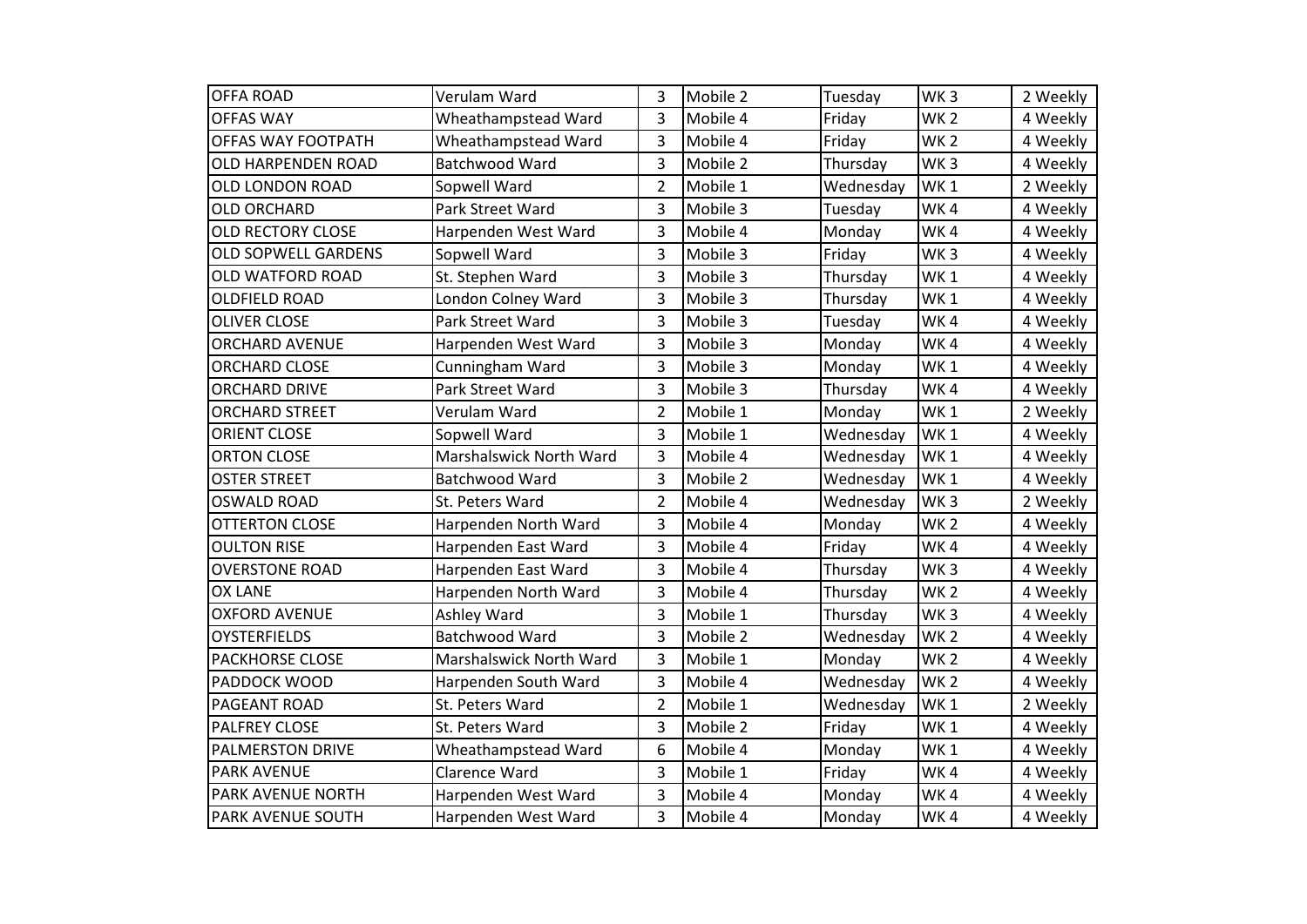| <b>PARK CORNER</b>      | <b>Colney Heath Ward</b> | 3              | Mobile 4 | Tuesday   | WK <sub>1</sub> | 4 Weekly |
|-------------------------|--------------------------|----------------|----------|-----------|-----------------|----------|
| <b>PARK HILL</b>        | Harpenden North Ward     | 3              | Mobile 4 | Monday    | WK <sub>2</sub> | 4 Weekly |
| <b>PARK LANE</b>        | <b>Colney Heath Ward</b> | 3              | Mobile 3 | Tuesday   | WK <sub>1</sub> | 4 Weekly |
| <b>PARK MOUNT</b>       | Harpenden North Ward     | 3              | Mobile 4 | Monday    | WK <sub>2</sub> | 4 Weekly |
| <b>PARK PLACE</b>       | Park Street Ward         | 3              | Mobile 3 | Friday    | WK4             | 4 Weekly |
| <b>PARK RISE</b>        | Harpenden North Ward     | 3              | Mobile 4 | Monday    | WK <sub>2</sub> | 4 Weekly |
| <b>PARK RISE CLOSE</b>  | Harpenden North Ward     | 3              | Mobile 4 | Monday    | <b>WK2</b>      | 4 Weekly |
| <b>PARK STREET</b>      | Park Street Ward         | 3              | Mobile 3 | Friday    | Wk 1/2/3/4      | Weekly   |
| <b>PARK STREET LANE</b> | Park Street Ward         | 3              | Mobile 3 | Monday    | <b>WK1</b>      | 4 Weekly |
| <b>PARK VIEW CLOSE</b>  | Ashley Ward              | 3              | Mobile 1 | Tuesday   | WK <sub>3</sub> | 4 Weekly |
| <b>PARKLAND DRIVE</b>   | Verulam Ward             | 3              | Mobile 2 | Thursday  | WK <sub>1</sub> | 4 Weekly |
| PARKWAY COURT           | Cunningham Ward          | 3              | Mobile 1 | Thursday  | WK <sub>3</sub> | 4 Weekly |
| <b>PARTRIDGE ROAD</b>   | Batchwood Ward           | 3              | Mobile 2 | Thursday  | WK <sub>3</sub> | 4 Weekly |
| PARVA CLOSE             | Harpenden South Ward     | 3              | Mobile 4 | Tuesday   | WK <sub>1</sub> | 4 Weekly |
| <b>PAXTON ROAD</b>      | St. Peters Ward          | $\overline{2}$ | Mobile 1 | Wednesday | WK <sub>1</sub> | 2 Weekly |
| PEMBERTON CLOSE         | Sopwell Ward             | 3              | Mobile 4 | Tuesday   | WK <sub>1</sub> | 4 Weekly |
| PENDENNIS COURT         | Harpenden South Ward     | 3              | Mobile 4 | Tuesday   | WK <sub>1</sub> | 4 Weekly |
| <b>PENMAN CLOSE</b>     | St. Stephen Ward         | 3              | Mobile 3 | Wednesday | WK <sub>3</sub> | 4 Weekly |
| <b>PENN ROAD</b>        | Park Street Ward         | 3              | Mobile 3 | Wednesday | WK <sub>2</sub> | 4 Weekly |
| <b>PENNY CROFT</b>      | Harpenden South Ward     | 3              | Mobile 4 | Wednesday | WK <sub>1</sub> | 4 Weekly |
| PENSHURST CLOSE         | Harpenden North Ward     | 3              | Mobile 3 | Monday    | WK <sub>3</sub> | 4 Weekly |
| PEPPARD CLOSE           | Redbourn Ward            | 3              | Mobile 4 | Thursday  | WK4             | 4 Weekly |
| <b>PERHAM WAY</b>       | London Colney Ward       | 3              | Mobile 3 | Thursday  | WK <sub>1</sub> | 4 Weekly |
| PETERS AVENUE           | London Colney Ward       | 3              | Mobile 3 | Monday    | WK4             | 4 Weekly |
| <b>PICKFORD HILL</b>    | Harpenden East Ward      | 3              | Mobile 4 | Friday    | WK4             | 4 Weekly |
| <b>PIGEONWICK</b>       | Harpenden East Ward      | 3              | Mobile 4 | Friday    | WK <sub>3</sub> | 4 Weekly |
| PIGGOTTSHILL LANE       | Harpenden East Ward      | 3              | Mobile 4 | Thursday  | WK <sub>3</sub> | 4 Weekly |
| PILGRIM CLOSE           | Park Street Ward         | 3              | Mobile 1 | Monday    | WK <sub>1</sub> | 4 Weekly |
| <b>PINE GROVE</b>       | St. Stephen Ward         | 3              | Mobile 3 | Friday    | WK <sub>3</sub> | 4 Weekly |
| PINEWOOD CLOSE          | Ashley Ward              | 3              | Mobile 1 | Thursday  | WK4             | 4 Weekly |
| <b>PIPERS AVENUE</b>    | Harpenden South Ward     | 3              | Mobile 4 | Wednesday | WK <sub>2</sub> | 4 Weekly |
| PIPERS CLOSE            | Redbourn Ward            | 3              | Mobile 4 | Thursday  | WK4             | 4 Weekly |
| <b>PIPERS LANE</b>      | Wheathampstead Ward      | $\overline{7}$ | Mobile 4 | Tuesday   | Wk 1/2/3/4      | Weekly   |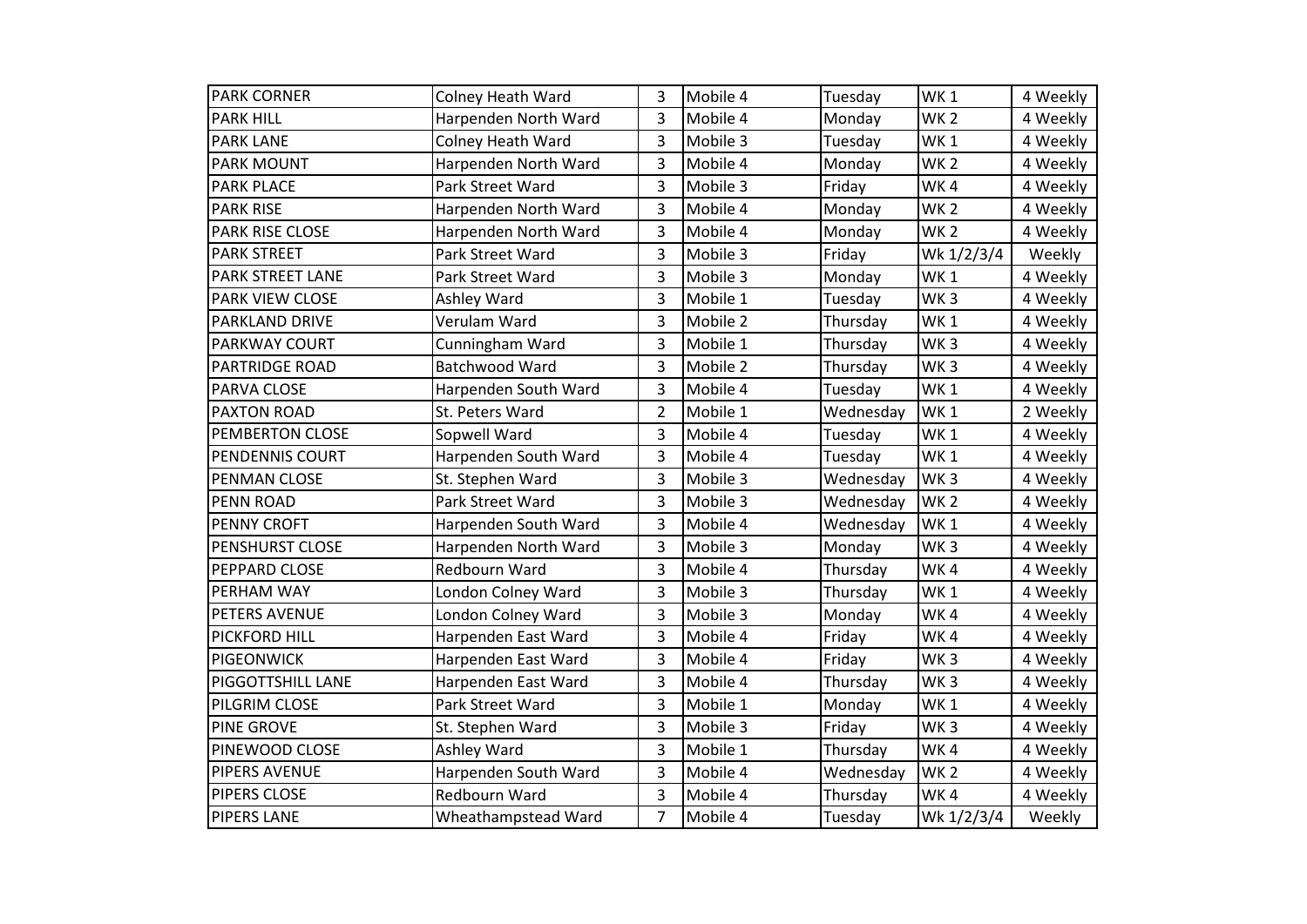| <b>PIRTON CLOSE</b>       | Sandridge Ward          | 3              | Mobile 1 | Friday    | WK <sub>1</sub> | 4 Weekly  |
|---------------------------|-------------------------|----------------|----------|-----------|-----------------|-----------|
| PITSTONE CLOSE            | Sandridge Ward          | 3              | Mobile 1 | Friday    | WK <sub>1</sub> | 4 Weekly  |
| PITT DRIVE                | Colney Heath Ward       | 3              | Mobile 1 | Friday    | WK <sub>2</sub> | 4 Weekly  |
| <b>PLACE FARM</b>         | Wheathampstead Ward     | 3              | Mobile 4 | Monday    | WK <sub>1</sub> | 4 Weekly  |
| <b>PLUMMERS LANE</b>      | Wheathampstead Ward     | 7              | Mobile 4 | Tuesday   | WK <sub>2</sub> | 12 Weekly |
| POLLICOTT CLOSE           | Sandridge Ward          | 3              | Mobile 1 | Friday    | WK <sub>1</sub> | 4 Weekly  |
| PONDFIELD CRESCENT        | Marshalswick North Ward | 3              | Mobile 1 | Monday    | WK <sub>2</sub> | 4 Weekly  |
| PONDSMEADE                | Redbourn Ward           | 1              | Mobile 4 | Thursday  | WK4             | 4 Weekly  |
| <b>PONDWICK ROAD</b>      | Harpenden West Ward     | 3              | Mobile 4 | Monday    | WK <sub>3</sub> | 4 Weekly  |
| <b>PONDWICKS CLOSE</b>    | Verulam Ward            | 3              | Mobile 4 | Monday    | WK <sub>3</sub> | 2 Weekly  |
| <b>PORTERS HILL</b>       | Harpenden East Ward     | 3              | Mobile 4 | Friday    | WK4             | 4 Weekly  |
| PORTERS WOOD              | Marshalswick South Ward | 3              | Mobile 2 | Wednesday | WK4             | 4 Weekly  |
| <b>PORTLAND STREET</b>    | St. Peters Ward         | $\overline{2}$ | Mobile 2 | Tuesday   | WK <sub>3</sub> | 2 Weekly  |
| PORTMAN CLOSE             | Sandridge Ward          | 3              | Mobile 1 | Friday    | WK <sub>1</sub> | 4 Weekly  |
| POTTERS CROUCH LANE       | Redbourn Ward           | $\overline{7}$ | Mobile 3 | Friday    | WK <sub>1</sub> | 12 Weekly |
| <b>POTTERS FIELD</b>      | Marshalswick South Ward | 3              | Mobile 2 | Wednesday | WK4             | 4 Weekly  |
| POYNINGS CLOSE            | Wheathampstead Ward     | 3              | Mobile 4 | Wednesday | WK <sub>2</sub> | 4 Weekly  |
| PRINCESS DIANA DRIVE      | Colney Heath Ward       | 3              | Mobile 1 | Thursday  | WK4             | 4 Weekly  |
| <b>PRIORY WALK</b>        | Sopwell Ward            | 3              | Mobile 1 | Friday    | WK <sub>3</sub> | 4 Weekly  |
| <b>PROSPECT LANE</b>      | Harpenden South Ward    | 3              | Mobile 4 | Wednesday | WK1             | 4 Weekly  |
| <b>PROSPECT ROAD</b>      | Sopwell Ward            | $\overline{2}$ | Mobile 1 | Friday    | WK <sub>3</sub> | 2 Weekly  |
| <b>PUDDING LANE</b>       | St. Peters Ward         | $\mathbf{1}$   | Mobile 2 | Daily     | Wk 1/2/3/4      | Daily     |
| <b>PUDDINGSTONE DRIVE</b> | Colney Heath Ward       | 3              | Mobile 2 | Friday    | WK <sub>2</sub> | 4 Weekly  |
| <b>PULLMAN CLOSE</b>      | Sopwell Ward            | 3              | Mobile 1 | Wednesday | WK <sub>1</sub> | 4 Weekly  |
| <b>PUNCH BOWL LANE</b>    | <b>Redbourn Ward</b>    | $\overline{7}$ | Mobile 2 | Friday    | WK <sub>2</sub> | 12 Weekly |
| <b>QUANTOCK CLOSE</b>     | Marshalswick North Ward | 3              | Mobile 1 | Friday    | WK <sub>1</sub> | 4 Weekly  |
| <b>QUEEN STREET</b>       | Verulam Ward            | 3              | Mobile 2 | Tuesday   | WK <sub>3</sub> | 2 Weekly  |
| <b>QUEENS CRESCENT</b>    | Marshalswick North Ward | 3              | Mobile 1 | Monday    | WK <sub>2</sub> | 4 Weekly  |
| <b>QUEENS ROAD</b>        | Harpenden West Ward     | 3              | Mobile 4 | Wednesday | WK <sub>3</sub> | 4 Weekly  |
| <b>RADLETT ROAD</b>       | Park Street Ward        | 6              | Mobile 3 | Tuesday   | Wk 1/2/3/4      | Weekly    |
| <b>RAGGED HALL LANE</b>   | Redbourn Ward           | 3              | Mobile 3 | Friday    | WK <sub>1</sub> | 12 Weekly |
| <b>RAINBOW CLOSE</b>      | Redbourn Ward           | 3              | Mobile 4 | Thursday  | WK <sub>1</sub> | 4 Weekly  |
| <b>RAMSBURY ROAD</b>      | Sopwell Ward            | $\overline{2}$ | Mobile 1 | Wednesday | WK <sub>1</sub> | 2 Weekly  |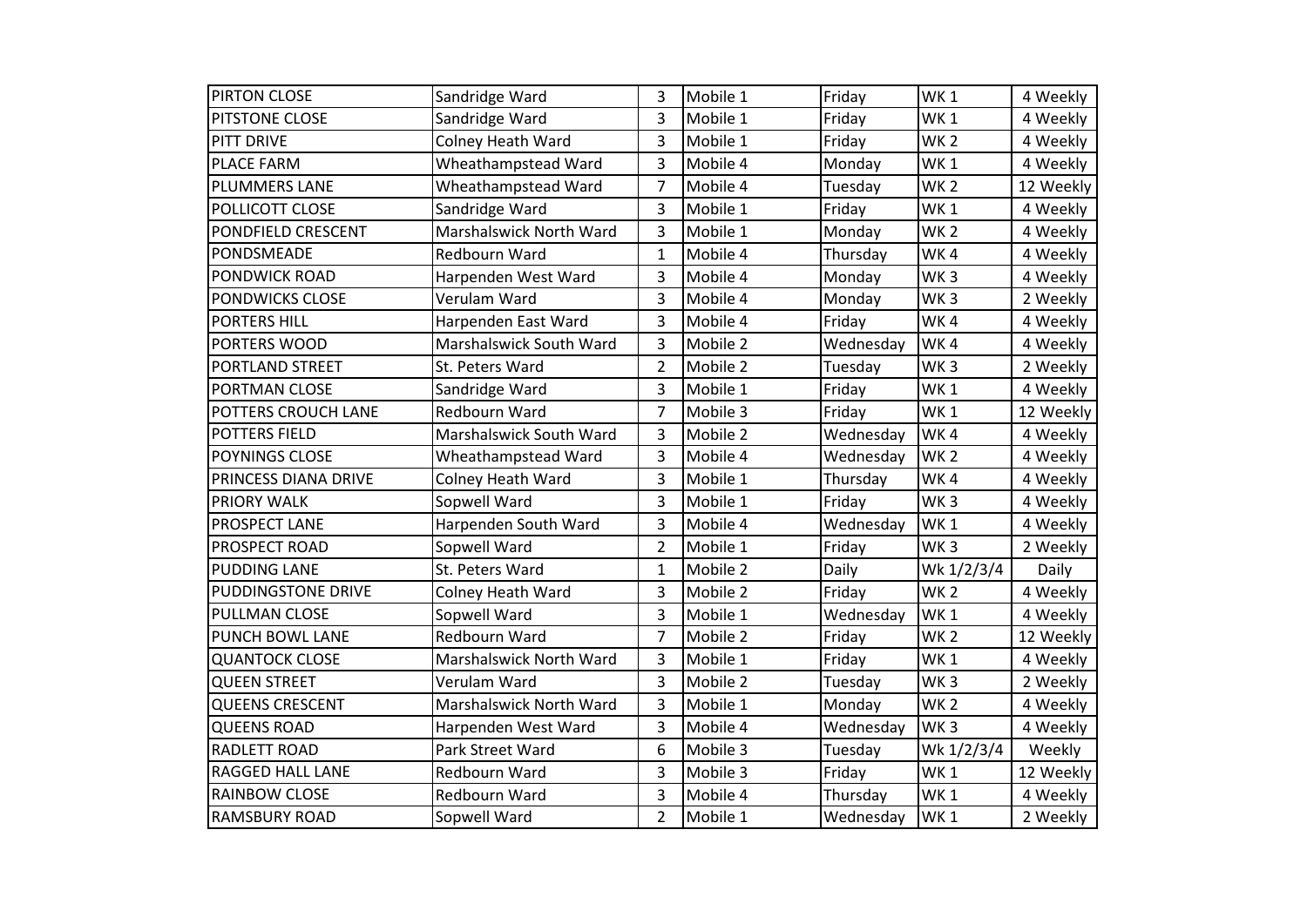| <b>RAMSEY CLOSE</b>      | Cunningham Ward      | 3              | Mobile 1 | Tuesday   | WK <sub>3</sub> | 4 Weekly  |
|--------------------------|----------------------|----------------|----------|-----------|-----------------|-----------|
| <b>RANLEIGH WALK</b>     | Harpenden South Ward | 3              | Mobile 4 | Tuesday   | WK <sub>1</sub> | 4 Weekly  |
| <b>RAYMER CLOSE</b>      | Clarence Ward        | 3              | Mobile 1 | Thursday  | WK <sub>2</sub> | 4 Weekly  |
| <b>REDBOURN LANE</b>     | Harpenden West Ward  | 6              | Mobile 4 | Wednesday | WK <sub>1</sub> | 4 Weekly  |
| <b>REDBOURN ROAD</b>     | Redbourn Ward        | 3              | Mobile 2 | Wednesday | Wk 1/2/3/4      | Weekly    |
| <b>REDBOURNBURY LANE</b> | Redbourn Ward        | $\overline{7}$ | Mobile 2 | Friday    | WK <sub>2</sub> | 4 Weekly  |
| <b>REDDING LANE</b>      | Redbourn Ward        | $\overline{7}$ | Mobile 4 | Thursday  | WK4             | 12 Weekly |
| <b>REED CLOSE</b>        | London Colney Ward   | 3              | Mobile 3 | Thursday  | WK <sub>3</sub> | 4 Weekly  |
| REEDHAM CLOSE            | St. Stephen Ward     | 3              | Mobile 3 | Monday    | WK <sub>2</sub> | 4 Weekly  |
| <b>REGENT CLOSE</b>      | Sandridge Ward       | 3              | Mobile 1 | Friday    | WK <sub>1</sub> | 4 Weekly  |
| <b>REPTON GREEN</b>      | Batchwood Ward       | 3              | Mobile 2 | Monday    | WK <sub>2</sub> | 4 Weekly  |
| <b>REYNARDS WAY</b>      | St. Stephen Ward     | 3              | Mobile 3 | Thursday  | WK <sub>1</sub> | 4 Weekly  |
| <b>REYNOLDS CRESCENT</b> | Sandridge Ward       | 3              | Mobile 2 | Monday    | WK <sub>3</sub> | 4 Weekly  |
| RIBBLEDALE               | London Colney Ward   | 3              | Mobile 3 | Thursday  | WK <sub>3</sub> | 4 Weekly  |
| RICHARD STAGG CLOSE      | Cunningham Ward      | 3              | Mobile 1 | Thursday  | WK <sub>3</sub> | 4 Weekly  |
| RICHARDSON CLOSE         | London Colney Ward   | 3              | Mobile 3 | Tuesday   | WK <sub>1</sub> | 4 Weekly  |
| <b>RICHARDSON PLACE</b>  | Colney Heath Ward    | 3              | Mobile 3 | Tuesday   | WK <sub>1</sub> | 4 Weekly  |
| RICHMOND WALK            | Sandridge Ward       | 3              | Mobile 1 | Friday    | WK1             | 4 Weekly  |
| RICKYARD MEADOW          | Redbourn Ward        | 3              | Mobile 4 | Thursday  | WK4             | 4 Weekly  |
| <b>RIDGE AVENUE</b>      | Harpenden North Ward | 3              | Mobile 4 | Friday    | WK <sub>3</sub> | 4 Weekly  |
| RIDGEDOWN                | Redbourn Ward        | 3              | Mobile 4 | Thursday  | WK4             | 4 Weekly  |
| <b>RIDGEWAY</b>          | Harpenden North Ward | 3              | Mobile 4 | Friday    | WK <sub>3</sub> | 4 Weekly  |
| RIDGEWOOD DRIVE          | Harpenden North Ward | 3              | Mobile 4 | Monday    | <b>WK2</b>      | 4 Weekly  |
| RIDGEWOOD GARDENS        | Harpenden North Ward | 3              | Mobile 4 | Monday    | WK <sub>2</sub> | 4 Weekly  |
| <b>RIDGMONT ROAD</b>     | St. Peters Ward      | $\overline{2}$ | Mobile 1 | Wednesday | WK <sub>3</sub> | 2 Weekly  |
| <b>RINGWAY ROAD</b>      | Park Street Ward     | 3              | Mobile 3 | Wednesday | WK <sub>2</sub> | 4 Weekly  |
| <b>RIPON WAY</b>         | Sandridge Ward       | 3              | Mobile 1 | Friday    | WK <sub>1</sub> | 4 Weekly  |
| <b>RIVERBANKS CLOSE</b>  | Harpenden North Ward | 3              | Mobile 4 | Tuesday   | WK <sub>2</sub> | 4 Weekly  |
| <b>RIVERFORD CLOSE</b>   | Harpenden North Ward | 3              | Mobile 4 | Friday    | WK <sub>3</sub> | 4 Weekly  |
| <b>RIVERSIDE</b>         | London Colney Ward   | 3              | Mobile 3 | Thursday  | WK <sub>3</sub> | 4 Weekly  |
| <b>RIVERSIDE CLOSE</b>   | Sopwell Ward         | $\overline{2}$ | Mobile 1 | Wednesday | WK <sub>1</sub> | 2 Weekly  |
| <b>RIVERSIDE ROAD</b>    | Sopwell Ward         | $\overline{2}$ | Mobile 1 | Wednesday | WK <sub>1</sub> | 2 Weekly  |
| <b>ROBERT AVENUE</b>     | Verulam Ward         | 3              | Mobile 2 | Tuesday   | WK4             | 4 Weekly  |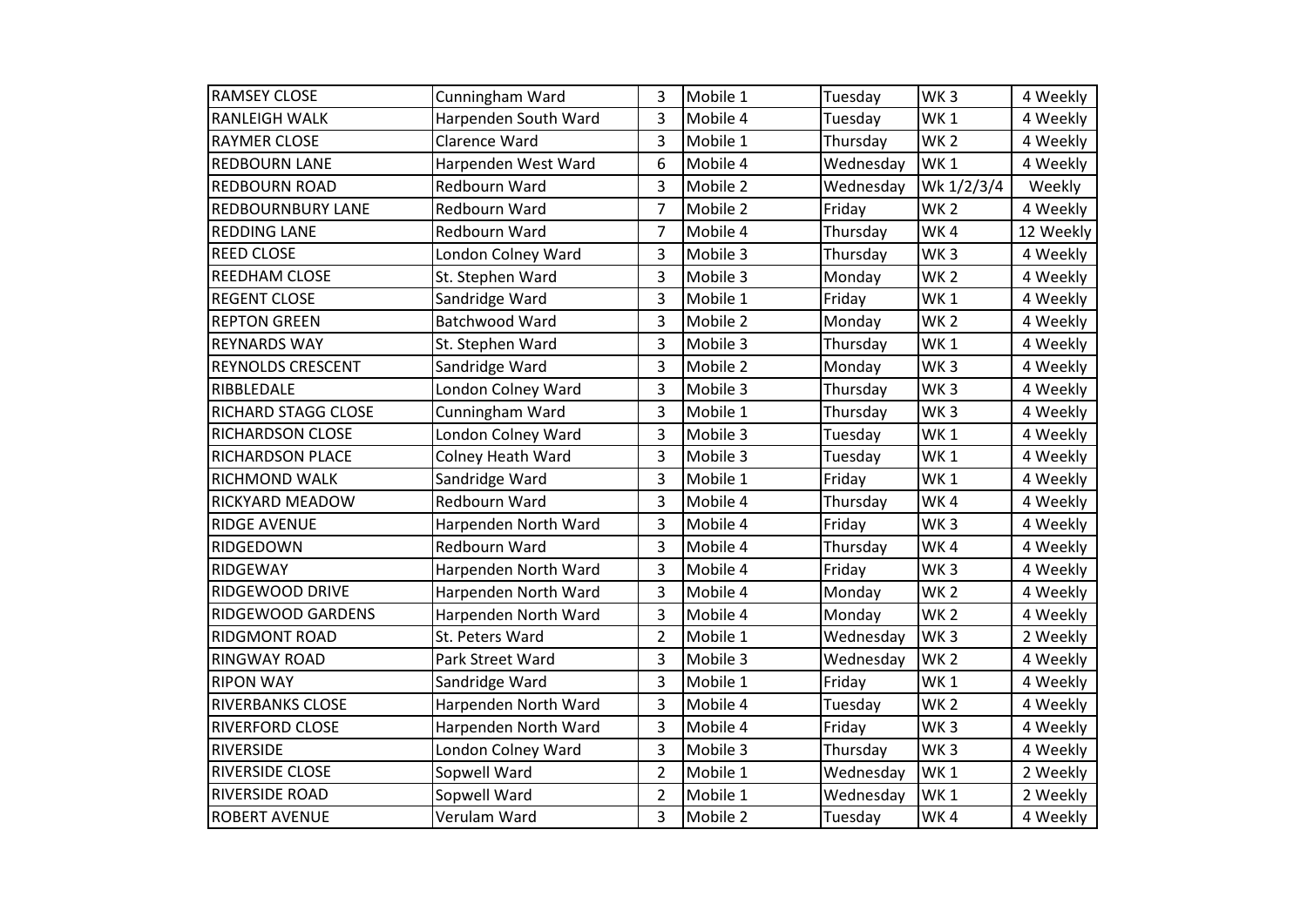| <b>ROBINS CLOSE</b>      | London Colney Ward       | 3              | Mobile 3 | Tuesday   | WK4             | 4 Weekly  |
|--------------------------|--------------------------|----------------|----------|-----------|-----------------|-----------|
| <b>RODNEY AVENUE</b>     | Cunningham Ward          | 3              | Mobile 1 | Tuesday   | WK <sub>3</sub> | 4 Weekly  |
| <b>ROESTOCK GARDENS</b>  | Colney Heath Ward        | 3              | Mobile 3 | Tuesday   | WK <sub>1</sub> | 4 Weekly  |
| <b>ROESTOCK LANE</b>     | Colney Heath Ward        | 3              | Mobile 3 | Tuesday   | WK <sub>1</sub> | 12 Weekly |
| <b>ROLAND STREET</b>     | Ashley Ward              | 3              | Mobile 1 | Thursday  | WK <sub>3</sub> | 4 Weekly  |
| <b>ROMELAND</b>          | Verulam Ward             | $\overline{2}$ | Mobile 2 | Tuesday   | Wk 1/2/3/4      | Weekly    |
| <b>ROMELAND HILL</b>     | Verulam Ward             | $\overline{2}$ | Mobile 2 | Tuesday   | Wk 1/2/3/4      | Weekly    |
| <b>RONSONS WAY</b>       | Sandridge Ward           | 3              | Mobile 2 | Wednesday | WK4             | 4 Weekly  |
| <b>ROSE LANE</b>         | Wheathampstead Ward      | 2A             | Mobile 4 | Tuesday   | WK <sub>2</sub> | 12 Weekly |
| <b>ROSE WALK</b>         | Marshalswick South Ward  | 3              | Mobile 1 | Monday    | WK <sub>3</sub> | 4 Weekly  |
| <b>ROSEACRE</b>          | Redbourn Ward            | 3              | Mobile 4 | Thursday  | WK <sub>1</sub> | 4 Weekly  |
| <b>ROSEBERY AVENUE</b>   | Harpenden West Ward      | 3              | Mobile 4 | Monday    | WK4             | 4 Weekly  |
| ROTHAMSTED AVENUE        | Harpenden West Ward      | 3              | Mobile 4 | Monday    | WK4             | 4 Weekly  |
| ROUNDFIELD AVENUE        | Harpenden East Ward      | 3              | Mobile 4 | Friday    | WK4             | 4 Weekly  |
| <b>ROUNDWOOD GARDENS</b> | Harpenden North Ward     | 3              | Mobile 4 | Monday    | WK <sub>2</sub> | 4 Weekly  |
| ROUNDWOOD LANE           | Harpenden North Ward     | 3              | Mobile 4 | Monday    | WK <sub>2</sub> | 12 Weekly |
| ROUNDWOOD PARK           | Harpenden North Ward     | 3              | Mobile 4 | Monday    | WK <sub>2</sub> | 4 Weekly  |
| <b>ROWAN CLOSE</b>       | Colney Heath Ward        | 3              | Mobile 3 | Tuesday   | WK <sub>1</sub> | 4 Weekly  |
| <b>ROWAN WAY</b>         | Harpenden West Ward      | 3              | Mobile 4 | Wednesday | WK <sub>3</sub> | 4 Weekly  |
| <b>ROWLATT DRIVE</b>     | Verulam Ward             | 3              | Mobile 1 | Monday    | WK <sub>1</sub> | 4 Weekly  |
| <b>ROYAL ROAD</b>        | Clarence Ward            | $\overline{2}$ | Mobile 1 | Thursday  | WK <sub>2</sub> | 4 Weekly  |
| <b>ROYSTON ROAD</b>      | <b>Ashley Ward</b>       | 3              | Mobile 1 | Thursday  | WK <sub>3</sub> | 4 Weekly  |
| <b>RUNCIE CLOSE</b>      | Marshalswick North Ward  | 3              | Mobile 2 | Wednesday | WK4             | 4 Weekly  |
| <b>RUSCOMBE DRIVE</b>    | Park Street Ward         | 3              | Mobile 3 | Thursday  | WK4             | 4 Weekly  |
| <b>RUSSELL AVENUE</b>    | St. Peters Ward          | 3              | Mobile 2 | Wednesday | WK <sub>1</sub> | 2 Weekly  |
| <b>RUSSET DRIVE</b>      | <b>Colney Heath Ward</b> | 3              | Mobile 1 | Thursday  | WK4             | 4 Weekly  |
| <b>RYE CLOSE</b>         | Harpenden North Ward     | 3              | Mobile 4 | Friday    | WK <sub>3</sub> | 4 Weekly  |
| <b>RYE HILL</b>          | Harpenden North Ward     | 3              | Mobile 4 | Friday    | WK <sub>3</sub> | 4 Weekly  |
| <b>SABERTON CLOSE</b>    | Redbourn Ward            | 3              | Mobile 4 | Thursday  | WK <sub>1</sub> | 4 Weekly  |
| <b>SADLEIR ROAD</b>      | Sopwell Ward             | 3              | Mobile 1 | Friday    | WK <sub>3</sub> | 4 Weekly  |
| <b>SALISBURY AVENUE</b>  | Clarence Ward            | 3              | Mobile 1 | Wednesday | WK4             | 4 Weekly  |
| <b>SALISBURY ROAD</b>    | Harpenden East Ward      | 3              | Mobile 4 | Friday    | WK4             | 4 Weekly  |
| <b>SAMIAN GATE</b>       | Verulam Ward             | 3              | Mobile 2 | Thursday  | WK1             | 4 Weekly  |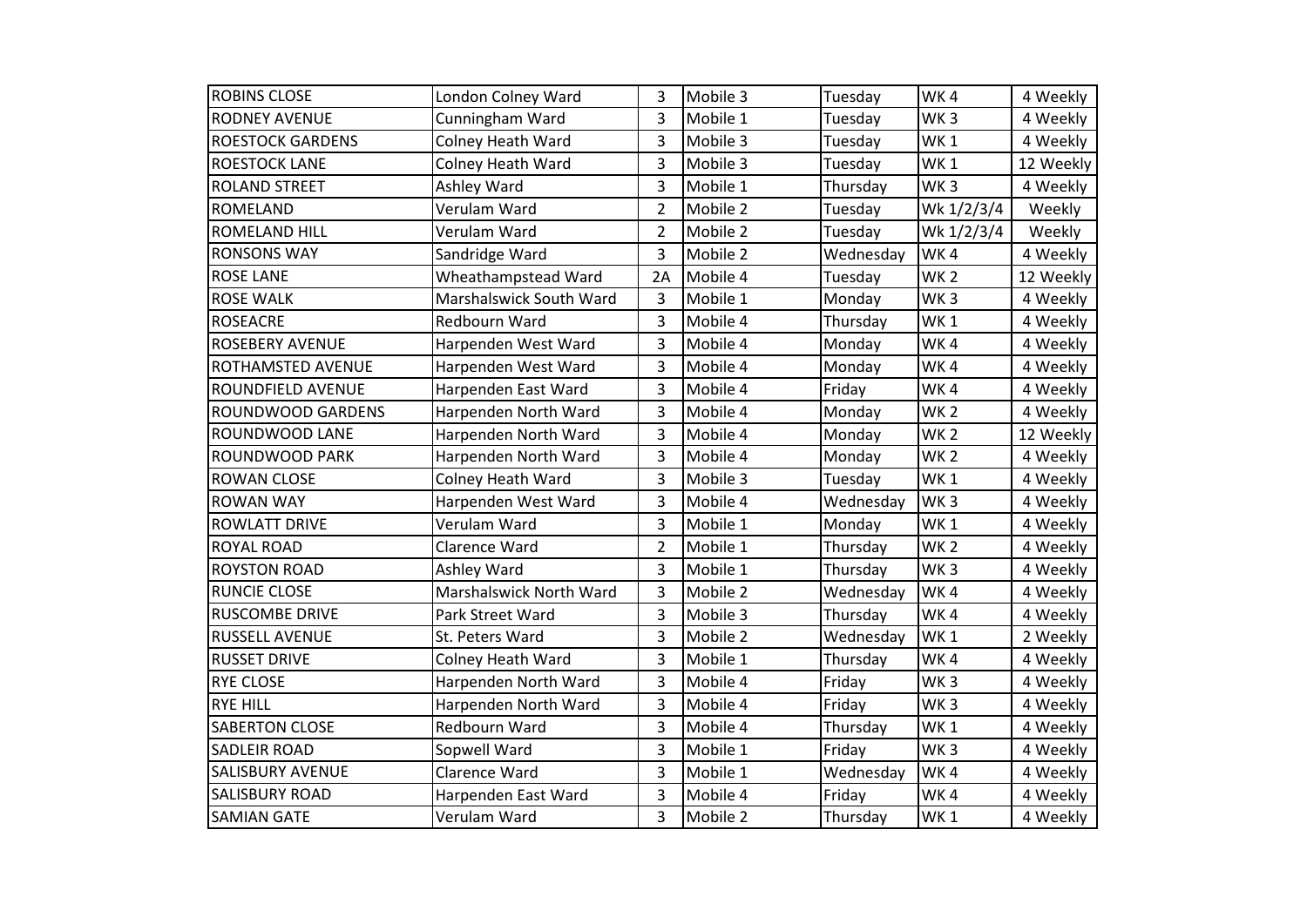| <b>SANDERS CLOSE</b>        | London Colney Ward       | 3              | Mobile 3 | Thursday  | WK <sub>3</sub> | 4 Weekly  |
|-----------------------------|--------------------------|----------------|----------|-----------|-----------------|-----------|
| <b>SANDFIELD ROAD</b>       | Clarence Ward            | $\overline{2}$ | Mobile 1 | Thursday  | WK <sub>2</sub> | 4 Weekly  |
| <b>SANDHURST COURT</b>      | Harpenden South Ward     | 3              | Mobile 2 | Tuesday   | WK <sub>1</sub> | 4 Weekly  |
| <b>SANDRIDGE ROAD</b>       | Marshalswick South Ward  | 3              | Mobile 2 | Wednesday | Wk 1/2/3/4      | Weekly    |
| <b>SANDRIDGEBURY LANE</b>   | Sandridge Ward           | 3              | Mobile 2 | Wednesday | WK4             | 4 Weekly  |
| <b>SANDRINGHAM CRESCENT</b> | Marshalswick North Ward  | 3              | Mobile 1 | Friday    | WK <sub>1</sub> | 2 Weekly  |
| <b>SAUNCEY AVENUE</b>       | Harpenden East Ward      | 3              | Mobile 4 | Friday    | WK4             | 4 Weekly  |
| <b>SAUNCEY WOOD</b>         | Wheathampstead Ward      | $\overline{7}$ | Mobile 4 | Tuesday   | WK <sub>2</sub> | 12 Weekly |
| <b>SAUNCEY WOOD LANE</b>    | Wheathampstead Ward      | 7              | Mobile 4 | Wednesday | WK <sub>2</sub> | 12 Weekly |
| <b>SAXON CLOSE</b>          | Harpenden East Ward      | 3              | Mobile 4 | Friday    | WK4             | 4 Weekly  |
| <b>SAXON ROAD</b>           | Wheathampstead Ward      | 3              | Mobile 4 | Friday    | WK <sub>2</sub> | 4 Weekly  |
| <b>SCHOOL LANE</b>          | St. Stephen Ward         | 7              | Mobile 3 | Thursday  | WK <sub>1</sub> | 12 Weekly |
| <b>SCOTT CLOSE</b>          | Verulam Ward             | 3              | Mobile 2 | Tuesday   | WK4             | 4 Weekly  |
| <b>SEAMAN CLOSE</b>         | Park Street Ward         | 3              | Mobile 3 | Friday    | WK4             | 4 Weekly  |
| <b>SEARCHES LANE</b>        | St. Stephen Ward         | $\overline{7}$ | Mobile 3 | Friday    | WK <sub>3</sub> | 12 Weekly |
| <b>SEATON ROAD</b>          | London Colney Ward       | 3              | Mobile 3 | Monday    | WK4             | 4 Weekly  |
| <b>SEFTON CLOSE</b>         | Clarence Ward            | 3              | Mobile 1 | Thursday  | WK <sub>1</sub> | 4 Weekly  |
| <b>SELBY AVENUE</b>         | St. Peters Ward          | $\overline{2}$ | Mobile 2 | Wednesday | WK1             | 2 Weekly  |
| <b>SERGEHILL LANE</b>       | St. Stephen Ward         | 7              | Mobile 3 | Tuesday   | WK <sub>1</sub> | 12 Weekly |
| SEVERNVALE                  | London Colney Ward       | 3              | Mobile 3 | Thursday  | WK <sub>3</sub> | 4 Weekly  |
| <b>SEWELL CLOSE</b>         | <b>Colney Heath Ward</b> | 3              | Mobile 4 | Tuesday   | WK <sub>1</sub> | 4 Weekly  |
| <b>SEYMOUR ROAD</b>         | Marshalswick South Ward  | 3              | Mobile 2 | Wednesday | WK <sub>3</sub> | 4 Weekly  |
| <b>SHAKESPEARE ROAD</b>     | Harpenden West Ward      | 3              | Mobile 4 | Thursday  | WK <sub>3</sub> | 4 Weekly  |
| SHEEPCOTE LANE              | Wheathampstead Ward      | 7              | Mobile 4 | Friday    | WK <sub>2</sub> | 12 Weekly |
| <b>SHENLEY LANE</b>         | Cunningham Ward          | 3              | Mobile 3 | Wednesday | WK1             | 2 weekly  |
| <b>SHEPHERDS ROW</b>        | Redbourn Ward            | 3              | Mobile 4 | Tuesday   | WK <sub>2</sub> | 4 Weekly  |
| <b>SHEPHERDS WAY</b>        | Harpenden North Ward     | 3              | Mobile 4 | Friday    | WK <sub>1</sub> | 4 Weekly  |
| <b>SHEPPARDS CLOSE</b>      | Marshalswick South Ward  | 3              | Mobile 2 | Wednesday | WK <sub>3</sub> | 4 Weekly  |
| <b>SHERWOOD AVENUE</b>      | Marshalswick North Ward  | 3              | Mobile 1 | Monday    | WK <sub>2</sub> | 4 Weekly  |
| <b>SHERWOODS RISE</b>       | Harpenden South Ward     | 3              | Mobile 1 | Monday    | WK <sub>2</sub> | 4 Weekly  |
| <b>SHIRLEY ROAD</b>         | St. Peters Ward          | 3              | Mobile 1 | Thursday  | WK <sub>1</sub> | 4 Weekly  |
| <b>SHORT LANE</b>           | St. Stephen Ward         | 3              | Mobile 3 | Thursday  | WK <sub>1</sub> | 4 Weekly  |
| <b>SHOTTFIELD CLOSE</b>     | Sandridge Ward           | 3              | Mobile 2 | Monday    | WK <sub>3</sub> | 4 Weekly  |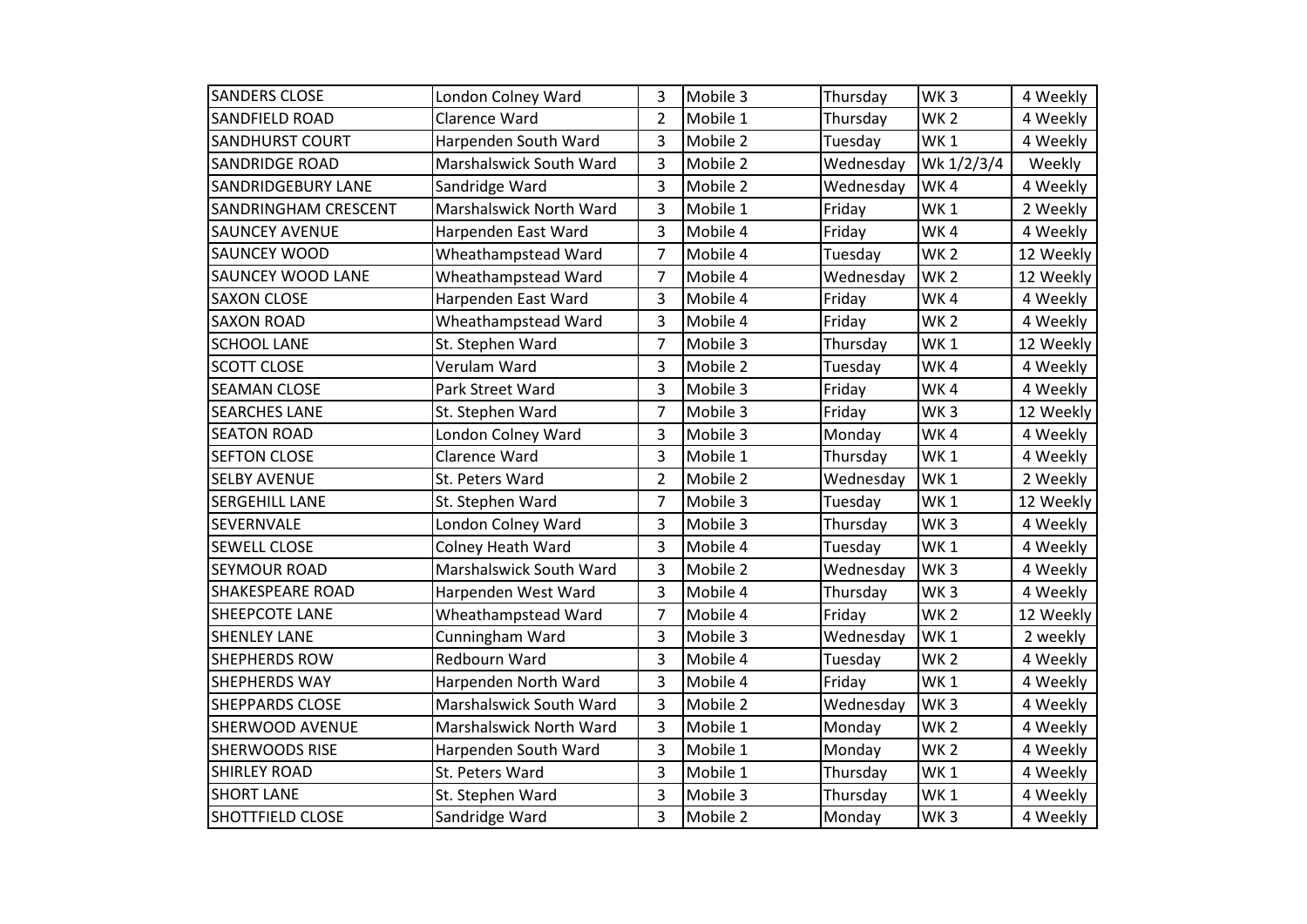| <b>SIBLEY AVENUE</b>      | Harpenden South Ward     | 3              | Mobile 4 | Wednesday | WK <sub>2</sub> | 4 Weekly  |
|---------------------------|--------------------------|----------------|----------|-----------|-----------------|-----------|
| <b>SIDING WAY</b>         | London Colney Ward       | 3              | Mobile 3 | Wednesday | WK <sub>1</sub> | 4 Weekly  |
| <b>SILK MILL ROAD</b>     | Redbourn Ward            | 3              | Mobile 4 | Thursday  | WK <sub>1</sub> | 4 Weekly  |
| <b>SILVER TREES</b>       | St. Stephen Ward         | 3              | Mobile 3 | Friday    | WK <sub>3</sub> | 4 Weekly  |
| <b>SIR JOSEPHS WALK</b>   | Harpenden West Ward      | 3              | Mobile 4 | Monday    | WK4             | 4 Weekly  |
| <b>SKYS WOOD ROAD</b>     | Marshalswick North Ward  | 3              | Mobile 1 | Monday    | WK <sub>2</sub> | 4 Weekly  |
| <b>SLEAPCROSS GARDENS</b> | <b>Colney Heath Ward</b> | 3              | Mobile 1 | Wednesday | WK <sub>2</sub> | 4 Weekly  |
| <b>SLEAPSHYDE</b>         | Colney Heath Ward        | 3              | Mobile 1 | Wednesday | WK <sub>2</sub> | 4 Weekly  |
| <b>SLEAPSHYDE LANE</b>    | <b>Colney Heath Ward</b> | 3              | Mobile 1 | Wednesday | WK <sub>2</sub> | 4 Weekly  |
| <b>SLIMMONS DRIVE</b>     | Marshalswick North Ward  | 3              | Mobile 1 | Wednesday | WK <sub>2</sub> | 4 Weekly  |
| <b>SMALLFORD LANE</b>     | <b>Colney Heath Ward</b> | 3              | Mobile 1 | Wednesday | WK <sub>2</sub> | 4 Weekly  |
| SMALLWOOD CLOSE           | Wheathampstead Ward      | 3              | Mobile 4 | Friday    | WK <sub>2</sub> | 4 Weekly  |
| <b>SMUG OAK LANE</b>      | Park Street Ward         | 6              | Mobile 3 | Tuesday   | WK4             | 12 Weekly |
| <b>SNATCHUP</b>           | Redbourn Ward            | 3              | Mobile 4 | Thursday  | WK4             | 4 Weekly  |
| <b>SOMERIES ROAD</b>      | Harpenden East Ward      | 3              | Mobile 4 | Friday    | WK4             | 4 Weekly  |
| <b>SOPWELL LANE</b>       | Verulam Ward             | $\overline{2}$ | Mobile 2 | Wednesday | WK <sub>1</sub> | 2 Weekly  |
| <b>SOUTH CLOSE</b>        | St. Stephen Ward         | 3              | Mobile 3 | Tuesday   | WK <sub>2</sub> | 4 Weekly  |
| <b>SOUTH RIDING</b>       | Park Street Ward         | 3              | Mobile 3 | Monday    | WK <sub>2</sub> | 4 Weekly  |
| <b>SOUTHDOWN ROAD</b>     | Harpenden South Ward     | $\overline{2}$ | Mobile 4 | Wednesday | WK <sub>3</sub> | 4 Weekly  |
| <b>SOUTHEND LANE</b>      | Redbourn Ward            | 7              | Mobile 2 | Friday    | WK <sub>2</sub> | 12 Weekly |
| SOUTHFIELD WAY            | Sandridge Ward           | 3              | Mobile 1 | Tuesday   | WK4             | 4 Weekly  |
| <b>SOUTHVIEW ROAD</b>     | Harpenden East Ward      | 3              | Mobile 4 | Friday    | WK4             | 4 Weekly  |
| <b>SOVEREIGN PARK</b>     | <b>Colney Heath Ward</b> | 3              | Mobile 1 | Thursday  | WK4             | 4 Weekly  |
| <b>SPARROWSWICK RIDE</b>  | Batchwood Ward           | 3              | Mobile 2 | Thursday  | WK <sub>3</sub> | 4 Weekly  |
| <b>SPENCER GATE</b>       | Marshalswick South Ward  | 3              | Mobile 2 | Wednesday | WK <sub>3</sub> | 4 Weekly  |
| <b>SPENCER PLACE</b>      | Sandridge Ward           | 3              | Mobile 2 | Monday    | WK <sub>3</sub> | 4 Weekly  |
| <b>SPENCER STREET</b>     | St. Peters Ward          | $\overline{2}$ | Mobile 2 | Daily     | Wk 1/2/3/4      | Daily     |
| <b>SPENSER ROAD</b>       | Harpenden West Ward      | 3              | Mobile 4 | Thursday  | WK <sub>3</sub> | 4 Weekly  |
| <b>SPICER STREET</b>      | Verulam Ward             | 3              | Mobile 2 | Tuesday   | WK <sub>3</sub> | 2 Weekly  |
| <b>SPOONERS DRIVE</b>     | Park Street Ward         | 3              | Mobile 3 | Monday    | WK <sub>1</sub> | 4 Weekly  |
| SPRINGFIELD CRESCENT      | Harpenden North Ward     | 3              | Mobile 4 | Friday    | WK <sub>3</sub> | 4 Weekly  |
| <b>SPRINGFIELD ROAD</b>   | Colney Heath Ward        | 3              | Mobile 1 | Tuesday   | WK <sub>1</sub> | 4 Weekly  |
| <b>SPRINGFIELD ROAD</b>   | Ashley Ward              | 3              | Mobile 1 | Wednesday | WK <sub>2</sub> | 4 Weekly  |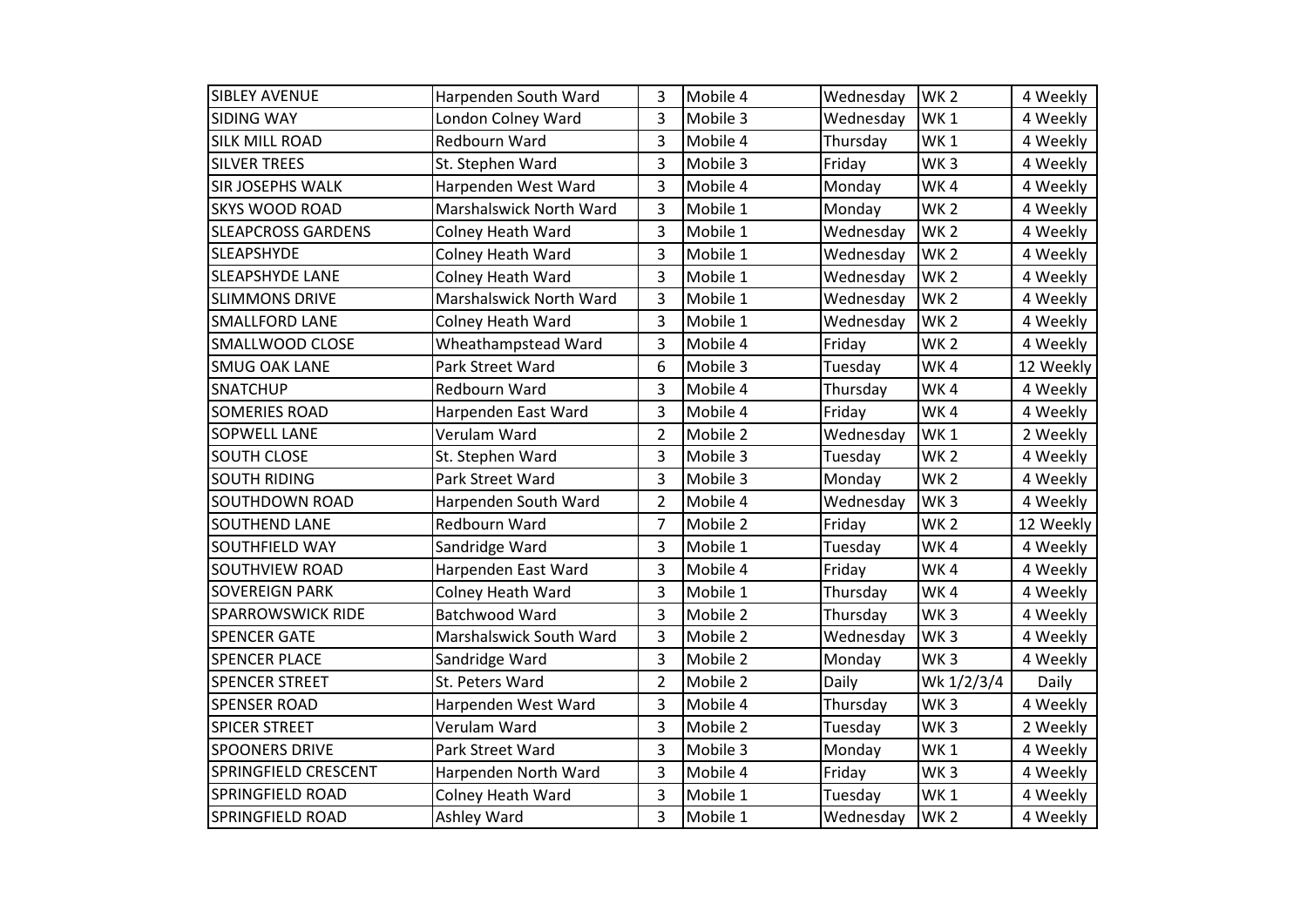| SPRINGWOOD WALK             | Marshalswick North Ward  | 3              | Mobile 1 | Monday    | WK <sub>2</sub> | 4 Weekly |
|-----------------------------|--------------------------|----------------|----------|-----------|-----------------|----------|
| <b>SPRUCE WAY</b>           | Park Street Ward         | 3              | Mobile 3 | Wednesday | WK <sub>2</sub> | 4 Weekly |
| <b>ST ALBANS ROAD</b>       | Marshalswick South Ward  | 3              | Mobile 2 | Monday    | Wk 1/2/3/4      | Weekly   |
| <b>ST ALBANS ROAD</b>       | Harpenden West Ward      | 3              | Mobile 2 | Monday    | Wk 1/2/3/4      | Weekly   |
| <b>ST ANDREWS AVENUE</b>    | Harpenden West Ward      | 3              | Mobile 4 | Monday    | WK4             | 4 Weekly |
| <b>ST ANNES ROAD</b>        | London Colney Ward       | 3              | Mobile 3 | Friday    | WK <sub>2</sub> | 4 Weekly |
| <b>ST BARTS CLOSE</b>       | Colney Heath Ward        | 3              | Mobile 1 | Tuesday   | WK <sub>3</sub> | 4 Weekly |
| <b>ST BERNARDS ROAD</b>     | St. Peters Ward          | 3              | Mobile 2 | Wednesday | WK <sub>1</sub> | 4 Weekly |
| <b>ST BRELADES PLACE</b>    | Sandridge Ward           | 3              | Mobile 1 | Friday    | WK <sub>1</sub> | 4 Weekly |
| <b>ST EDMUNDS WALK</b>      | <b>Colney Heath Ward</b> | 3              | Mobile 1 | Thursday  | WK4             | 4 Weekly |
| <b>ST JAMES ROAD</b>        | Harpenden North Ward     | 3              | Mobile 4 | Thursday  | WK <sub>2</sub> | 4 Weekly |
| <b>ST JOHNS ROAD</b>        | Harpenden South Ward     | 3              | Mobile 4 | Wednesday | WK <sub>3</sub> | 4 Weekly |
| <b>ST JULIANS ROAD</b>      | Sopwell Ward             | 3              | Mobile 1 | Friday    | WK <sub>3</sub> | 4 Weekly |
| <b>ST LAWRENCE WAY</b>      | Park Street Ward         | 3              | Mobile 3 | Monday    | WK <sub>2</sub> | 4 Weekly |
| <b>ST LEONARDS CRESCENT</b> | Sandridge Ward           | 3              | Mobile 2 | Monday    | WK <sub>3</sub> | 4 Weekly |
| <b>ST MARKS CLOSE</b>       | Colney Heath Ward        | 3              | Mobile 3 | Tuesday   | WK <sub>1</sub> | 4 Weekly |
| <b>ST MARTINS CLOSE</b>     | Harpenden North Ward     | 3              | Mobile 4 | Tuesday   | WK <sub>2</sub> | 4 Weekly |
| <b>ST MARYS CLOSE</b>       | Redbourn Ward            | 3              | Mobile 4 | Thursday  | WK1             | 4 Weekly |
| <b>ST MARYS WALK</b>        | Marshalswick North Ward  | 3              | Mobile 1 | Monday    | WK <sub>2</sub> | 4 Weekly |
| <b>ST MICHAELS CLOSE</b>    | Harpenden South Ward     | 3              | Mobile 4 | Tuesday   | WK <sub>1</sub> | 4 Weekly |
| <b>ST MICHAELS STREET</b>   | Redbourn Ward            | 3              | Mobile 2 | Friday    | WK <sub>2</sub> | 2 Weekly |
| <b>ST PAULS CLOSE</b>       | Harpenden West Ward      | 3              | Mobile 2 | Friday    | WK <sub>3</sub> | 4 Weekly |
| <b>ST PAULS PLACE</b>       | Clarence Ward            | 3              | Mobile 1 | Thursday  | WK <sub>1</sub> | 4 Weekly |
| <b>ST PETERS CLOSE</b>      | St. Peters Ward          | 3              | Mobile 2 | Friday    | WK <sub>3</sub> | 4 Weekly |
| <b>ST PETERS ROAD</b>       | Clarence Ward            | $\overline{2}$ | Mobile 2 | Thursday  | WK <sub>2</sub> | 2 Weekly |
| <b>ST PETERS STREET</b>     | Clarence Ward            | $\mathbf{1}$   | Mobile 2 | Daily     | Wk 1/2/3/4      | Daily    |
| <b>ST STEPHENS AVENUE</b>   | Verulam Ward             | 3              | Mobile 2 | Monday    | WK <sub>1</sub> | 4 Weekly |
| <b>ST STEPHENS CLOSE</b>    | Verulam Ward             | 3              | Mobile 2 | Monday    | WK <sub>1</sub> | 4 Weekly |
| <b>ST STEPHENS HILL</b>     | Sopwell Ward             | 3              | Mobile 2 | Tuesday   | Wk 1/2/3/4      | Weekly   |
| <b>ST THOMAS PLACE</b>      | Wheathampstead Ward      | 3              | Mobile 4 | Monday    | WK <sub>1</sub> | 4 Weekly |
| <b>ST VINCENT DRIVE</b>     | Cunningham Ward          | 3              | Mobile 1 | Tuesday   | WK <sub>3</sub> | 4 Weekly |
| <b>ST YON COURT</b>         | Colney Heath Ward        | 3              | Mobile 4 | Tuesday   | WK <sub>1</sub> | 4 Weekly |
| <b>STANHOPE ROAD</b>        | Clarence Ward            | 3              | Mobile 4 | Thursday  | WK1             | 2 Weekly |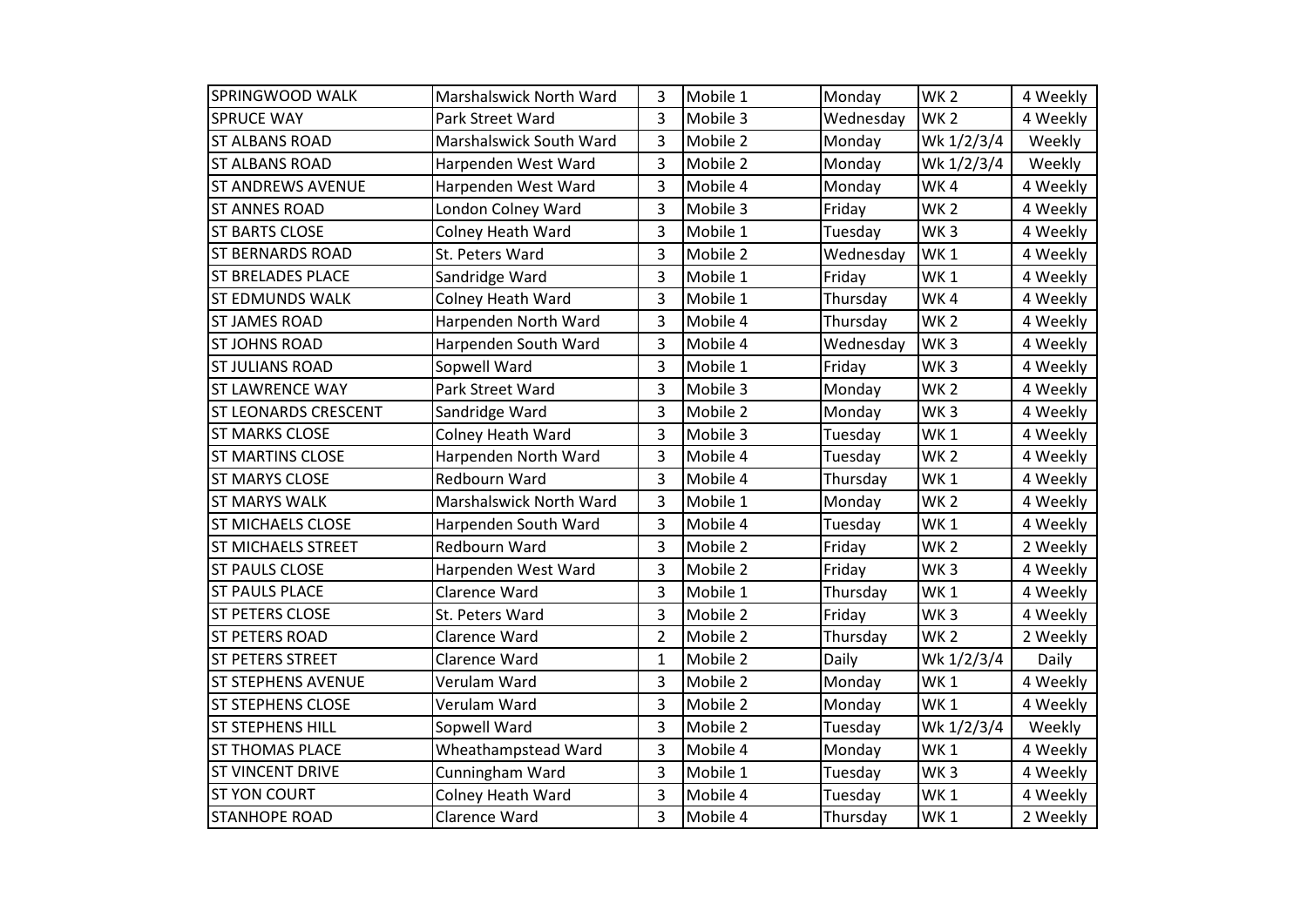| <b>STANLEY AVENUE</b>    | Redbourn Ward            | 3              | Mobile 3 | Tuesday   | WK <sub>2</sub> | 4 Weekly  |
|--------------------------|--------------------------|----------------|----------|-----------|-----------------|-----------|
| <b>STANMORE CHASE</b>    | <b>Colney Heath Ward</b> | 3              | Mobile 1 | Thursday  | WK4             | 4 Weekly  |
| <b>STANMOUNT ROAD</b>    | St. Stephen Ward         | 3              | Mobile 3 | Tuesday   | WK <sub>2</sub> | 4 Weekly  |
| <b>STANTON CLOSE</b>     | Sandridge Ward           | 3              | Mobile 1 | Tuesday   | WK4             | 4 Weekly  |
| <b>STAPLEY ROAD</b>      | St. Peters Ward          | 3              | Mobile 2 | Wednesday | WK <sub>1</sub> | 2 Weekly  |
| <b>STARLIGHT WAY</b>     | <b>Colney Heath Ward</b> | 3              | Mobile 1 | Friday    | WK <sub>2</sub> | 4 Weekly  |
| <b>STATION APPROACH</b>  | Harpenden West Ward      | 3              | Mobile 4 | Monday    | WK <sub>1</sub> | 4 Weekly  |
| <b>STATION ROAD</b>      | Colney Heath Ward        | 3              | Mobile 1 | Monday    | WK <sub>1</sub> | 4 Weekly  |
| <b>STATION ROAD</b>      | Park Street Ward         | 3              | Mobile 3 | Tuesday   | WK4             | 12 Weekly |
| <b>STATION ROAD</b>      | Harpenden West Ward      | 3              | Mobile 3 | Thursday  | WK <sub>3</sub> | 4 Weekly  |
| <b>STATION ROAD</b>      | Wheathampstead Ward      | 3              | Mobile 4 | Daily     | Wk 1/2/3/4      | Daily     |
| <b>STATION WAY</b>       | St. Peters Ward          | $\overline{2}$ | Mobile 1 | Wednesday | WK <sub>1</sub> | 4 Weekly  |
| <b>STEPHENS WAY</b>      | Redbourn Ward            | 3              | Mobile 4 | Thursday  | WK <sub>1</sub> | 4 Weekly  |
| <b>STEWART ROAD</b>      | Harpenden East Ward      | 3              | Mobile 4 | Thursday  | WK <sub>3</sub> | 4 Weekly  |
| <b>STONECROSS</b>        | Clarence Ward            | 3              | Mobile 2 | Thursday  | WK <sub>2</sub> | 2 Weekly  |
| <b>STONEMASON CLOSE</b>  | Harpenden North Ward     | 3              | Mobile 4 | Friday    | WK <sub>3</sub> | 4 Weekly  |
| <b>STRATFORD WAY</b>     | St. Stephen Ward         | 3              | Mobile 3 | Thursday  | WK <sub>1</sub> | 4 Weekly  |
| <b>STURMER CLOSE</b>     | <b>Colney Heath Ward</b> | 3              | Mobile 1 | Thursday  | WK4             | 4 Weekly  |
| <b>SUFFOLK CLOSE</b>     | Cunningham Ward          | 3              | Mobile 3 | Monday    | WK4             | 4 Weekly  |
| <b>SUMMERFIELD CLOSE</b> | London Colney Ward       | 3              | Mobile 3 | Friday    | WK <sub>2</sub> | 4 Weekly  |
| <b>SUMMERLANDS ROAD</b>  | Marshalswick North Ward  | 3              | Mobile 1 | Monday    | WK <sub>2</sub> | 4 Weekly  |
| <b>SUN LANE</b>          | Harpenden East Ward      | 3              | Mobile 4 | Thursday  | WK <sub>2</sub> | 4 Weekly  |
| <b>SUNDERLAND AVENUE</b> | Clarence Ward            | 3              | Mobile 1 | Thursday  | WK <sub>2</sub> | 4 Weekly  |
| SUNNYDELL                | St. Stephen Ward         | 3              | Mobile 3 | Wednesday | WK <sub>3</sub> | 4 Weekly  |
| <b>SUTTON ROAD</b>       | Ashley Ward              | 3              | Mobile 1 | Thursday  | WK <sub>2</sub> | 4 Weekly  |
| <b>SWALLOW LANE</b>      | Cunningham Ward          | 3              | Mobile 1 | Tuesday   | WK <sub>3</sub> | 4 Weekly  |
| <b>SWANS CLOSE</b>       | Colney Heath Ward        | 3              | Mobile 1 | Friday    | WK <sub>2</sub> | 4 Weekly  |
| <b>SYCAMORE DRIVE</b>    | Park Street Ward         | 3              | Mobile 3 | Tuesday   | WK4             | 4 Weekly  |
| <b>TALLENTS CRESCENT</b> | Harpenden East Ward      | 3              | Mobile 4 | Friday    | WK4             | 4 Weekly  |
| <b>TAMARISK CLOSE</b>    | Batchwood Ward           | 3              | Mobile 2 | Thursday  | WK <sub>3</sub> | 4 Weekly  |
| <b>TANNERS CLOSE</b>     | Batchwood Ward           | 3              | Mobile 2 | Wednesday | WK <sub>2</sub> | 4 Weekly  |
| <b>TARRANT DRIVE</b>     | Harpenden South Ward     | 3              | Mobile 4 | Tuesday   | WK <sub>1</sub> | 4 Weekly  |
| <b>TASSELL HALL</b>      | Redbourn Ward            | 3              | Mobile 4 | Thursday  | WK <sub>1</sub> | 4 Weekly  |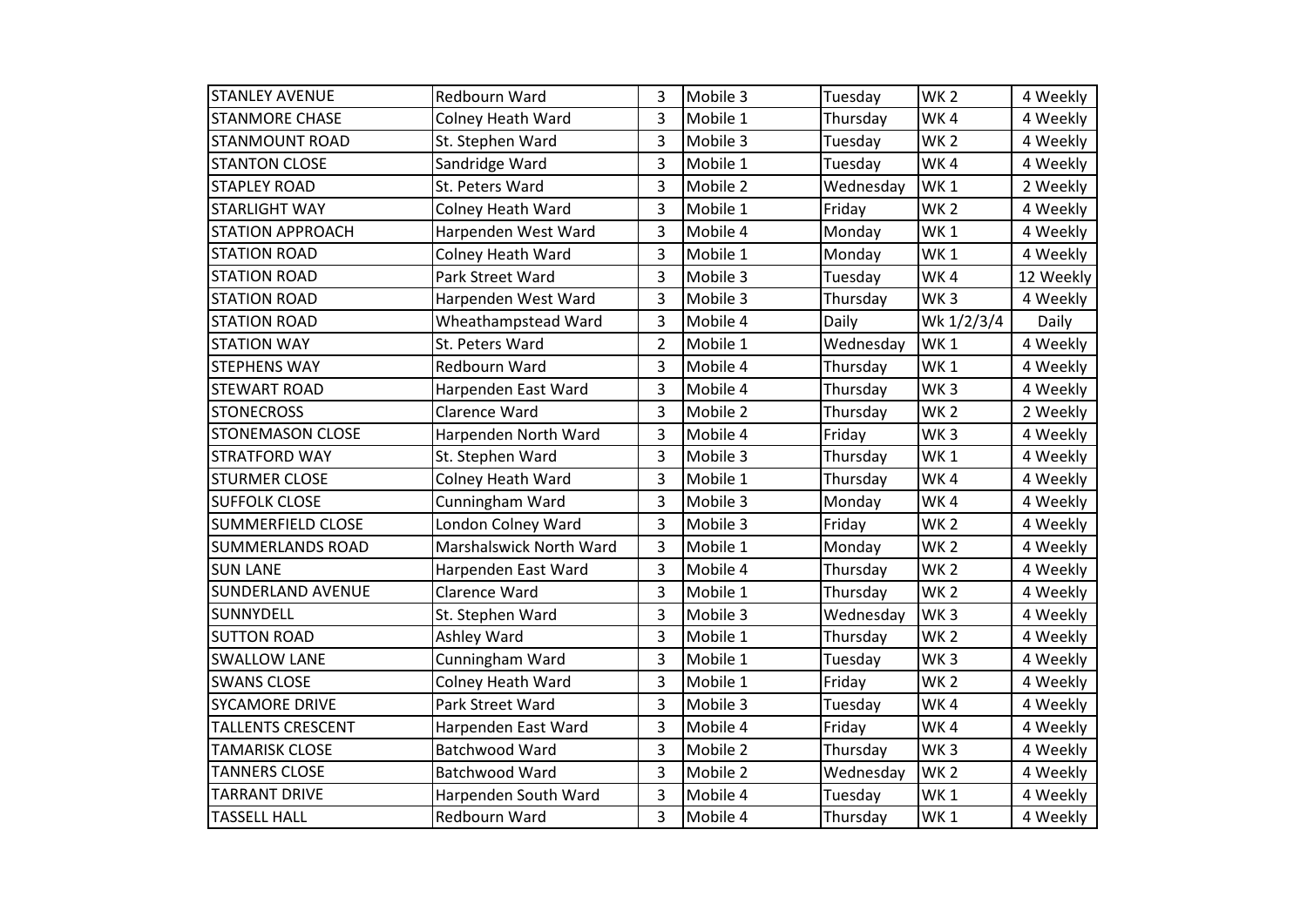| <b>TAVISTOCK AVENUE</b>  | Sopwell Ward            | 3              | Mobile 2 | Tuesday   | WK <sub>2</sub> | 4 Weekly  |
|--------------------------|-------------------------|----------------|----------|-----------|-----------------|-----------|
| <b>TAVISTOCK CLOSE</b>   | Sopwell Ward            | 3              | Mobile 2 | Tuesday   | WK <sub>2</sub> | 4 Weekly  |
| <b>TAYLOR CLOSE</b>      | Marshalswick North Ward | 3              | Mobile 1 | Friday    | WK <sub>1</sub> | 4 Weekly  |
| <b>TELFORD ROAD</b>      | London Colney Ward      | 3              | Mobile 3 | Friday    | WK <sub>2</sub> | 4 Weekly  |
| <b>TEMPERANCE STREET</b> | Verulam Ward            | $\overline{2}$ | Mobile 2 | Tuesday   | WK <sub>3</sub> | 2 Weekly  |
| <b>TEMPLE VIEW</b>       | Batchwood Ward          | 3              | Mobile 2 | Wednesday | WK <sub>2</sub> | 4 Weekly  |
| TENNYSON ROAD            | St. Stephen Ward        | 3              | Mobile 3 | Wednesday | WK <sub>3</sub> | 4 Weekly  |
| <b>TEWIN CLOSE</b>       | Marshalswick North Ward | 3              | Mobile 1 | Monday    | WK <sub>2</sub> | 4 Weekly  |
| <b>THAMESDALE</b>        | London Colney Ward      | 3              | Mobile 3 | Thursday  | WK <sub>3</sub> | 4 Weekly  |
| THE ALMONDS              | Cunningham Ward         | 3              | Mobile 1 | Tuesday   | WK <sub>2</sub> | 4 Weekly  |
| THE BEECHES              | Park Street Ward        | 3              | Mobile 3 | Tuesday   | WK4             | 4 Weekly  |
| THE BERRIES              | Marshalswick North Ward | 3              | Mobile 2 | Monday    | WK <sub>3</sub> | 4 Weekly  |
| THE BROADWAY             | Wheathampstead Ward     | 3              | Mobile 4 | Tuesday   | WK <sub>2</sub> | 12 Weekly |
| THE CHENNIES             | Harpenden South Ward    | 3              | Mobile 4 | Wednesday | WK4             | 4 Weekly  |
| THE CHOWNS               | Harpenden South Ward    | 3              | Mobile 4 | Wednesday | WK <sub>1</sub> | 4 Weekly  |
| THE CLEAVE               | Harpenden East Ward     | 3              | Mobile 4 | Tuesday   | WK <sub>3</sub> | 4 Weekly  |
| THE CLOSE                | Harpenden North Ward    | 3              | Mobile 4 | Friday    | WK <sub>1</sub> | 4 Weekly  |
| THE COMMON               | Redbourn Ward           | 3              | Mobile 4 | Thursday  | WK <sub>1</sub> | 12 Weekly |
| THE CRESCENT             | Park Street Ward        | 3              | Mobile 3 | Monday    | WK <sub>2</sub> | 4 Weekly  |
| THE CROFT                | St. Stephen Ward        | 3              | Mobile 3 | Tuesday   | WK <sub>2</sub> | 4 Weekly  |
| THE DANES                | Park Street Ward        | 3              | Mobile 3 | Monday    | WK <sub>1</sub> | 4 Weekly  |
| THE DEERINGS             | Harpenden South Ward    | 3              | Mobile 4 | Wednesday | WK <sub>1</sub> | 4 Weekly  |
| THE DELL                 | Clarence Ward           | 3              | Mobile 1 | Friday    | WK4             | 4 Weekly  |
| THE DRIVE                | London Colney Ward      | 3              | Mobile 4 | Monday    | WK4             | 4 Weekly  |
| THE FIRS                 | Cunningham Ward         | 3              | Mobile 1 | Tuesday   | WK <sub>2</sub> | 4 Weekly  |
| THE GREEN                | Verulam Ward            | 3              | Mobile 2 | Tuesday   | WK4             | 4 Weekly  |
| THE HILL                 | Wheathampstead Ward     | 3              | Mobile 4 | Tuesday   | WK4             | 4 Weekly  |
| THE LEYS                 | Sandridge Ward          | 3              | Mobile 1 | Tuesday   | WK4             | 4 Weekly  |
| THE LIMES                | Marshalswick South Ward | 3              | Mobile 2 | Wednesday | WK <sub>3</sub> | 4 Weekly  |
| THE MALL                 | Park Street Ward        | 3              | Mobile 3 | Monday    | WK <sub>1</sub> | 4 Weekly  |
| THE MEADS                | St. Stephen Ward        | 3              | Mobile 3 | Friday    | WK <sub>3</sub> | 4 Weekly  |
| THE PARK                 | Marshalswick South Ward | 3              | Mobile 1 | Monday    | WK <sub>3</sub> | 4 Weekly  |
| <b>THE PARK</b>          | Redbourn Ward           | 3              | Mobile 1 | Monday    | WK <sub>3</sub> | 4 Weekly  |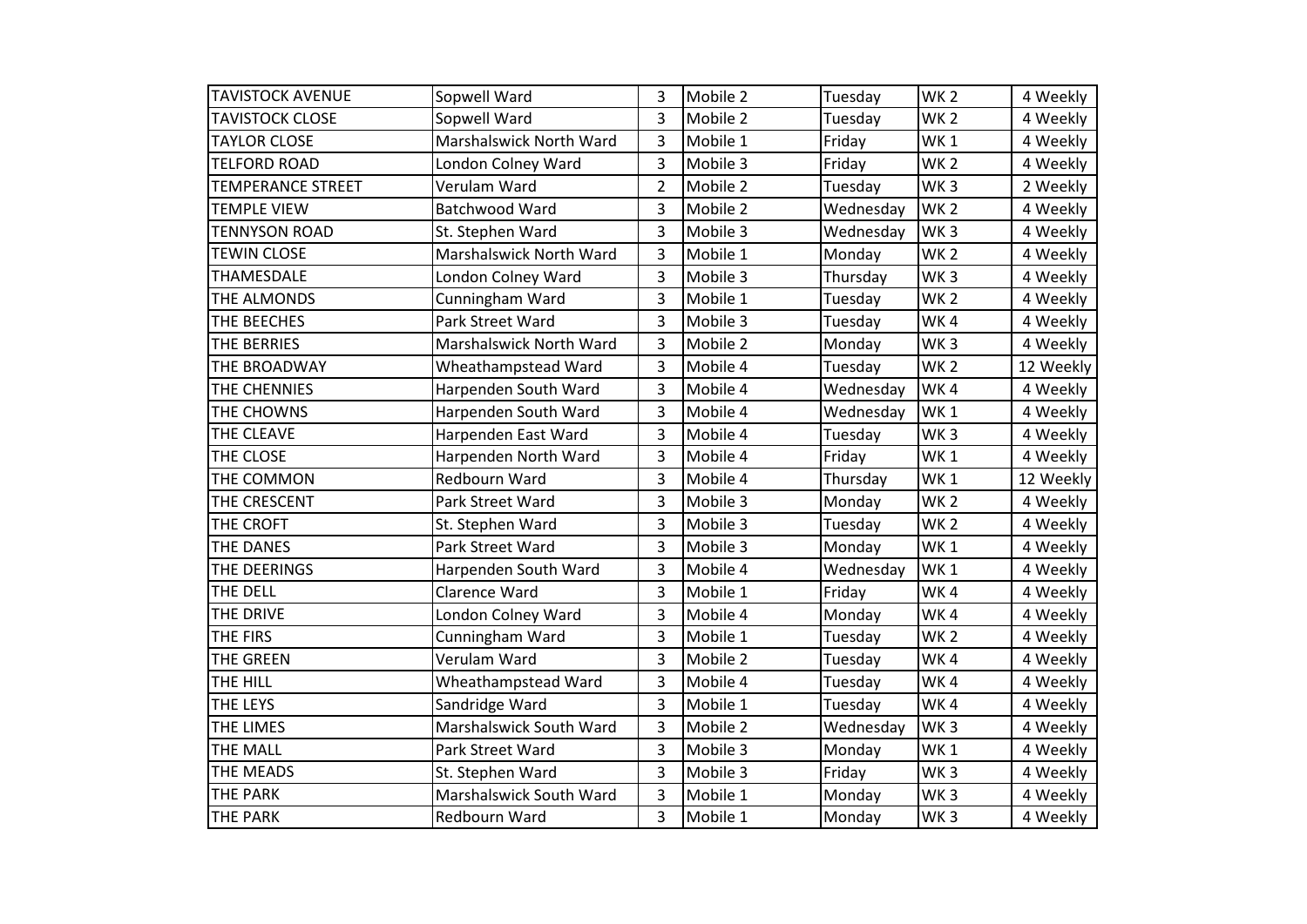| THE PASTURES             | St. Stephen Ward         | 3              | Mobile 3 | Tuesday   | WK <sub>2</sub> | 4 Weekly  |
|--------------------------|--------------------------|----------------|----------|-----------|-----------------|-----------|
| THE PLEASANCE            | Harpenden North Ward     | 3              | Mobile 4 | Friday    | WK <sub>3</sub> | 4 Weekly  |
| THE POPLARS              | Cunningham Ward          | 3              | Mobile 1 | Tuesday   | WK <sub>2</sub> | 4 Weekly  |
| THE RIDGEWAY             | Marshalswick South Ward  | 3              | Mobile 1 | Monday    | WK <sub>2</sub> | 4 Weekly  |
| THE RISE                 | Park Street Ward         | 3              | Mobile 3 | Friday    | WK4             | 4 Weekly  |
| THE SLYPE                | Wheathampstead Ward      | $\overline{7}$ | Mobile 4 | Tuesday   | WK <sub>2</sub> | 12 Weekly |
| THE SQUARE               | Redbourn Ward            | 3              | Mobile 4 | Tuesday   | WK <sub>2</sub> | 4 Weekly  |
| THE UPLANDS              | St. Stephen Ward         | 3              | Mobile 3 | Thursday  | WK <sub>1</sub> | 4 Weekly  |
| THE UPLANDS              | Harpenden South Ward     | 3              | Mobile 4 | Wednesday | WK <sub>1</sub> | 4 Weekly  |
| THE WILLOWS              | Cunningham Ward          | 3              | Mobile 1 | Tuesday   | WK <sub>2</sub> | 4 Weekly  |
| THERFIELD ROAD           | Batchwood Ward           | 3              | Mobile 2 | Monday    | WK <sub>2</sub> | 4 Weekly  |
| THIRLMERE DRIVE          | Cunningham Ward          | 3              | Mobile 1 | Thursday  | WK <sub>3</sub> | 4 Weekly  |
| <b>THOMPSONS CLOSE</b>   | Harpenden West Ward      | $\overline{2}$ | Mobile 4 | Thursday  | WK <sub>2</sub> | 4 Weekly  |
| <b>THORNBURY</b>         | Harpenden East Ward      | 3              | Mobile 4 | Tuesday   | WK <sub>3</sub> | 4 Weekly  |
| <b>THORNTON STREET</b>   | Batchwood Ward           | 3              | Mobile 2 | Wednesday | WK <sub>1</sub> | 4 Weekly  |
| <b>THORPE ROAD</b>       | Sopwell Ward             | $\overline{2}$ | Mobile 1 | Wednesday | WK <sub>1</sub> | 2 Weekly  |
| <b>THORPEFIELD CLOSE</b> | Marshalswick North Ward  | 3              | Mobile 1 | Monday    | WK <sub>2</sub> | 4 Weekly  |
| THRALES END LANE         | Harpenden North Ward     | 3              | Mobile 4 | Monday    | WK <sub>3</sub> | 12 Weekly |
| <b>TIBERIUS SQUARE</b>   | Verulam Ward             | 3              | Mobile 2 | Tuesday   | WK4             | 4 Weekly  |
| <b>TILLAGE CLOSE</b>     | Colney Heath Ward        | 7              | Mobile 1 | Friday    | WK <sub>2</sub> | 4 Weekly  |
| TILSWORTH WALK           | Sandridge Ward           | 3              | Mobile 1 | Friday    | WK1             | 4 Weekly  |
| <b>TIMBERS COURT</b>     | Harpenden West Ward      | 3              | Mobile 4 | Monday    | WK <sub>3</sub> | 4 Weekly  |
| <b>TINGEYS CLOSE</b>     | Redbourn Ward            | 3              | Mobile 4 | Thursday  | WK4             | 4 Weekly  |
| <b>TINTERN CLOSE</b>     | Harpenden North Ward     | 3              | Mobile 4 | Friday    | WK <sub>1</sub> | 4 Weekly  |
| <b>TIPPENDELL LANE</b>   | Park Street Ward         | 3              | Mobile 3 | Thursday  | WK4             | 4 Weekly  |
| TITHE BARN CLOSE         | Verulam Ward             | 3              | Mobile 2 | Tuesday   | WK4             | 4 Weekly  |
| <b>TIVERTON COURT</b>    | Harpenden South Ward     | 3              | Mobile 4 | Tuesday   | WK <sub>1</sub> | 4 Weekly  |
| <b>TOLLGATE ROAD</b>     | <b>Colney Heath Ward</b> | 3              | Mobile 3 | Tuesday   | WK <sub>1</sub> | 12 Weekly |
| <b>TOPSTREET WAY</b>     | Harpenden South Ward     | 3              | Mobile 4 | Wednesday | WK <sub>3</sub> | 4 Weekly  |
| <b>TOULMIN DRIVE</b>     | Batchwood Ward           | 3              | Mobile 2 | Thursday  | WK <sub>3</sub> | 4 Weekly  |
| <b>TOVEY CLOSE</b>       | London Colney Ward       | 3              | Mobile 3 | Thursday  | WK <sub>1</sub> | 4 Weekly  |
| <b>TOWER HILL LANE</b>   | Sandridge Ward           | 7              | Mobile 2 | Friday    | WK4             | 12 Weekly |
| <b>TOWNSEND AVENUE</b>   | Clarence Ward            | $\overline{2}$ | Mobile 1 | Thursday  | WK <sub>2</sub> | 4 Weekly  |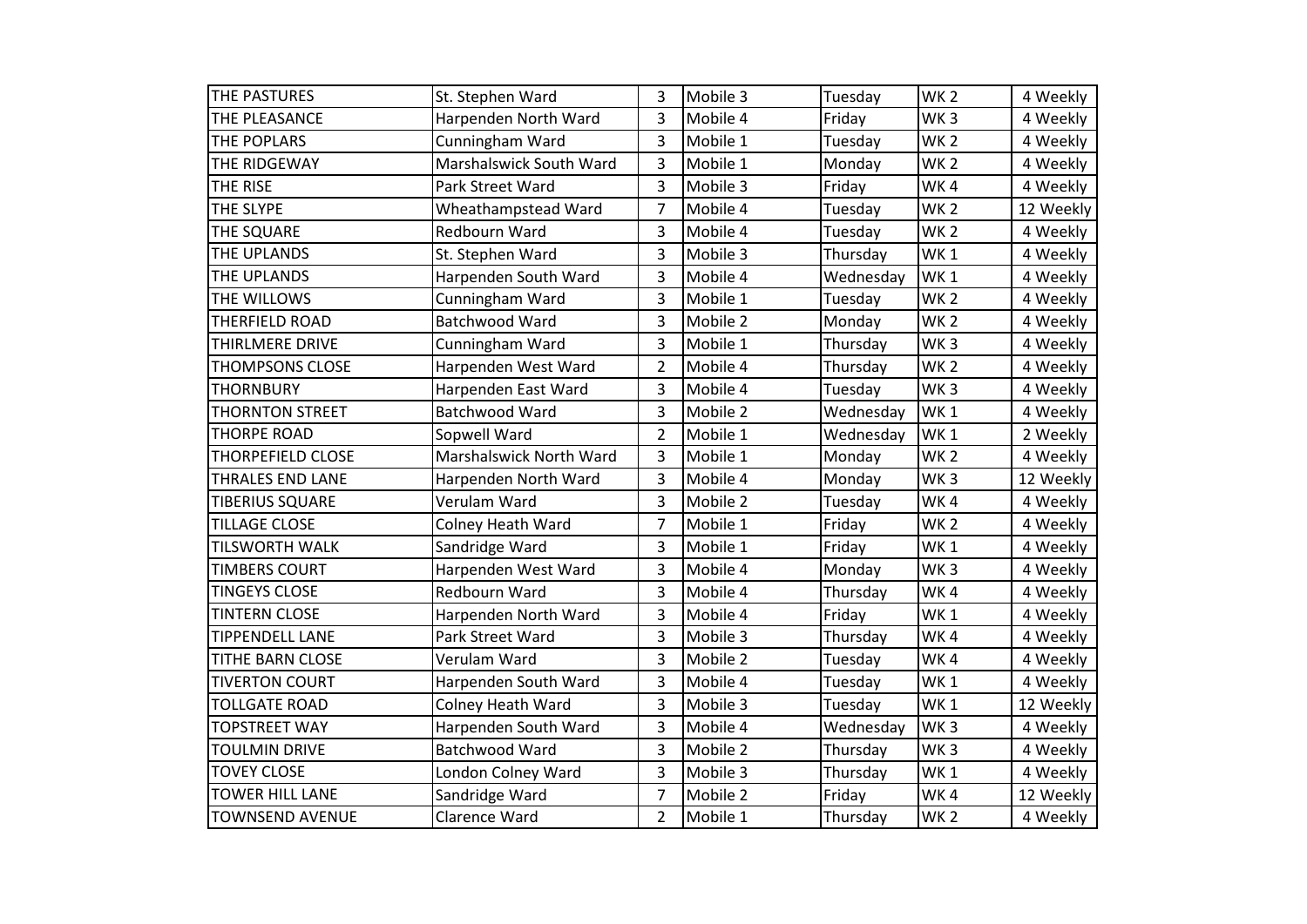| <b>TOWNSEND CLOSE</b>       | Harpenden West Ward      | 3              | Mobile 4 | Monday    | WK <sub>3</sub> | 4 Weekly  |
|-----------------------------|--------------------------|----------------|----------|-----------|-----------------|-----------|
| <b>TOWNSEND DRIVE</b>       | <b>Batchwood Ward</b>    | 3              | Mobile 2 | Friday    | WK <sub>1</sub> | 2 Weekly  |
| <b>TOWNSEND LANE</b>        | Harpenden West Ward      | 3              | Mobile 4 | Monday    | WK <sub>3</sub> | 2 Weekly  |
| <b>TOWNSEND ROAD</b>        | Harpenden West Ward      | 3              | Mobile 4 | Thursday  | WK <sub>2</sub> | 2 Weekly  |
| <b>TRUMPINGTON DRIVE</b>    | Sopwell Ward             | 3              | Mobile 2 | Tuesday   | WK <sub>1</sub> | 4 Weekly  |
| <b>TUDOR ROAD</b>           | Marshalswick South Ward  | 3              | Mobile 2 | Thursday  | WK <sub>3</sub> | 4 Weekly  |
| <b>TUDOR ROAD</b>           | Wheathampstead Ward      | 3              | Mobile 4 | Friday    | WK <sub>2</sub> | 4 Weekly  |
| <b>TUFFNELLS WAY</b>        | Harpenden North Ward     | 3              | Mobile 4 | Monday    | WK <sub>2</sub> | 4 Weekly  |
| <b>TURNBERRY DRIVE</b>      | St. Stephen Ward         | 3              | Mobile 4 | Friday    | WK <sub>3</sub> | 4 Weekly  |
| <b>TURNERS CLOSE</b>        | Harpenden East Ward      | 3              | Mobile 4 | Friday    | WK <sub>3</sub> | 4 Weekly  |
| <b>TWYFORD ROAD</b>         | Sandridge Ward           | 3              | Mobile 1 | Friday    | WK1             | 4 Weekly  |
| <b>TYLERS</b>               | Harpenden East Ward      | 3              | Mobile 4 | Tuesday   | WK <sub>3</sub> | 4 Weekly  |
| <b>TYNEDALE</b>             | London Colney Ward       | 3              | Mobile 3 | Thursday  | WK <sub>3</sub> | 4 Weekly  |
| <b>TYTTENHANGER GREEN</b>   | <b>Colney Heath Ward</b> | $\overline{7}$ | Mobile 1 | Friday    | WK <sub>2</sub> | 12 Weekly |
| <b>UPPER CULVER ROAD</b>    | Marshalswick South Ward  | $\overline{2}$ | Mobile 2 | Thursday  | WK <sub>2</sub> | 4 Weekly  |
| <b>UPPER DAGNALL STREET</b> | St. Peters Ward          | $\overline{2}$ | Mobile 2 | Tuesday   | WK <sub>3</sub> | 2 Weekly  |
| <b>UPPER HEATH ROAD</b>     | Marshalswick South Ward  | $\overline{2}$ | Mobile 2 | Thursday  | WK <sub>2</sub> | 4 Weekly  |
| <b>UPPER LATTIMORE ROAD</b> | St. Peters Ward          | $\overline{2}$ | Mobile 1 | Thursday  | WK <sub>2</sub> | 2 Weekly  |
|                             |                          |                |          |           |                 |           |
| UPPER MARLBOROUGH ROAD      | St. Peters Ward          | $\overline{2}$ | Mobile 1 | Thursday  | WK <sub>2</sub> | 2 Weekly  |
| <b>UPTON AVENUE</b>         | St. Peters Ward          | 3              | Mobile 2 | Wednesday | WK <sub>1</sub> | 2 Weekly  |
| <b>UPTON CLOSE</b>          | Park Street Ward         | 3              | Mobile 4 | Friday    | WK4             | 4 Weekly  |
| <b>VALE CLOSE</b>           | Harpenden North Ward     | 3              | Mobile 4 | Monday    | WK <sub>2</sub> | 4 Weekly  |
| <b>VALE COURT</b>           | Wheathampstead Ward      | 3              | Mobile 4 | Friday    | WK <sub>2</sub> | 4 Weekly  |
| <b>VALERIE CLOSE</b>        | Ashley Ward              | 3              | Mobile 1 | Thursday  | WK <sub>3</sub> | 4 Weekly  |
| <b>VALLANCE PLACE</b>       | Harpenden South Ward     | 3              | Mobile 3 | Wednesday | WK4             | 4 Weekly  |
| <b>VALLEY RISE</b>          | Wheathampstead Ward      | 3              | Mobile 4 | Tuesday   | WK <sub>2</sub> | 4 Weekly  |
| <b>VALLEY ROAD</b>          | Marshalswick South Ward  | 3              | Mobile 2 | Wednesday | WK4             | 4 Weekly  |
| <b>VANDA CRESCENT</b>       | St. Peters Ward          | 3              | Mobile 1 | Monday    | WK4             | 4 Weekly  |
| <b>VAUGHAN MEAD</b>         | Redbourn Ward            | 3              | Mobile 4 | Thursday  | WK <sub>1</sub> | 4 Weekly  |
| <b>VAUGHAN ROAD</b>         | Harpenden West Ward      | $\overline{2}$ | Mobile 4 | Thursday  | WK <sub>2</sub> | 2 Weekly  |
| <b>VER ROAD</b>             | Verulam Ward             | 3              | Mobile 2 | Tuesday   | WK <sub>3</sub> | 2 Weekly  |
| <b>VERNON CLOSE</b>         | St. Peters Ward          | $\overline{2}$ | Mobile 1 | Wednesday | WK <sub>1</sub> | 2 Weekly  |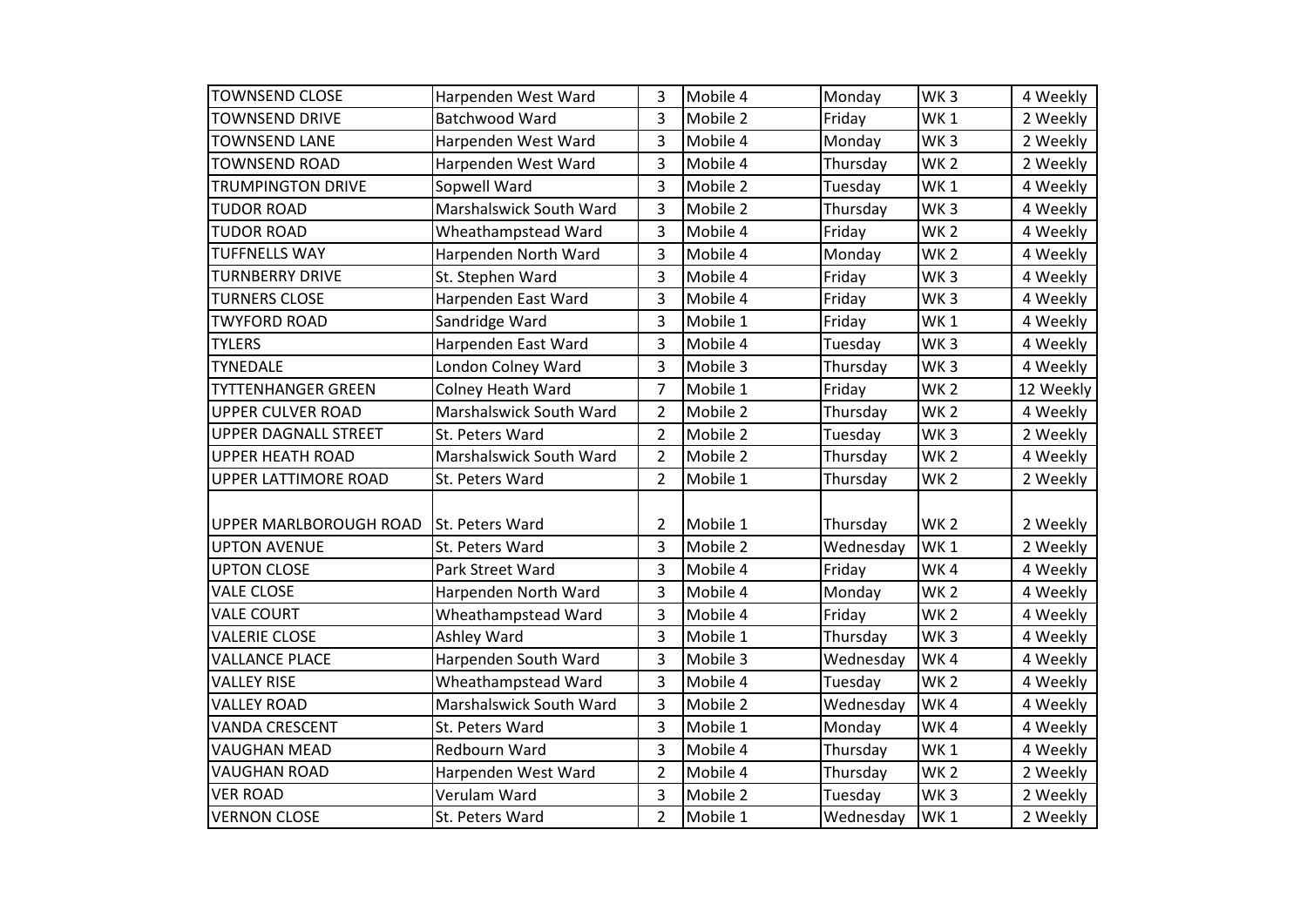| <b>VERULAM ROAD</b>      | St. Peters Ward         | 2              | Mobile 2 | Monday    | Wk 1/2/3/4      | Weekly    |
|--------------------------|-------------------------|----------------|----------|-----------|-----------------|-----------|
| <b>VESTA AVENUE</b>      | Sopwell Ward            | 2A             | Mobile 2 | Tuesday   | <b>WK2</b>      | 4 Weekly  |
| <b>VICARAGE CLOSE</b>    | Sopwell Ward            | 3              | Mobile 2 | Tuesday   | WK4             | 4 Weekly  |
| <b>VICTORIA ROAD</b>     | Harpenden West Ward     | 3              | Mobile 4 | Thursday  | <b>WK2</b>      | 4 Weekly  |
| <b>VICTORIA STREET</b>   | St. Peters Ward         | $\mathbf{1}$   | Mobile 1 | Daily     | Wk 1/2/3/4      | Daily     |
| <b>VILLIERS CRESCENT</b> | Sandridge Ward          | 3              | Mobile 1 | Tuesday   | WK4             | 4 Weekly  |
| <b>WADDINGTON ROAD</b>   | St. Peters Ward         | 2A             | Mobile 2 | Daily     | Wk 1/2/3/4      | Daily     |
| <b>WADDLING LANE</b>     | Wheathampstead Ward     | 6              | Mobile 4 | Monday    | <b>WK1</b>      | 4 Weekly  |
| <b>WALDEGRAVE PARK</b>   | Harpenden East Ward     | 3              | Mobile 4 | Tuesday   | WK <sub>3</sub> | 4 Weekly  |
| <b>WALKERS CLOSE</b>     | Harpenden West Ward     | 3              | Mobile 4 | Wednesday | WK <sub>3</sub> | 4 Weekly  |
| <b>WALKERS ROAD</b>      | Harpenden South Ward    | 3              | Mobile 4 | Wednesday | WK <sub>3</sub> | 4 Weekly  |
| <b>WALLINGFORD WALK</b>  | Sopwell Ward            | 3              | Mobile 2 | Tuesday   | WK <sub>1</sub> | 4 Weekly  |
| <b>WALNUT CLOSE</b>      | Park Street Ward        | 3              | Mobile 2 | Wednesday | WK <sub>2</sub> | 4 Weekly  |
| <b>WALSINGHAM WAY</b>    | London Colney Ward      | 3              | Mobile 3 | Friday    | <b>WK2</b>      | 4 Weekly  |
| <b>WALTON STREET</b>     | Marshalswick South Ward | $\overline{2}$ | Mobile 2 | Thursday  | <b>WK2</b>      | 4 Weekly  |
| <b>WARREN ROAD</b>       | Verulam Ward            | 3              | Mobile 2 | Tuesday   | WK4             | 4 Weekly  |
| <b>WARWICK ROAD</b>      | Marshalswick South Ward | $\overline{2}$ | Mobile 1 | Thursday  | <b>WK2</b>      | 4 Weekly  |
| <b>WATEREND LANE</b>     | Redbourn Ward           | 3              | Mobile 4 | Thursday  | WK4             | 12 Weekly |
| <b>WATEREND LANE</b>     | Wheathampstead Ward     | 3              | Mobile 4 | Friday    | <b>WK2</b>      | 12 Weekly |
| <b>WATERSIDE</b>         | London Colney Ward      | 3              | Mobile 3 | Thursday  | WK <sub>3</sub> | 4 Weekly  |
| <b>WATERY LANE</b>       | Redbourn Ward           | $\overline{7}$ | Mobile 4 | Monday    | <b>WK1</b>      | 12 Weekly |
| <b>WATFORD ROAD</b>      | Park Street Ward        | 3              | Mobile 3 | Tuesday   | Wk 1/2/3/4      | Weekly    |
| <b>WATFORD ROAD</b>      | Verulam Ward            | 3              | Mobile 3 | Tuesday   | Wk 1/2/3/4      | Weekly    |
| <b>WATLING STREET</b>    | Park Street Ward        | 3              | Mobile 3 | Friday    | Wk 1/2/3/4      | Weekly    |
| <b>WATLING VIEW</b>      | Sopwell Ward            | 3              | Mobile 2 | Tuesday   | <b>WK2</b>      | 4 Weekly  |
| <b>WATSON AVENUE</b>     | Marshalswick South Ward | 3              | Mobile 2 | Wednesday | WK <sub>3</sub> | 4 Weekly  |
| <b>WATSONS WALK</b>      | Sopwell Ward            | 3              | Mobile 1 | Wednesday | WK <sub>1</sub> | 4 Weekly  |
| <b>WAVENEY ROAD</b>      | Harpenden East Ward     | 3              | Mobile 4 | Friday    | WK4             | 4 Weekly  |
| <b>WAVERLEY ROAD</b>     | Batchwood Ward          | 3              | Mobile 2 | Friday    | WK <sub>1</sub> | 2 Weekly  |
| <b>WELBECK RISE</b>      | Harpenden South Ward    | 3              | Mobile 4 | Tuesday   | <b>WK1</b>      | 4 Weekly  |
| <b>WELCLOSE STREET</b>   | Verulam Ward            | 3              | Mobile 2 | Tuesday   | WK <sub>3</sub> | 2 Weekly  |
| <b>WELLINGTON ROAD</b>   | Ashley Ward             | 3              | Mobile 1 | Thursday  | WK <sub>3</sub> | 4 Weekly  |
| <b>WELLS CLOSE</b>       | Batchwood Ward          | 3              | Mobile 4 | Wednesday | WK <sub>2</sub> | 4 Weekly  |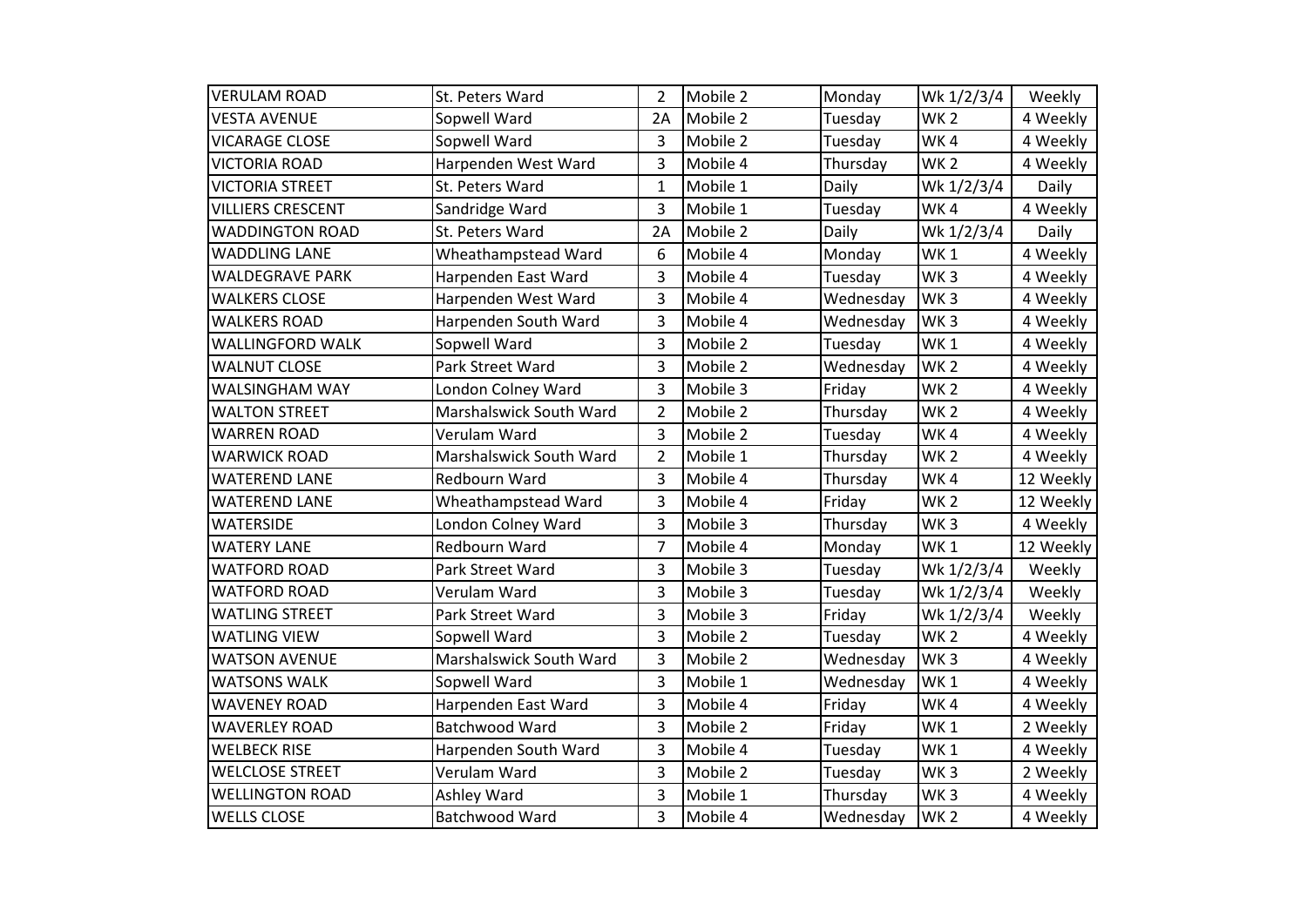| <b>WENDOVER CLOSE</b>       | Sandridge Ward          | 3              | Mobile 4 | Tuesday   | WK <sub>3</sub> | 4 Weekly  |
|-----------------------------|-------------------------|----------------|----------|-----------|-----------------|-----------|
| <b>WENSLEY CLOSE</b>        | Harpenden South Ward    | 3              | Mobile 4 | Tuesday   | WK <sub>1</sub> | 4 Weekly  |
| <b>WEST AVENUE</b>          | St. Stephen Ward        | 3              | Mobile 3 | Tuesday   | WK <sub>2</sub> | 4 Weekly  |
| <b>WEST COMMON</b>          | Harpenden South Ward    | 3              | Mobile 4 | Wednesday | WK <sub>1</sub> | 4 Weekly  |
| <b>WEST COMMON</b>          | Redbourn Ward           | 3              | Mobile 4 | Thursday  | WK <sub>1</sub> | 4 Weekly  |
| <b>WEST COMMON GROVE</b>    | Harpenden South Ward    | 3              | Mobile 4 | Wednesday | WK <sub>1</sub> | 4 Weekly  |
| <b>WEST RIDING</b>          | Park Street Ward        | 3              | Mobile 3 | Monday    | WK <sub>2</sub> | 4 Weekly  |
| <b>WEST VIEW ROAD</b>       | Batchwood Ward          | $\overline{2}$ | Mobile 2 | Wednesday | WK <sub>1</sub> | 2 Weekly  |
| <b>WEST WAY</b>             | Harpenden East Ward     | 3              | Mobile 4 | Friday    | WK4             | 4 Weekly  |
| <b>WESTFIELD COURT</b>      | Sandridge Ward          | 3              | Mobile 1 | Tuesday   | WK4             | 4 Weekly  |
| <b>WESTFIELD DRIVE</b>      | Harpenden North Ward    | 3              | Mobile 4 | Friday    | WK <sub>3</sub> | 4 Weekly  |
| <b>WESTFIELD ROAD</b>       | Harpenden East Ward     | 3              | Mobile 4 | Friday    | WK <sub>3</sub> | 4 Weekly  |
| <b>WESTFIELDS</b>           | Verulam Ward            | 3              | Mobile 2 | Monday    | WK <sub>1</sub> | 4 Weekly  |
| <b>WESTMINSTER COURT</b>    | Sopwell Ward            | 3              | Mobile 2 | Tuesday   | WK <sub>2</sub> | 4 Weekly  |
| <b>WESTWICK ROW</b>         | Redbourn Ward           | $\overline{7}$ | Mobile 3 | Tuesday   | WK <sub>1</sub> | 12 Weekly |
| <b>WEYBOURNE CLOSE</b>      | Harpenden East Ward     | 3              | Mobile 4 | Tuesday   | WK <sub>3</sub> | 4 Weekly  |
| <b>WHEAT CLOSE</b>          | Marshalswick North Ward | 3              | Mobile 1 | Friday    | WK <sub>1</sub> | 4 Weekly  |
| <b>WHEATFIELD AVENUE</b>    | Harpenden South Ward    | 3              | Mobile 4 | Wednesday | WK <sub>1</sub> | 4 Weekly  |
| <b>WHEATFIELD ROAD</b>      | Harpenden South Ward    | 3              | Mobile 4 | Wednesday | WK <sub>1</sub> | 4 Weekly  |
| WHEATHAMPSTEAD ROAD         | Harpenden South Ward    | 3              | Mobile 4 | Wednesday | WK <sub>3</sub> | 12 Weekly |
| <b>WHEATLEYS</b>            | Marshalswick North Ward | 3              | Mobile 1 | Monday    | WK <sub>2</sub> | 4 Weekly  |
| <b>WHEATLOCK MEAD</b>       | Redbourn Ward           | 3              | Mobile 4 | Thursday  | WK4             | 4 Weekly  |
| WHITE HEDGE DRIVE           | Batchwood Ward          | 3              | Mobile 2 | Wednesday | WK <sub>2</sub> | 4 Weekly  |
| WHITE HORSE LANE            | Colney Heath Ward       | 3              | Mobile 3 | Thursday  | WK4             | 4 Weekly  |
| <b>WHITEBEAMS</b>           | Park Street Ward        | 3              | Mobile 3 | Monday    | WK1             | 4 Weekly  |
| <b>WHITECROFT</b>           | Cunningham Ward         | 3              | Mobile 1 | Tuesday   | WK <sub>2</sub> | 4 Weekly  |
| <b>WHITEHOUSE LANE</b>      | St. Stephen Ward        | $\overline{7}$ | Mobile 3 | Friday    | WK4             | 12 Weekly |
| <b>WHITINGS CLOSE</b>       | Harpenden East Ward     | 3              | Mobile 4 | Friday    | WK4             | 4 Weekly  |
| <b>WICK AVENUE</b>          | Wheathampstead Ward     | 3              | Mobile 4 | Tuesday   | WK4             | 4 Weekly  |
| <b>WICK AVENUE FOOTPATH</b> | Wheathampstead Ward     | 3              | Mobile 4 | Tuesday   | WK4             | 4 Weekly  |
| <b>WILKINS GREEN</b>        | Colney Heath Ward       | $\overline{7}$ | Mobile 1 | Friday    | WK <sub>1</sub> | 12 Weekly |
| <b>WILKINS GREEN LANE</b>   | Colney Heath Ward       | 7              | Mobile 1 | Friday    | WK <sub>1</sub> | 12 Weekly |
| <b>WILLOUGHBY COURT</b>     | London Colney Ward      | 3              | Mobile 3 | Monday    | WK4             | 4 Weekly  |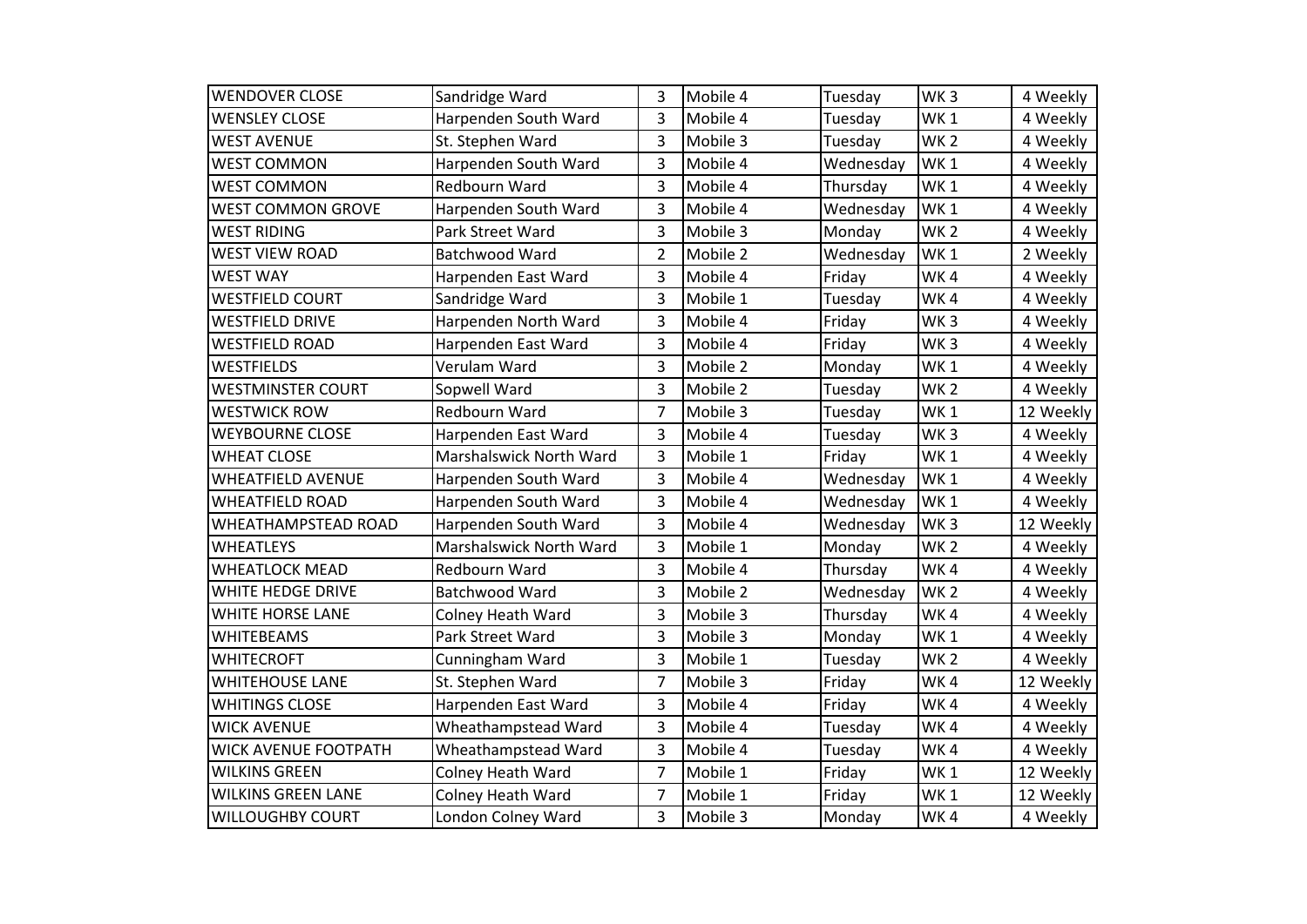| <b>WILLOUGHBY ROAD</b>  | Harpenden North Ward    | 3              | Mobile 4 | Thursday  | WK4             | 4 Weekly  |
|-------------------------|-------------------------|----------------|----------|-----------|-----------------|-----------|
| <b>WILLOW CRESCENT</b>  | Ashley Ward             | 3              | Mobile 1 | Thursday  | WK <sub>3</sub> | 4 Weekly  |
| WILLOW WAY              | St. Stephen Ward        | 3              | Mobile 3 | Wednesday | WK <sub>3</sub> | 4 Weekly  |
| <b>WILLOW WAY</b>       | Harpenden East Ward     | 3              | Mobile 4 | Wednesday | WK <sub>3</sub> | 4 Weekly  |
| <b>WILLOWSIDE</b>       | London Colney Ward      | 3              | Mobile 3 | Thursday  | WK <sub>3</sub> | 4 Weekly  |
| <b>WILSHERE AVENUE</b>  | Sopwell Ward            | 3              | Mobile 2 | Tuesday   | WK <sub>2</sub> | 4 Weekly  |
| <b>WILSTONE DRIVE</b>   | Sandridge Ward          | 3              | Mobile 1 | Friday    | WK <sub>1</sub> | 4 Weekly  |
| WINDERMERE AVENUE       | Cunningham Ward         | 3              | Mobile 1 | Thursday  | WK <sub>3</sub> | 4 Weekly  |
| WINDMILL AVENUE         | Marshalswick North Ward | 3              | Mobile 1 | Friday    | WK <sub>1</sub> | 4 Weekly  |
| <b>WINDRIDGE CLOSE</b>  | Verulam Ward            | 3              | Mobile 2 | Monday    | WK <sub>1</sub> | 4 Weekly  |
| <b>WINGATE WAY</b>      | Cunningham Ward         | 3              | Mobile 1 | Tuesday   | WK <sub>3</sub> | 4 Weekly  |
| <b>WISTLEA CRESCENT</b> | Colney Heath Ward       | 3              | Mobile 3 | Tuesday   | WK <sub>1</sub> | 4 Weekly  |
| <b>WITHY PLACE</b>      | Park Street Ward        | 3              | Mobile 3 | Monday    | WK <sub>1</sub> | 4 Weekly  |
| <b>WOOD END</b>         | Park Street Ward        | 3              | Mobile 3 | Monday    | WK <sub>1</sub> | 4 Weekly  |
| WOOD END HILL           | Harpenden North Ward    | 3              | Mobile 4 | Monday    | WK <sub>2</sub> | 4 Weekly  |
| WOOD END ROAD           | Harpenden North Ward    | 3              | Mobile 4 | Monday    | WK <sub>2</sub> | 4 Weekly  |
| <b>WOODCOCK HILL</b>    | Sandridge Ward          | $\overline{7}$ | Mobile 2 | Monday    | WK <sub>3</sub> | 12 Weekly |
| WOODFIELD WAY           | Marshalswick North Ward | 3              | Mobile 1 | Monday    | WK <sub>2</sub> | 4 Weekly  |
| <b>WOODLAND DRIVE</b>   | Ashley Ward             | 3              | Mobile 1 | Wednesday | WK4             | 4 Weekly  |
| <b>WOODLANDS</b>        | Park Street Ward        | 3              | Mobile 3 | Monday    | WK <sub>2</sub> | 4 Weekly  |
| <b>WOODLANDS</b>        | Harpenden North Ward    | 3              | Mobile 3 | Monday    | WK <sub>2</sub> | 4 Weekly  |
| <b>WOODLEA</b>          | St. Stephen Ward        | 3              | Mobile 3 | Wednesday | WK <sub>3</sub> | 4 Weekly  |
| <b>WOODSIDE ROAD</b>    | St. Stephen Ward        | 3              | Mobile 3 | Friday    | WK <sub>3</sub> | 4 Weekly  |
| WOODSTOCK ROAD NORTH    | Clarence Ward           | 3              | Mobile 1 | Wednesday | WK4             | 4 Weekly  |
| WOODSTOCK ROAD SOUTH    | Clarence Ward           | 3              | Mobile 1 | Thursday  | WK <sub>2</sub> | 4 Weekly  |
| WOOLLAM CRESCENT        | <b>Batchwood Ward</b>   | 3              | Mobile 2 | Thursday  | WK <sub>3</sub> | 4 Weekly  |
| <b>WORDSWORTH CLOSE</b> | Verulam Ward            | 3              | Mobile 2 | Tuesday   | WK4             | 4 Weekly  |
| WORDSWORTH ROAD         | Harpenden West Ward     | 3              | Mobile 4 | Thursday  | WK <sub>2</sub> | 4 Weekly  |
| <b>WORLEY ROAD</b>      | St. Peters Ward         | $\overline{2}$ | Mobile 2 | Wednesday | WK <sub>1</sub> | 2 Weekly  |
| <b>WRIGHT CLOSE</b>     | Wheathampstead Ward     | 3              | Mobile 4 | Friday    | WK <sub>2</sub> | 4 Weekly  |
| <b>WROXHAM WAY</b>      | Harpenden East Ward     | 3              | Mobile 4 | Friday    | WK4             | 4 Weekly  |
| <b>WYCH ELMS</b>        | Park Street Ward        | 3              | Mobile 3 | Monday    | WK <sub>1</sub> | 4 Weekly  |
| <b>WYCOMBE PLACE</b>    | Marshalswick North Ward | 3              | Mobile 1 | Monday    | WK <sub>2</sub> | 4 Weekly  |